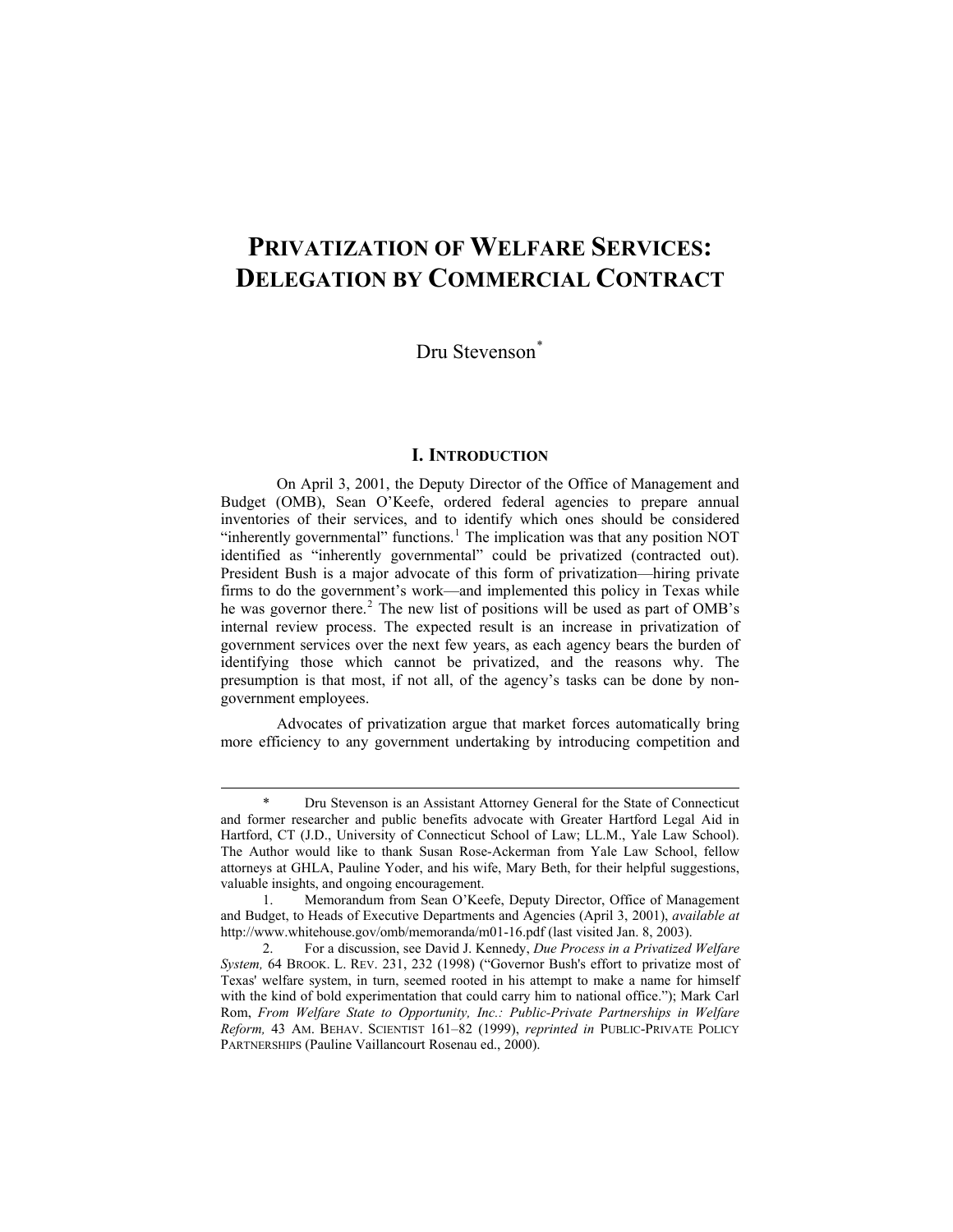profit incentives for those carrying out the tasks.<sup>[3](#page-1-0)</sup> The inefficiency of government employees, the overstaffing of government agencies, and the naturally superior productivity of private-sector workers are tenets of faith for privatization advocates.

The privatization pendulum may be swinging the other way.<sup>[5](#page-1-2)</sup> In the wake of the tragic terrorist attacks in September 2001, President Bush called for the "federalization" of airport security personnel, apparently meaning a degree of de-privatization.<sup>[6](#page-1-3)</sup> This year, a bill has been introduced in Congress that would restrict outsourcing of more services until the costs and benefits of the privatization in that case are first analyzed.<sup>[7](#page-1-4)</sup> The Truthfulness, Responsibility, and Accountability in Contracting Act (TRAC) would temporarily suspend the process of contracting out functions that would displace federal employees. Among the "Findings" proposed in the preamble of the legislation are the following:

> (1) There has been a major increase in service contracting (relying on private contractors to provide services to the Federal Government) since 1993.

> (2) Federal agencies have been increasing reliance on service contracting even though there are no reliable and comprehensive reporting systems in place to determine whether service contracting has achieved measurable cost savings or improved Government services for taxpayers.

> (3) Federal agencies have contracted out work that either is being performed or could be performed by Federal employees without any public-private competition.

> (4) Federal employees are being replaced by contractor employees without even knowing with certainty if the result is reduced costs or improved services.

<span id="page-1-1"></span> 4. Besides arguments touting the alleged inherent superiority of the private sector over government agencies, an argument is sometimes made for privatizing simply as a way to break out of the "rut" of running welfare programs as they were first implemented in the 1950s and 1960s. This is a "new-wine-old-wineskins" argument. *See* Rom, *supra* note 2, at 164.

<span id="page-1-2"></span> 5. For a brief survey of the typical rhetoric on each side of the debate, see Lisa Vecoli, *The Politics of Privatization,* 15 HAMLINE J. PUB. L. & POL'Y 243, 246–48 (1994).

<span id="page-1-3"></span> 6. *See* Ricardo Alonso-Zaldivar, *Bush May Agree to Federalize Air Security*, LOS ANGELES TIMES, Sept. 25, 2001, at A8, http://www.latimes.com/news/nationworld/ world/la-092501airsec.story. On October 11, 2001, one month after the terrorist attacks, the Senate passed legislation that would federalize all airport baggage screeners and allow pilots to be armed in the cockpit. Airport Security Federalization Act of 2001, S. 1447, 107th Cong. § 102 (2001) (enacted).

<span id="page-1-4"></span> 7. *See* Truthfulness, Responsibility, and Accountability in Contracting Act, H.R. 721, 107th Cong. (2001)**.**

<span id="page-1-0"></span> <sup>3.</sup> *See, e.g.,* E.S. SAVAS, PRIVATIZATION AND PUBLIC-PRIVATE PARTNERSHIPS 34–38, 111–25 (2000); JOHN D. DONAHUE, THE PRIVATIZATION DECISION: PUBLIC ENDS, PRIVATE MEANS 66–69, 90, 133–37, 217 (1989); Jody Freeman, *The Contracting State,* 28 FLA. ST. U. L. REV. 155, 162–63 (2000) (Freeman herself does not necessarily advocate this view, but provides a detailed and fair description of the different positions taken on the issue).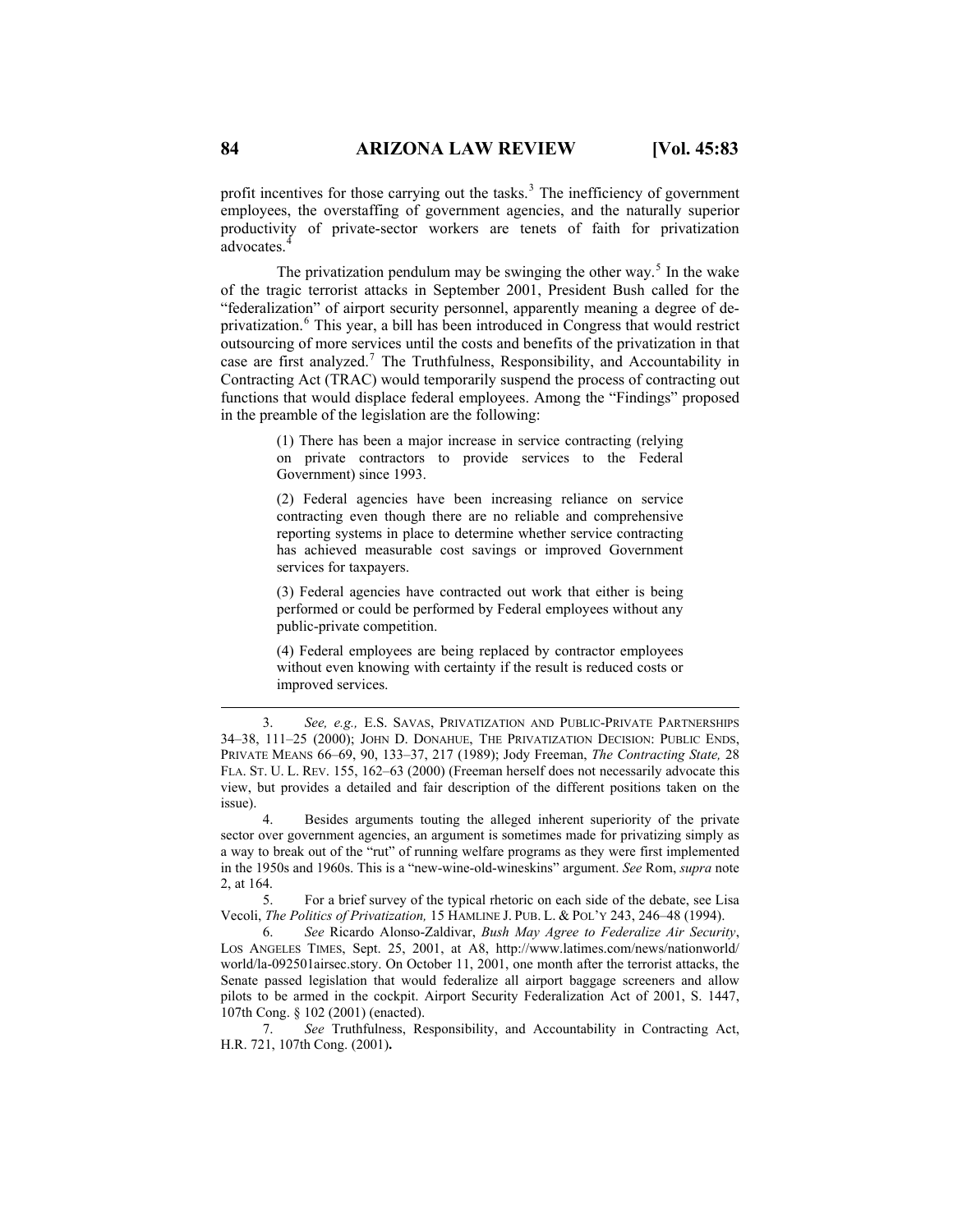(5) Federal agencies do not have systems in place to provide for work currently performed by Federal contractors to be performed by Federal employees, even after a determination that in-house performance would be more efficient and more cost effective.<sup>[8](#page-2-0)</sup>

"Privatization" can refer to any activity where a government cedes some task formerly performed by its employees to the private sector.<sup>[9](#page-2-1)</sup> This may be a mundane task such as trash collection, or a traditional government operation such as running prisons or welfare programs. Privatization takes many forms.<sup>[10](#page-2-2)</sup> A government may simply desist from an activity, leaving it up to the private sector to supply the service. In other circumstances, the government may deregulate an industry to allow private corporations to provide parallel services to the government in one area. A third model of privatization involves performance entirely by the private sector, with incorporation or official endorsement by the government of one designated entity. Finally, privatization can involve simple outsourcing, or contracting out of services that the government still takes responsibility to provide, albeit indirectly.<sup>[11](#page-2-3)</sup> This Article focuses on the last type of privatization: contracting between a government agency and a private corporation or entity to assume the work involved with providing a particular government service, and in particular, the provision of government benefits or assistance for those in poverty. This Article argues that the privatization of welfare services via contract with private organizations is inherently fraught with unavoidable due process problems and overstepping of the nondelegation doctrine.<sup>[12](#page-2-4)</sup>

10. *Id.*

 $\overline{\phantom{a}}$ 

<span id="page-2-3"></span><span id="page-2-2"></span> 11. *See* Freeman, *supra* note 3, at 164–69. Freeman identifies two forms of this "outsourcing," one being traditional government procurement of goods and services from private suppliers, and the other being contracts to have private entities exercise traditional government powers. The latter is the concern of this Article, and implicates constitutional issues. A respondent to Freeman's approach suggests differentiating between contracts for the exercise of government's *coercive* powers, as in private prisons (which are not addressed in this Article), and contracts for the delivery of "entitlements" or benefits (which are the focus of this Article). *See* Mark Seidenfeld, *An Apology For Administrative Law in the Contracting State,* 28 FLA. ST. U. L. REV. 215, 228–29 (2000).

<span id="page-2-4"></span> 12. Other commentators have noted that there is a potential issue here, but to date no one has offered a thorough analysis of privatization under the principles underlying the nondelegation doctrine. *See, e.g.*, Freeman, *supra* note 3, at 213–14 ("The judiciary will determine whether the nondelegation doctrine forbids certain contractual delegations, delineate the extent to which private contractors will be bound by constitutional constraints and statutory due process obligations, and dictate the conditions under which third-party beneficiaries will have standing to challenge the terms of public-private contracts."). Cass Sunstein notes that private self-interest is at the heart of the nondelegation doctrine as applied in any context: "Indeed, the nondelegation doctrine might be taken as a central

<span id="page-2-0"></span> <sup>8.</sup> *Id.* TRAC will not impact most of the forms of privatization discussed in this Article, as they occur on the state level, where most social services are now dispensed. It may provide a helpful model, however, for states to follow.

<span id="page-2-1"></span> <sup>9.</sup> *See* DONAHUE, *supra* note 3, at 5–9 (distinguishing different forms of privatization and depicting them on a helpful grid). Donahue notes that "privatization" in the sense of selling off state-owned industries (the most common use of the term overseas) is uncommon in the United States for the reason that the American government never developed the habit of owning utilities, airlines, or manufacturing. *Id*.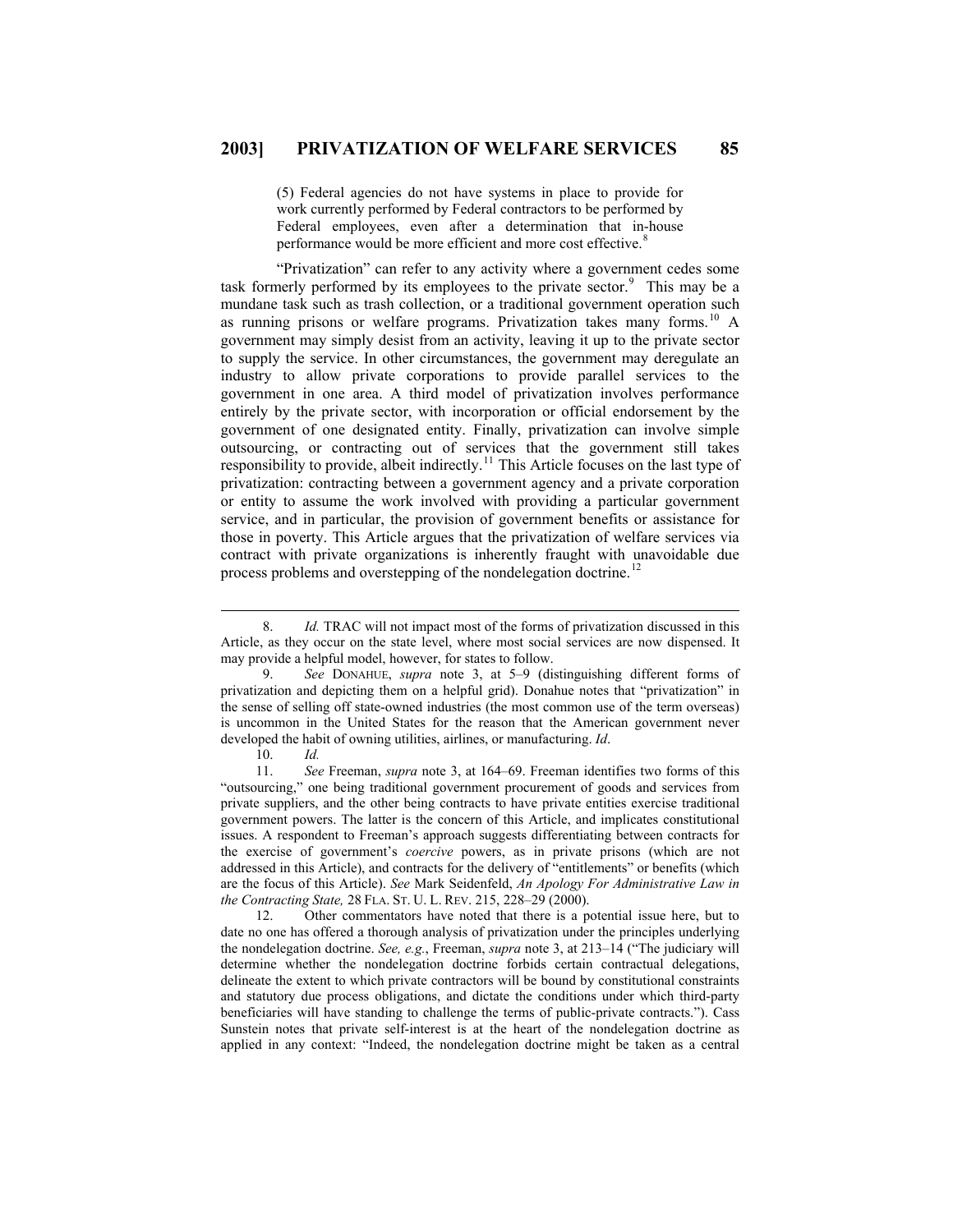Part II of this Article provides some background on the recent history of privatized welfare services. This part will also note some of the anecdotal criticisms lodged against privatized welfare. Part III surveys recent court cases applying the nondelegation doctrine to privatization, with a focus on cases that would be most applicable to privatized eligibility determinations for welfare services. Part IV analyzes the implications of the commercial contracts utilized to privatize government programs, which essentially create a special type of delegation problem: delegation by contract. The discussion focuses on delegation to private for-profit entities, but the implications for non-profit contractors are also explored. Part IV concludes that "contracting out" for the provision of welfare programs, particularly the eligibility determinations for such programs, creates an unavoidable conflict-of-interest that harms the poor people in our society. Part V discusses the special issues raised in privatization with nonprofit organizations. Part VI addresses problems with government contracting in general, and the specific problem of using commercial contract language as the mechanism for a delegation of governmental power. The conclusion constitutes Part VII.

# **II. HISTORY & PREVALENCE OF PRIVATIZATION**

Although "privatization" became a political mantra mostly in the 1980s and 1990s, the obsession with reducing "Big Government" has been a political agenda for a long time, at least since World War  $II$ .<sup>[13](#page-3-0)</sup> Over time, the number of "official" employees of the federal government has been far surpassed by the number working for the government under federal grants and contracts.<sup>[14](#page-3-1)</sup> This enormous auxiliary wing of the federal government, tacitly accepted by both parties for several decades, has been dubbed the "Shadow Government" by some commentators, and blamed for a diffusion of governmental sovereignty by others.[15](#page-3-2) Regarding the privatization of welfare services in particular, the trend toward privatization has continued to accelerate since the Reagan presidency.<sup>[16](#page-3-3)</sup>

14. *Id.* at 863.

 $\overline{\phantom{a}}$ 

<span id="page-3-2"></span><span id="page-3-1"></span> 15. *Id.* at 863 n.3; *see also* Barbara Bezdek, *Contractual Welfare: Non-Accountability and Diminished Democracy in Local Government Contracts for Welfare-To-Work Services,*15 FORDHAM URB. L.J. 1559, 1566 (2000).

<span id="page-3-3"></span> 16. *See* Freeman, *supra* note 3, at 161. Freeman notes that the last twenty years of increased privatization have also seen a disproportionate growth in the use of for-profit contractors to perform social service operations, and that these trends have coincided with the effort by the federal government to devolve the administration of such programs to the states. *Id; see also* DONAHUE, *supra* note 3, at 132–33 (noting that during the 1980s the number of localities privatizing various operations increased, although the share of

means of reducing the risk that legislation will be a product of efforts by well-organized private groups to redistribute wealth or opportunities in their favor." Cass R Sunstein, *Nondelegation Canons,* 67 U. CHIC. L. REV. 315, 321 (2000). Sunstein's general thesis is that while the nondelegation doctrine does not function well as a strict judicial rule, its underlying principles are quite useful and appear in many modern judicial approaches to agency actions.

<span id="page-3-0"></span> <sup>13.</sup> Daniel Guttman, *Public Purpose and Private Service: The Twentieth Century Culture of Contracting Out and the Evolving Law of Diffused Sovereignty,* 52 ADMIN. L. REV. 859, 861 (2000).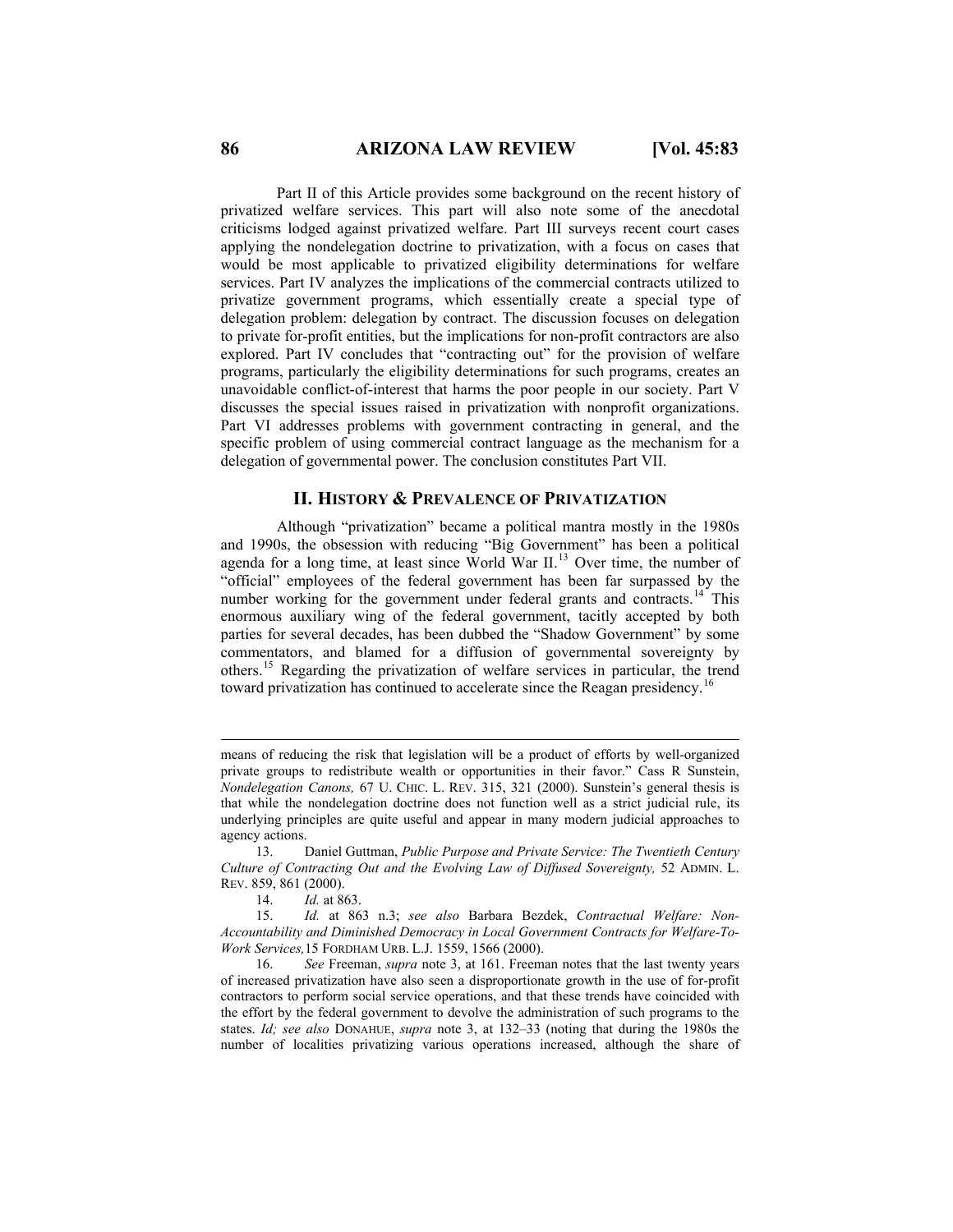Often touted as a wonder-working panacea for shrinking government budgets, there is evidence that the twentieth-century practice of outsourcing is not necessary to achieve efficiency, but can be a way of hiding costs and creating illusory budget reports.[17](#page-4-0) For example, it is reported that in 1966, President Johnson successfully sponsored legislation that required the Executive Branch to downsize to its 1964 level.<sup>[18](#page-4-1)</sup> Personnel were terminated, pursuant to a "ceiling" imposed by the new rules, which apparently cut the personnel expenditures of the federal government. Soon thereafter, however, numerous consulting firms sprang up, manned by the former federal employees, which in turn received lucrative contracts to perform some of the very functions previously performed by the government itself. These costs exceeded the personnel costs they replaced, but did not appear as personnel costs in any department's budget.

The privatization of welfare services, in particular, has grown much faster among the states than within the federal government.<sup>[19](#page-4-2)</sup> This is partly the result of the federal government's general trend of foisting welfare administration onto the

 $\overline{\phantom{a}}$ 

<span id="page-4-1"></span> 18. Guttman, *supra* note 13, at 878 (discussing the *Federal Political Personnel Manual*, in PRESIDENTIAL CAMPAIGN ACTIVITIES OF 1972, SENATE RESOLUTION 60: EXECUTIVE SESSION HEARINGS BEFORE THE SENATE SELECT COMMITTEE ON PRESIDENTIAL CAMPAIGN ACTIVITIES, 93RD CONGRESS 8903, 8976 (1974)).

<span id="page-4-2"></span> 19. *See, e.g.,* Paul Howard Morris, *The Impact of Constitutional Liability on the Privatization Movement After* Richardson v. McKnight*,* 52 VAND. L. REV. 489, 493 (1999) ("Despite the strong federal support, most examples of privatization in the last twenty years have occurred at the state and local level."); *see also* Freeman, *supra* note 3, at 161–67. Another factor which should not be ignored is that the federal government can assert the sovereign immunity defense when it breaches contracts, which serves as somewhat of a deterrent to novel contractual arrangements, whereas the states can be sued in a §1983 action, making the states a more conducive environment for this growth industry. On a different note, it has been alleged that the phenomenon of privatizing welfare services is actually more prevalent in Southern states in particular than other regions. *See* Press Release, Southern Studies, Award-Winning Policy Watchdog Finds "Privatization" of Public Services Harms Communities (Feb. 9, 2000)*, available at* http://www.southernstudies.org.

individual budgets that went to outside providers actually *fell* during the same period); SUSAN ROSE-ACKERMAN, RETHINKING THE PROGRESSIVE AGENDA 174–76 (1992).

<span id="page-4-0"></span> <sup>17.</sup> For a discussion of the problem of cloaking government spending, see DONAHUE, *supra* note 3, at 32–33. Other ignoble motivations for privatizing may be the opportunities for cronyism, nepotism and simony. Critics of delegations to administrative agencies identify nefarious motivations that would apply equally to delegations to private parties, such as shirking of responsibility or evading political accountability for the actions of the delegate. *See generally* David Schoenbrod**,** *Delegation and Democracy: A Reply To My Critics,* 20 CARDOZO L. REV. 731, 733–41 (1999). Just as troubling would be the use of privatization to "put out to pasture" programs the government would like to terminate completely, but in incremental steps. In the social services arena, the association of privatization with "welfare reform" (legislation in the late 1990s aimed at curtailing welfare programs generally) bodes of a "phase out" of the privatized programs as much as an increase in efficiency. *See* DONAHUE, *supra* note 3, at 221 ("Conservatives typically welcome private delivery of public goods and services as the next best thing to cutting them out of the government budget altogether. Most liberals lament private delivery as a retreat from the principle of collective action.").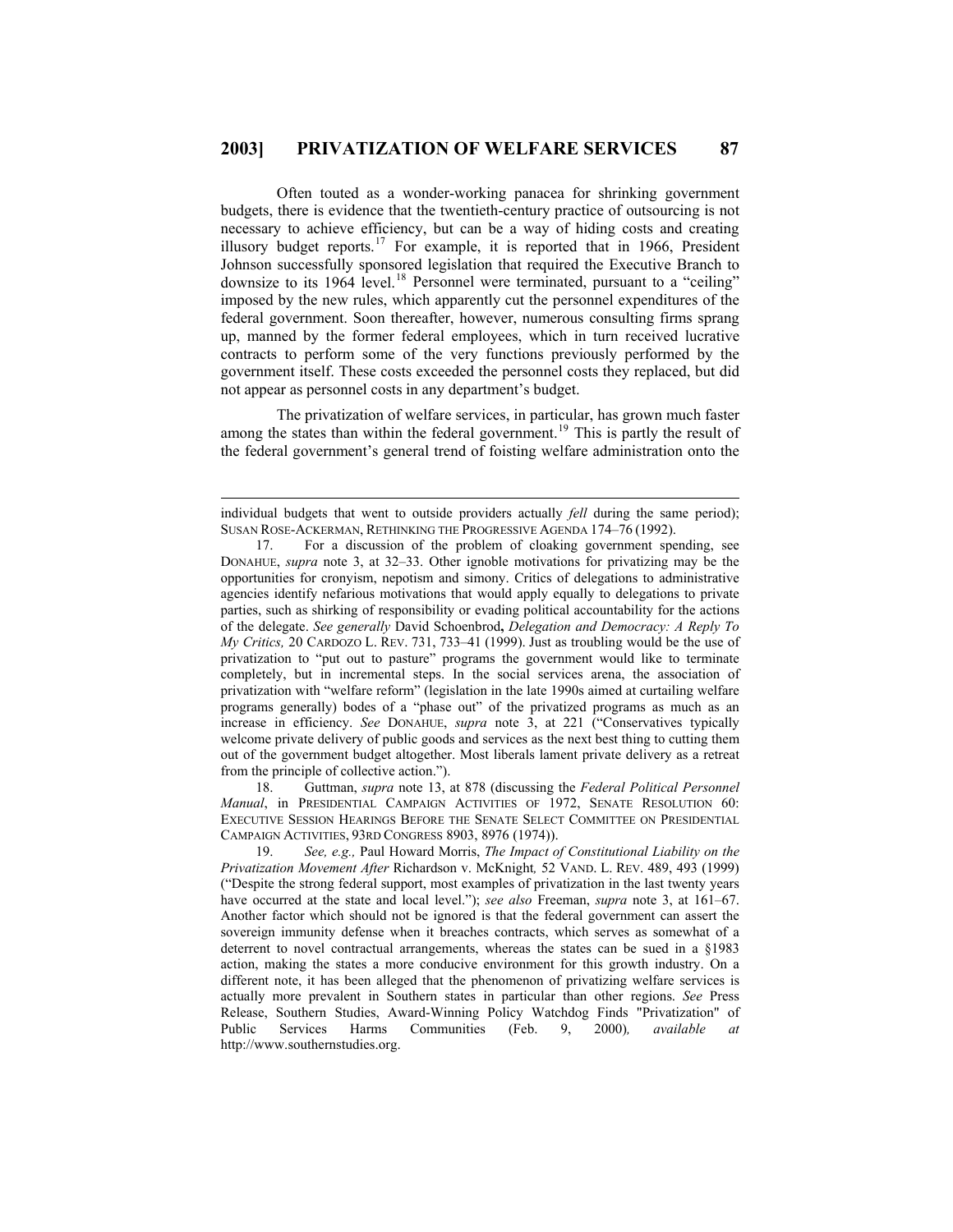states<sup>[20](#page-5-0)</sup> and the commensurate growth of state employee unions, which engage in protracted collective bargaining with the state governments. Despite a steady decline in unionization within the private sector, the last few decades have seen an explosion of growth in public-employee unions.<sup>[21](#page-5-1)</sup> At the same time, since World War II, the federal sector has been shrinking as a percentage of the civilian workforce, while state and local governments (SLG) have been growing steadily.<sup>[22](#page-5-2)</sup> The high rate of growth of state and municipal employees, and their unions, has been explained as follows:

> The primary reason for such growth in the SLG sector has been the dramatically increased demands for services provided by this sector in areas such as income transfer payments involving social security, Medicare and Medicaid, and welfare, education, health care, law enforcement, and corrections. This demand for services is fueled by changing demographics, namely significant increases in the young (those under twenty-five) and the aged (those over sixty-five), the populations most in need of government services.<sup>2</sup>

The shifting of responsibility for government services has placed an unprecedented burden on states and municipalities, creating a financial desperation that fuels the drive for cost-cutting measures. The localized nature of these financial crises lends itself more toward contracting out to private companies than

<span id="page-5-0"></span> <sup>20.</sup> *See* Freeman, *supra* note 3, at 162 ("The devolution of authority from federal to state and local governments has contributed to the rise of contracting out, as lower levels of government turn to private actors in order to help execute their new responsibilities."); Bezdek, *supra* note 14, at 1565 ("Despite recent legislation purporting to curb non-funded mandates, the federal government continues to require state programs, and the states themselves continue to require comparable county and local programs. Increasingly, public activities are carried out at the state level.") Bezdek also discusses the oft-mentioned problem that state-level responsibility for welfare programs fosters a "race to the bottom," where jurisdictions compete to have the fewest public charges. *See id.* at 1568.

<span id="page-5-1"></span> <sup>21.</sup> Steven H. Kropp, *Reflections on Law, Economics, and Policy in Public Sector Labor Relations in Canada, the United States, and the United Kingdom,* 27 LAW & POL'Y INT'L BUS. 825, 830–31 (1996). The authors note that these parallel phenomenon the decline of private-sector unions in popularity and the concurrent increase in government employee unions—have elicited varying explanations from commentators and analysts. Their own contribution is simply to observe that state governments often *encourage* their employees to unionize for ideological and political reasons. *Id.*

<span id="page-5-2"></span> <sup>22.</sup> *Id*. at 832; *see also* DONAHUE, *supra* note 3, at 131 ("The federal government had roughly three million civilian workers on its payroll in the mid-1980s, while state and local governments employed nearly fourteen million. In short, there is simply more *room* to contemplate shifts toward private suppliers at lower levels of government."). This is not to say that the growth of SLG employee unions is in any way undesirable. It does add an additional burden or inconvenience for the state in creating and administering new programs (under new federal block grants, for example), which contributes another incentive to outsource the program entirely, to have some private-sector employer deal with employees' unions (which are less common in the private sector).

<span id="page-5-3"></span> <sup>23.</sup> Kropp, *supra* note 19, at 832–33. Of course, downturns in the regional or national economy would also be likely to increase the demand for social service programs, as more people find themselves unemployed and without financial supports such as medical insurance.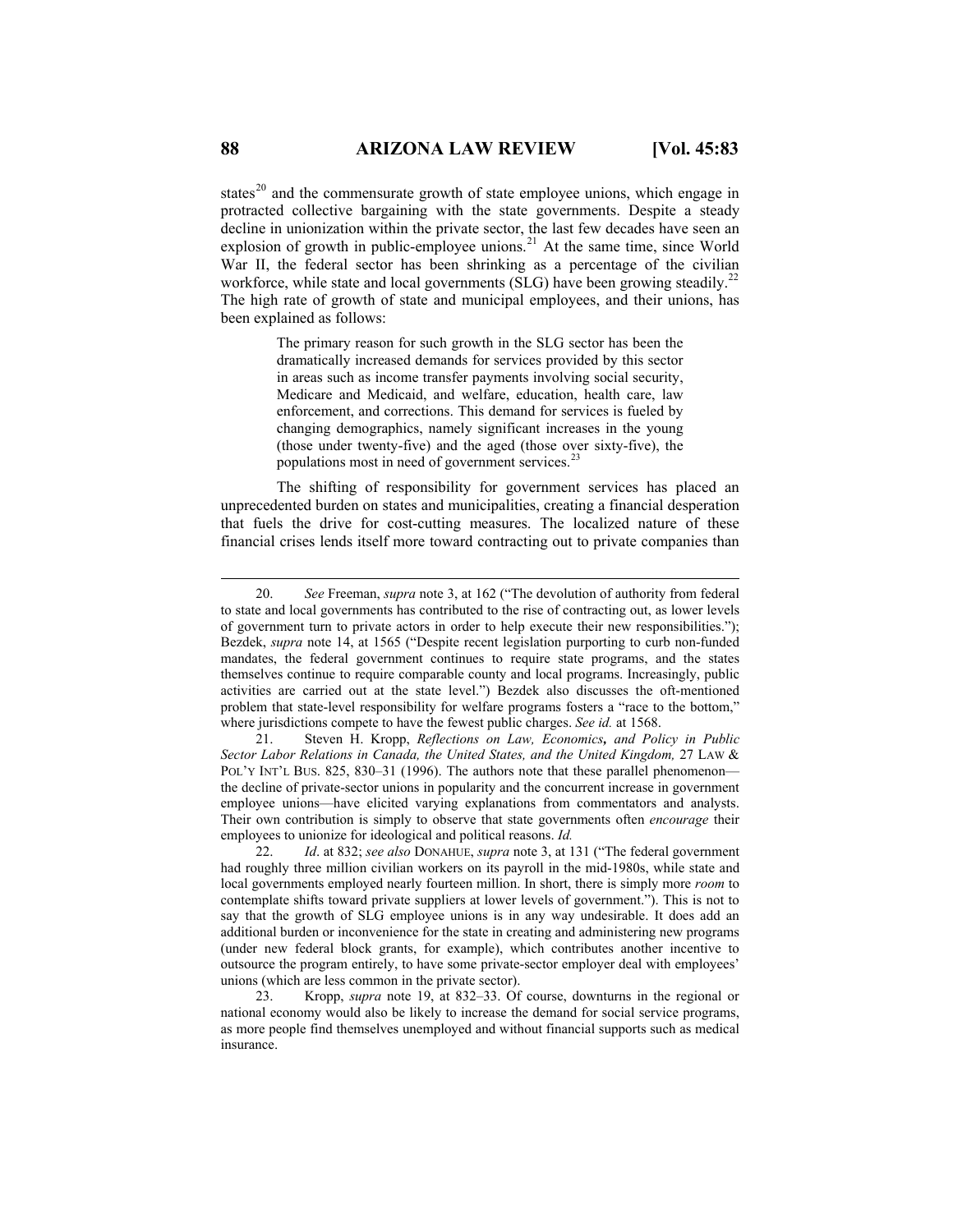would a nationwide program.<sup>[24](#page-6-0)</sup> Few private companies have the infrastructure and ubiquitous facilities to administer any type of government services to the entire national citizenry. National companies like Maximus, Inc. and Lockheed Martin have operations in many states, but cannot compare to the Social Security Administration or the Veteran's Administration. In contrast, as individual states try to run welfare programs on their own, the programs are smaller and more localized, and the situation lends itself more to privatization as an alternative.

The federal Personal Responsibility and Work Opportunity Reconciliation Act of 1996 (PRWORA) provides that a state can operate its welfare programs "through contracts with charitable, religious, or private organizations."[25](#page-6-1) This essentially became a federal encouragement of privatized welfare services after 1996.<sup>[26](#page-6-2)</sup> Immediately, large corporations such as Lockheed Martin and Andersen Consulting began bidding on contracts to move millions from welfare rolls to the workforce in New York, and both competed with EDS to run the \$563 million welfare program in Texas.<sup>[27](#page-6-3)</sup> Lockheed expressed plans at the time to "market even more comprehensive welfare contracts to states and counties in what is potentially a new multibillion dollar industry to overhaul and run welfare programs."<sup>[28](#page-6-4)</sup>

The results have been controversial. The following excerpt is typical of the literature criticizing privatized welfare, and helps illustrate its pervasiveness:

> Yet the view that the market inherently provides services more cost-effectively, accepted as gospel in some quarters, often proves false in this area of policy . . . . Unisys Corp.'s Statewide Automated Welfare System in California could cost twice its 1995 bid price of \$554 million. Andersen Consulting is four years behind and \$64

 $\overline{\phantom{a}}$ 

27. *See* MICHAEL B. KATZ, THE PRICE OF CITIZENSHIP 152–53 (2001).

<span id="page-6-4"></span><span id="page-6-3"></span> 28. *Id.* at 152. It is unclear whether Lockheed's exuberant plans to "market" their services means simply offering bids in response to Requests for Proposals (RFPs) by state agencies, or if it includes lobbying efforts to convince legislators to push for privatization, thus opening up new markets.

<span id="page-6-0"></span> <sup>24.</sup> *See* DONAHUE, *supra* note 3, at 131 (noting that "[w]hile federal privatization initiatives have been driven largely by ideology, at the state and local levels they have more often been spurred by expediency").

<span id="page-6-1"></span> <sup>25.</sup> Personal Responsibility and Work Opportunity Reconciliation Act of 1996, Pub. L. No. 104-193, §104, 110 Stat. 2161 (1996) (amending 42 U.S.C. § 604(a)).

<span id="page-6-2"></span> <sup>26.</sup> See, for example*,* Freeman, *supra* note 3, at 162–69, for a discussion of how, despite the provision mentioned above, the entire block-grant system, whereby the federal government gives money to states to run welfare programs in its stead, fosters privatization as a quick solution to the overwhelming set of new responsibilities given to the state governments. The spending report-back features of the grants, which provide the baseline for the following year's grant to the given state, could also encourage privatization as a means of creating tidy accounting. The contract prices are easier to identify, list, and add together than actions run by the agencies themselves, which draw heavily on the infrastructure of state facilities and resources that are shared with other agencies (buildings, state vehicles, phone lines, computer networks). These shared resources make it problematic to identify how much is really spent on a program such as childcare vouchers or food stamps. The state, however, has a pecuniary interest in documenting how much is spent on the programs so that it can get the same grant amount, or more, the next time around.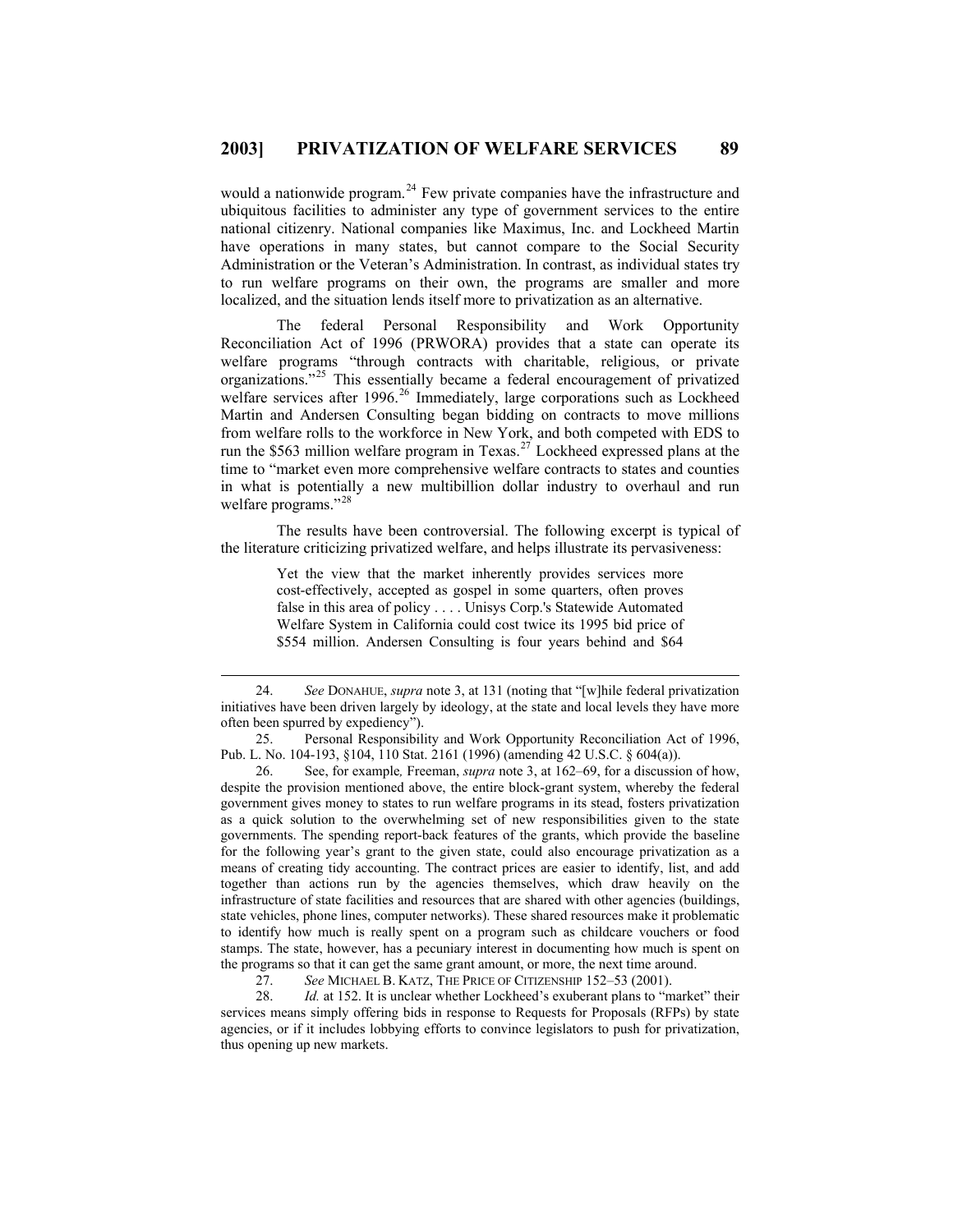million over budget with its computerized child support enforcement system in Texas. Ohio canceled its job-placement contract with America Works after finding it was costing the state \$24,000 per placement. Problems with an EDS auto-insurance claims system cost New Jersey \$50 million in uncollected premiums. The computerized child-support enforcement system Lockheed promised California for \$99 million in 1995 is now \$205 million over budget . . . . Tired of Andersen Consulting's cost overruns, the Nebraska Department of Social Services withheld payment in January 1996. Virginia canceled a Medicaid contract with EDS when performance ran twenty months late. EDS sold Florida a faulty social services computer system that wound up costing the state \$260 million. Florida sued for damages of \$60 million and an order keeping EDS out of Florida for the foreseeable future. Privatization also fosters its own kind of fraud. Although the question of which private corporation administers which benefit programs may seem unimportant, the process by which these bids are made and won raises serious concerns about how the programs will be administered. Corporate suitors court various state agencies in an effort to improve their chances of receiving privatization bids. Gtech Corporation, the nation's largest operator of state lotteries and the parent company of a firm under contract to administer Food Stamps in Texas, has been accused of bid-rigging and influence-peddling.<sup>[29](#page-7-0)</sup>

The anecdotal criticisms above are not the only line of criticism against privatized welfare programs. Poverty advocates also contest the assumption that privatization brings greater economic efficiency to the administration of programs, through the imposition of healthy "market forces."<sup>[30](#page-7-1)</sup>

Under classical economic theory, competition should lead to the lowest possible marginal costs for goods and services to consumers. True market

<span id="page-7-0"></span> <sup>29.</sup> Kennedy, *supra* note 2, at 259–61. Certainly, jeremiads such as this are not as helpful in evaluating policy as broad-based empirical research and statistical analysis. The passage above, however, is often recited by poverty advocates as effectively summarizing the experience of privatization for those attempting to assist the poor in preserving and exercising their rights. For a more empirical-statistical assessment of problems with privatized job-training programs, see DONAHUE, *supra* note 3, at 198–99.

<span id="page-7-1"></span> <sup>30.</sup> DONAHUE, *supra* note 3, at 198–99*; see also* Julie A. Nice, *The New Private Law: An Introduction,* 73 DENV. U. L. REV. 993, 994 (1996) ("Opponents, including unions, counter that privatization costs more, reduces the quality of services, eliminates expertise, fosters patronage and corruption, and diminishes public accountability."); Rom, *supra* note 2, at 176 ("Some observers have been concerned that contractors, especially when motivated by profit-making goals and priorities, may not be inclined to provide equal access to services for all eligible beneficiaries or will be tempted to provide inferior services to cut costs."). The national professional journal for poverty advocates, *Clearinghouse Review*, devoted its January-February 2002 annual special issue entirely to this topic, as it has become a national consensus among legal services attorneys that privatization is one of the most pressing issues they face today in assisting poor clients. CLEARINGHOUSE REV., Jan.- Feb. 2002, *available at* http://www.povertylaw.org/legalresearch/articles/showissue.cfm? id=15-Jan-02 (requires membership to view).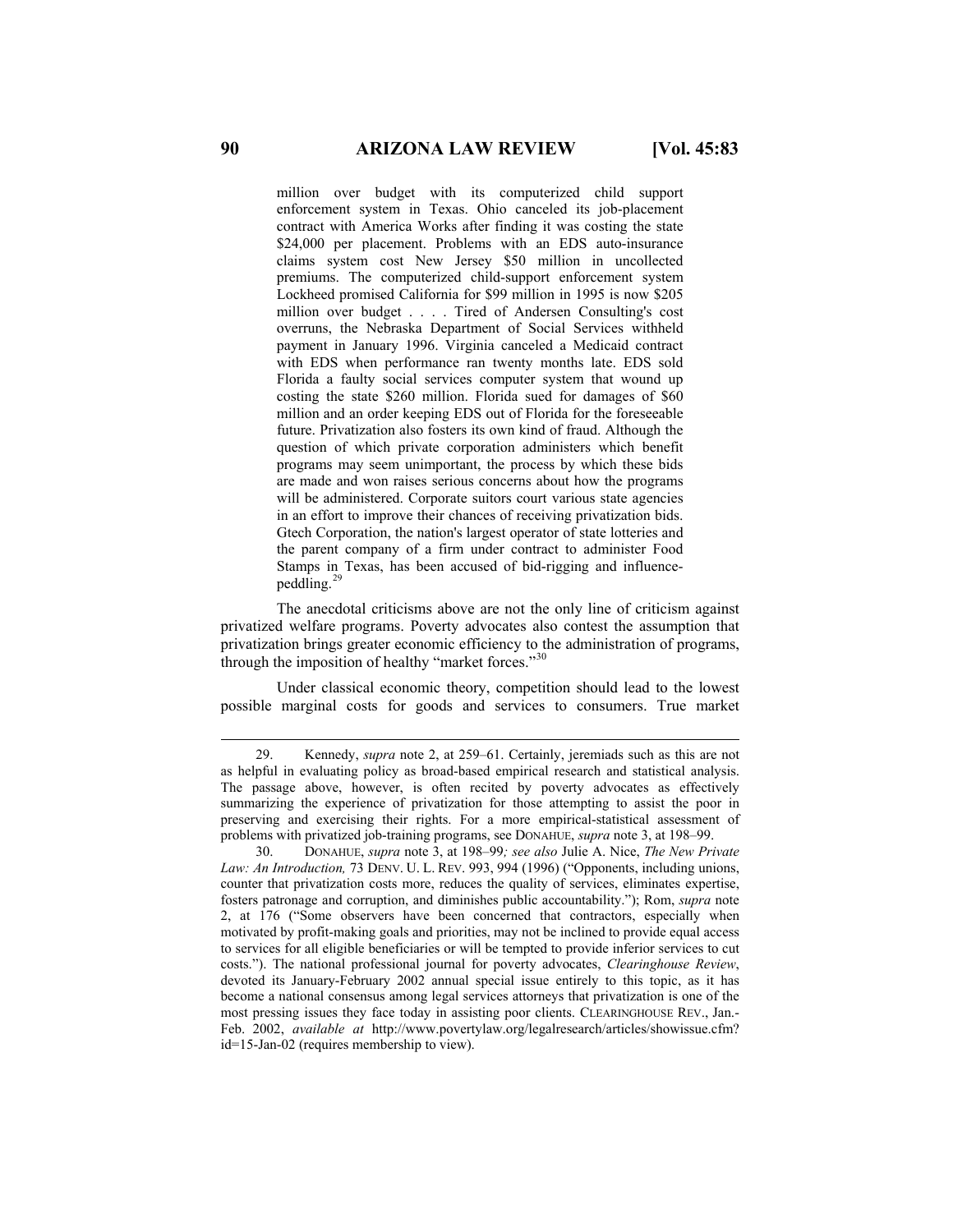conditions require, among other things, enough buyers and sellers to give both groups alternative partners for transacting, relatively low entry barriers to the market, sufficient information for consumers, and elasticity of demand (similar products).<sup>[31](#page-8-0)</sup> It is argued that "[i]n a typical effort to privatize human services, none of the elements which characterize a competitive market exists. The result is that privatization of human services can actually cost *more* than public administration."<sup>[32](#page-8-1)</sup> Significant information costs, for example, have led to enormous cost overruns after a private contractor began operating welfare programs in Kansas and Connecticut.<sup>[33](#page-8-2)</sup> The size and complexity of the programs significantly limit the number of new entrants to the market, thus stifling the only source of competition, and creating a type of oligopoly power for companies once they have the state contract.<sup>[34](#page-8-3)</sup>

Moreover, when the state contracts with outside providers to run welfare services, there is only one buyer—the state<sup>[35](#page-8-4)</sup>—and usually very few bidders.

 $\overline{\phantom{a}}$ 

<span id="page-8-2"></span> 33. Stein, *supra* note 31, at 2*.* It is possible, of course, for the state to incur cost overruns in social service projects as well. These examples are noted only because the contracts are generally made on the promise and expectation of greater efficiency and budgetary savings.

<span id="page-8-3"></span> 34. *Id.* For an example of how the bidding process can evolve into a bitter battle between mega-corporations, see *Maximus, Inc. v. Lockheed Info. Mgmt. Sys. Co.,* 493 S.E.2d 375 (1997) (losing bidder accused bid winner of tortious interference with contract for circulating rumors that loser intended to obtain bid illegally though nepotism). *See also*  Lockheed Info. Mgmt. Sys. Co. v. Maximus, Inc.*,* 524 S.E.2d 420 (2000) (dispute of remand decision from previous case).

<span id="page-8-4"></span> 35. Justice Scalia, in discussing government liability for mishaps in privatized prisons, made the following observation about the validity of "market pressures" on corporations performing traditional government functions: " [I]t is fanciful to speak of the consequences of 'market pressures' in a regime where public officials are the only purchaser, and other people's money the medium of payment." Richardson v. McKnight, 521 U.S. 399, 418 (1997) (Scalia, J., dissenting). This Article does not attempt to address the special issues raised in privatization of prisons, although the arguments presented here regarding privatized welfare services may be applicable in that arena as well. See Warren L. Ratliff, *The Due Process Failure of America's Prison Privatization Statutes*, 21 SETON HALL LEGIS. J. 371 (1997), for one such argument, applying many of the same issues raised in this Article to the privatized prison phenomenon.

<span id="page-8-0"></span> <sup>31.</sup> *See* DEBORAH STEIN, NAT'L ASS'N OF CHILD ADVOCATES, DOES PRIVATIZATION OF HUMAN SERVICES PROVIDE THE BENEFITS OF MARKET COMPETITION? 1 (2000), *available at* http://www.childadvocacy.org/publicat.html.

<span id="page-8-1"></span> <sup>32.</sup> *Id; see also* DONAHUE, *supra* note 3, at 218 ("The evidence is overwhelming that where corruption, negligence, or the nature of the service itself undercuts competition [among bidders for the contracts], the benefits of privatization shrink or vanish."); Freeman, *supra* note 3, at 170–74. This is not to imply that cost should be the ultimate determinant here. This Article is not focused on comparing costs or efficiencies of contracting out as opposed to using government employees to perform the tasks, but rather to look at the constitutional issues involved when governmental authority and decision-making affecting others is delegated to private parties via contractual arrangements. Efficiency inevitably arises in any discussion of privatization, though, because it is the main argument of those in favor of privatizing.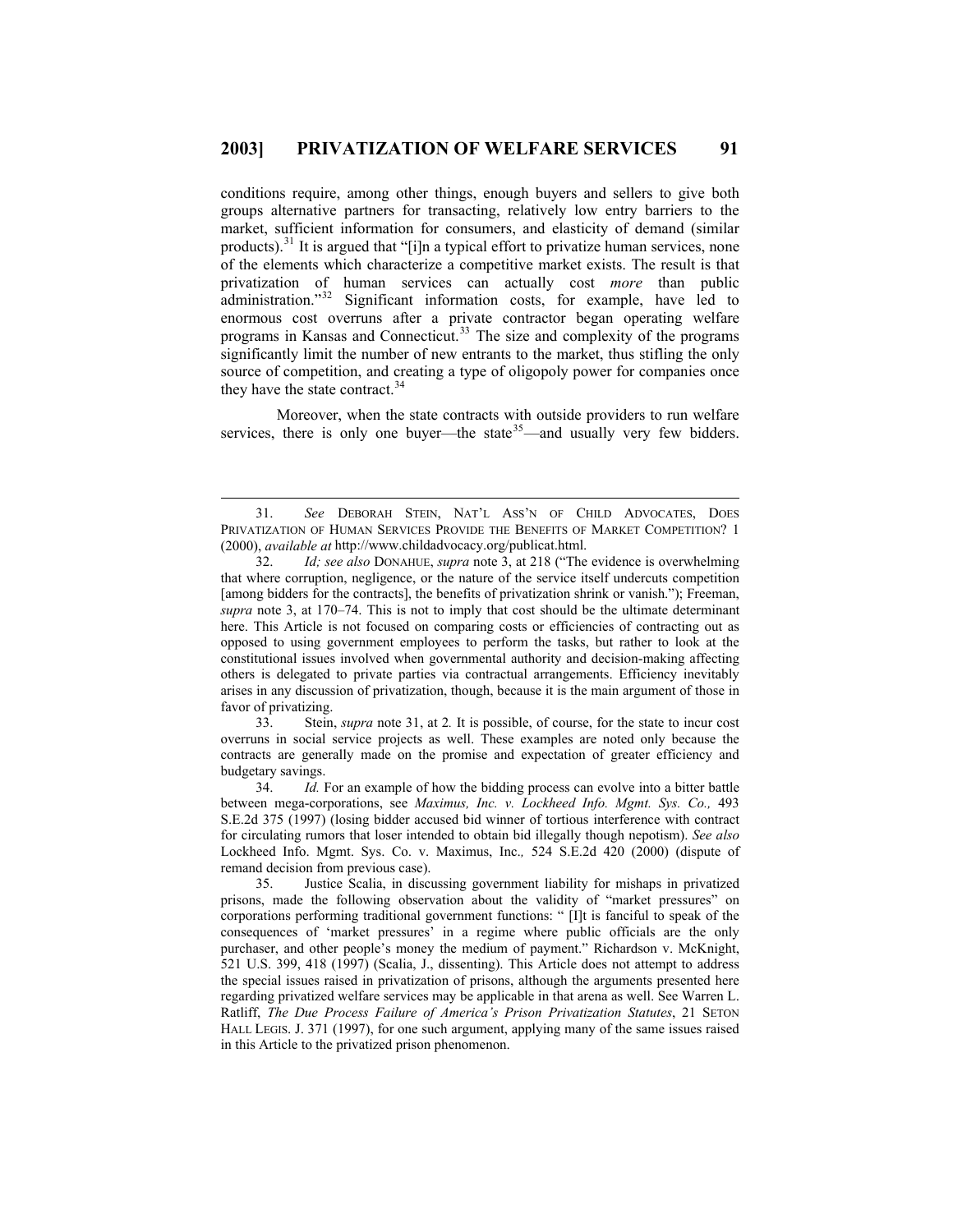Sometimes there is only one bidder.<sup>[36](#page-9-0)</sup> Thus, market forces are unable to operate effectively. This leads not only to efficiency concerns, but also undercuts the state's ability to select an option that best protects the rights of the affected citizenry. For example, when the Arizona state legislature mandated the privatization of its state welfare system, only one company offered a bid; $37$  the state had no selection of alternatives. In Connecticut, Colonial Cooperative Care, Inc. was the only bidder for its contract to determine eligibility for disability-based cash assistance. $3$ 

In theory, privatization should not be the only solution for achieving greater efficiency in administering government programs. Civil servants can be given productivity incentives for their assigned tasks just as well as private-sector employees, and perhaps without the danger of profit-maximization tipping the scales in an unhealthy direction in this regard.<sup>[39](#page-9-3)</sup> The average entry-level civil servant carrying out her duties does not function terribly differently than her private-sector replacement would when the program in question is privatized.<sup>[40](#page-9-4)</sup> Thus, the relative efficiency of individual workers running a social service program, or some aspect of it, may depend more on the effectiveness of

38. For a detailed discussion of the Colonial contract, see *infra* Part IV.

<span id="page-9-3"></span><span id="page-9-2"></span> 39. It is easy to imagine well-balanced productivity incentives for civil servants that would boost output without necessarily creating perverse incentives to lower the work quality, which in this case would generally mean less helpful treatment toward the poor. *See* Patrick Francois, Public Service Motivation as an Argument for Government Provision, 78 J. PUB. ECON. 275, 279 (2000) ("[P]rivatization and output-related contracting with employees are not that different. . . . [T]he pursuit of market-based reforms, involving higher powered contracting in the public sector, can actually raise costs. Hence, it may not be optimal to provide such contracts even though they are feasible.").

<span id="page-9-4"></span> 40. *See, e.g.,* HERBERT A. SIMON, ADMINISTRATIVE BEHAVIOR 199 (4th ed. 1997) ("[P]ropositions about the behavior of members of an organization, in so far as that behavior is governed by the system of authority in the organization, do not ordinarily involve propositions about the psychology of the person who is behaving."). The fact that an employee works for a non-profit or for-profit company—a question of organizational governance—is not likely to affect an individual's industriousness as much as other factors such as personality or talent. Simon's "Psychology and The Theory of Authority" (the chapter heading he gives this section) provides a theoretical analysis for the common-sense observation that most people operate day-to-day within the framework of "just doing my job." This would seem to be just as true of most private sector employees as it is of entrylevel civil servants.

<span id="page-9-0"></span> <sup>36.</sup> Stein, *supra* note 31, at 2*.* It is true that there are numerous companies around the country getting involved in these types of arrangements, but in any given Request for Proposals by a state, the parties responding tend to be few.

<span id="page-9-1"></span> <sup>37.</sup> *Id.* Of course, the state always has at least *one* alternative to the private company's bid, which is to run the program itself with state employees—unless, of course, the decision to privatize has already been firmly settled for political or ideological reasons, or because of effective lobbying efforts by prospective bidders themselves. In the case mentioned above, undoubtedly the state's estimated costs in running the program were used as a benchmark for analyzing proposals. For more discussion of the problem of too few market participants in getting market efficiencies from privatization, see Johan Willner, *Ownership, Efficiency, and Political Interference*, 17 EUR. J. POL. ECON. 723 (2001).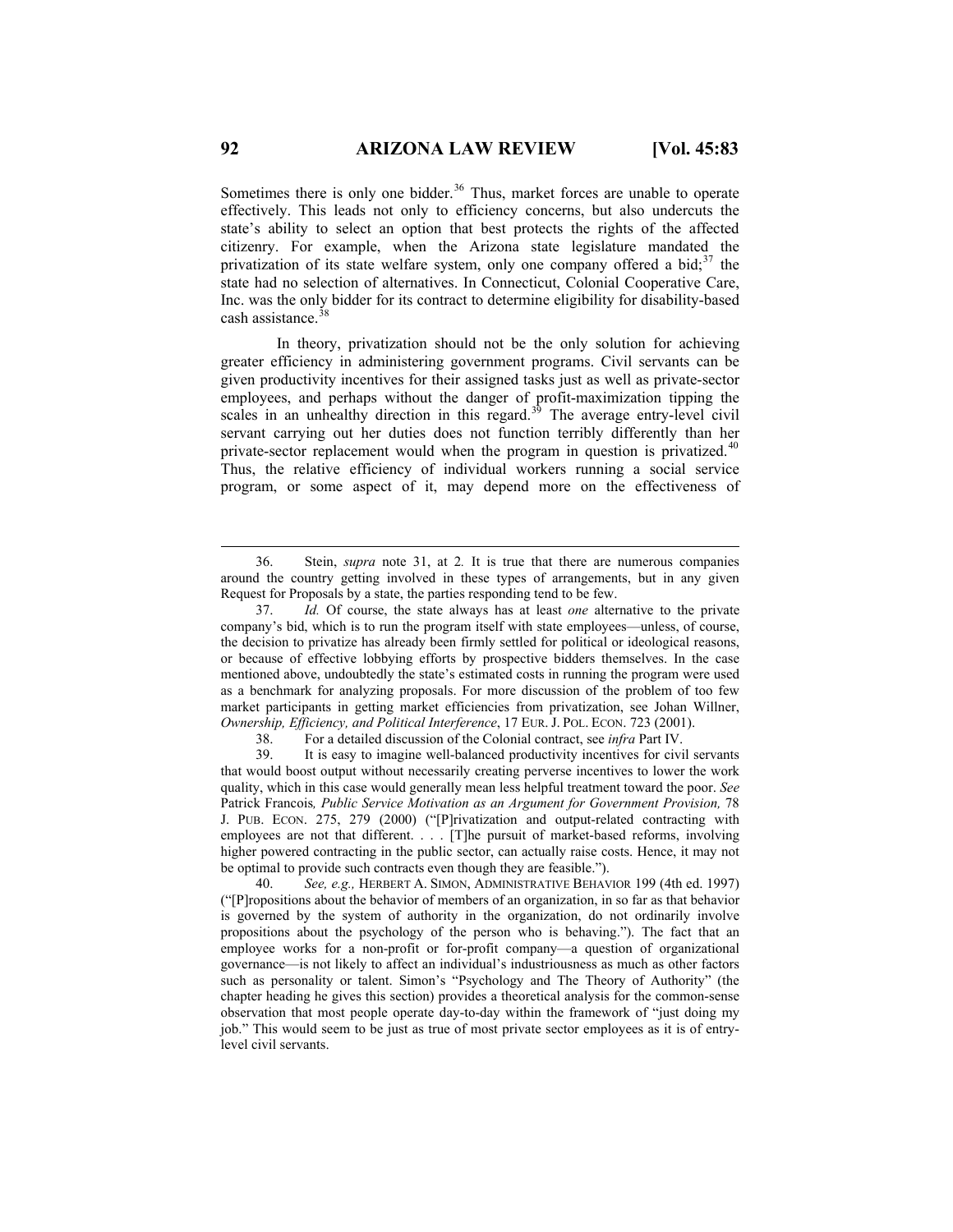management in monitoring and encouraging productivity than on the organizational unit's private-sector/public-sector status.[41](#page-10-0)

Both civil servants and profit-seekers have an incentive to pursue "rents," or inefficient overpayments for their time, talents, or labor.<sup>[42](#page-10-1)</sup> "Rents" here is used in the economics sense, not the sense of leasing property.<sup>[43](#page-10-2)</sup> The nature of the rents is different, though, for civil servants and profit-seekers overall. Civil servants (who usually work under strict salary guidelines and no bonuses) may seek rents in the form of "fringe benefits, pleasant working conditions, congenial associates, undemanding work loads, security against dismissal," and other nonpecuniary perks.[44](#page-10-3) The "rents" of private contractors, by contrast, are more likely to take the form of money.[45](#page-10-4) Where the private sector employees are far removed from the company owners, however, they do not share in the rents, and are likely to behave in much the same way as civil servants. When the government contracts with a private firm to perform its functions, the rents of the private firm's owners can be more difficult to identify than those of public sector employees,<sup>[46](#page-10-5)</sup> creating the illusion of savings from privatizing the service, $47$  while the resulting effects go unnoticed. Efficiency criterion applicable in the private sector can be misapplied in the privatization context; as Herbert Simon has pointed out, "the criterion of

<span id="page-10-0"></span> <sup>41.</sup> *But see* DONAHUE, *supra* note 3, at 90 ("In private firms, a layer of managers attuned to profitability has considerable influence over the behavior of lower-level employees. . . . There is no truly equivalent function in a public bureaucracy, no link in this chain of agency relationships where incentives and authority to press for efficiency are quite so potently concentrated.").

<span id="page-10-1"></span> <sup>42.</sup> *Id.* at 92–93. Of course, individuals in any context can be motivated by altruism, ideology, or a deeply ingrained "work ethic" that mitigates the operation of normal self-interest.

<span id="page-10-2"></span> <sup>43.</sup> *See id*. at 52–54 ("The excess of actual payment over the minimum needed to keep [the employee] on the job is what economists refer to as a *rent.*"). Privatization could be defined as an attempt to eliminate the problem of rents in the public sector. The question remains as to whether this can be done without simply transforming the rents into their private-sector equivalent. The observable differences between the two could create the illusion of disappearance.

<span id="page-10-3"></span> <sup>44.</sup> *Id.* at 92. Individual civil servants probably have little power to effect most of these rents, but individuals may seek or stay in a civil service job because of these inducements.

<span id="page-10-4"></span> <sup>45.</sup> *Id.* Private sector rents tend to be highly concentrated in the owners, whereas the rents for civil servants are quite diffuse. "Ownership incentives that encourage efficiency also concentrate incentives for rent-seeking." *Id.* at 93.

<span id="page-10-5"></span> <sup>46.</sup> *Id.* Note that this phenomenon of hidden "rents" by private service providers can tip the scales in their favor during deliberations about whether to privatize. The shirking or rent-seeking of the civil servants is more visible and can distort perceptions about relative efficiency.

<span id="page-10-6"></span> <sup>47.</sup> *See* Francois, *supra* note 39, at 278 (noting the arguments in economic literature that private firms have an "incentive to undertake non-verifiable cost-reducing actions which compromise the quality of provision"). Civil servants, who do not pocket the savings themselves, have less incentive to compromise quality in this way.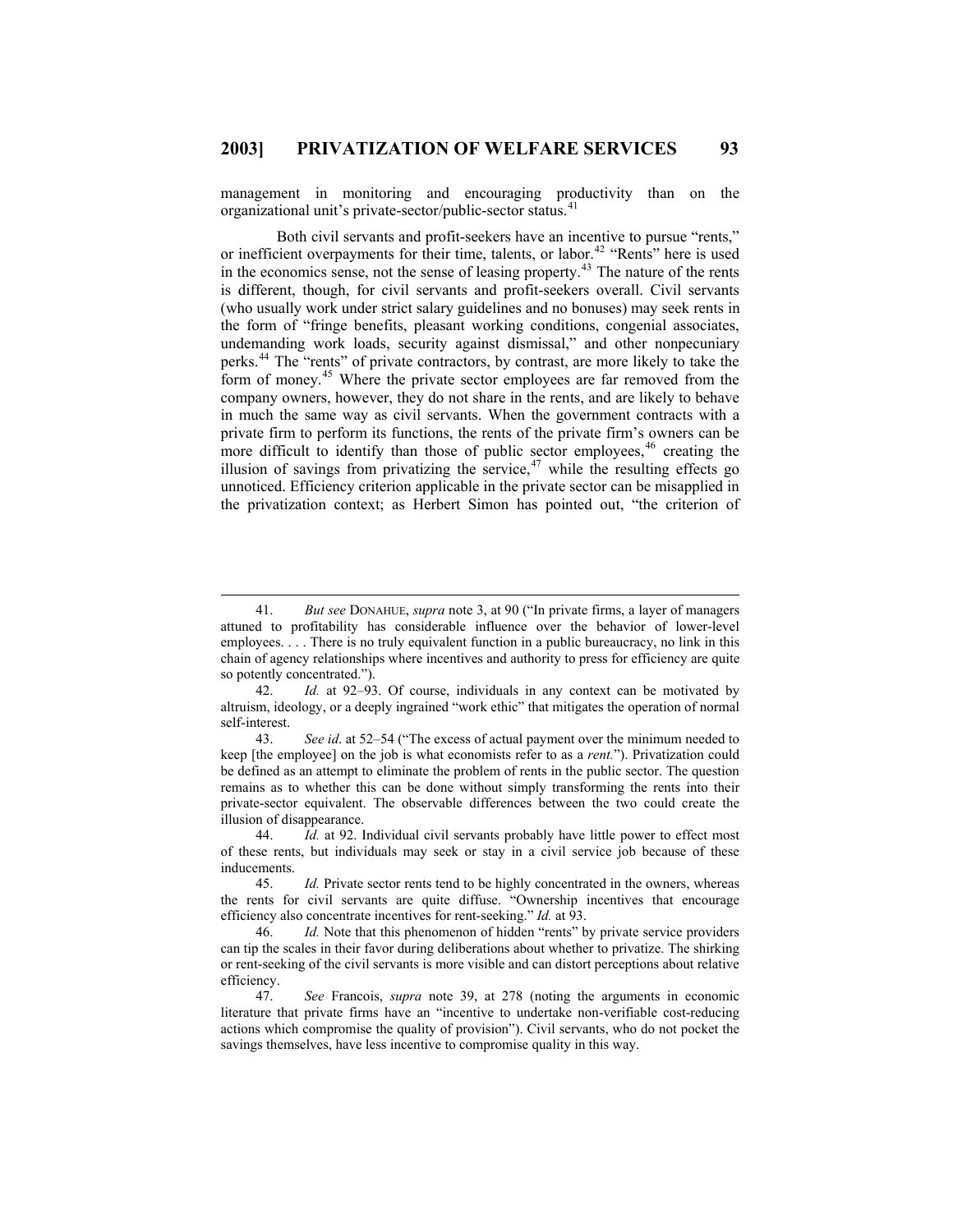efficiency cannot be applied to the decisions in governmental agencies without considerations of the economic effects that the activities of these agencies have."<sup>[48](#page-11-0)</sup>

## **III. LEGAL ISSUES**

When private parties are entrusted with the power to make welfare eligibility determinations for applicants, special legal issues arise. A certain amount of power is necessarily transferred from the government to the private party, even if this power is simply the authority to make decisions or determinations that affect others. Even with some degree of governmental oversight, the end result is a shifting downward of governmental authority to a private entity. This is the whole purpose of the privatization arrangement—to replace government employees with private sector employees.

Delegations of governmental power in general must function within certain parameters and limitations embodied in the nondelegation doctrine<sup>[49](#page-11-1)</sup> and the Due Process Clause. For purposes of this Article, the "nondelegation doctrine" will be discussed *only* in regard to delegations to private parties. We are *not* concerned here with rules or traditions related to delegations to administrative agencies, <sup>[50](#page-11-2)</sup> delegations from one branch of government to another, or delegations

<span id="page-11-1"></span> 49. The origin of this doctrine or concept is generally credited to John Locke: "The Legislature cannot transfer the Power of Making Laws to any other hands." JOHN LOCKE, SECOND TREATISE OF GOVERNMENT 380–81 (Cambridge Univ. Press 1981) (1690). For discussion, see David Schoenbrod**,** *The Delegation Doctrine: Could the Court Give It Substance?,* 83 MICH. L. REV. 1223, 1267 (1985); Jim Rossi**,** *Institutional Design and the Lingering Legacy of Antifederalist Separation of Powers Ideals in the States*, 52 VAND. L. REV. 1167, 1174 (1999); Peter H. Aranson et al., *A Theory of Legislative Delegation*, 68 CORNELL L. REV. 1, 4 (1983). In *Amalgamated Meat Cutters v. Connally*, 337 F. Supp. 737, 746 (D.C. Cir. 1971), the D.C. Circuit summarized the basic idea of the nondelegation doctrine as follows:

> Concepts of control and accountability define the constitutional requirement. The principle permitting a delegation of legislative power, if there has been sufficient demarcation of the field to permit a judgment whether the agency has kept within the legislative will, establishes a principle of accountability under which compatibility with the legislative design may be ascertained not only by Congress but by the courts and the public.

<span id="page-11-2"></span> 50. When a legislature delegates authority to an administrative agency, the separation of powers doctrine will most likely be brought to bear on the analysis of the delegation. *See, e.g.,* Bottone v. Westport, 553 A.2d 576, 580 (1989) ("The primary basis for the nondelegation doctrine as between coequal branches of government is the separation

<span id="page-11-0"></span> <sup>48.</sup> SIMON, *supra* note 40, at 254. By "economic" he appears to be referring to the effects on the overall regional or national economy, not to microeconomic considerations. Simon observes, by way of example, that when the private company employs an individual, the individual's wage is simply an ordinary cost, offsetting the revenues. When the government employs a person, it arguably "makes use of a resource that would not otherwise be utilized and hence the wages of those employed do not constitute any real cost from the standpoint of the community." *Id.* In the case of privatization, however, where the private company is performing the public service, one could argue that the private employee is having the same effect on the overall economy as would the publicsector equivalent.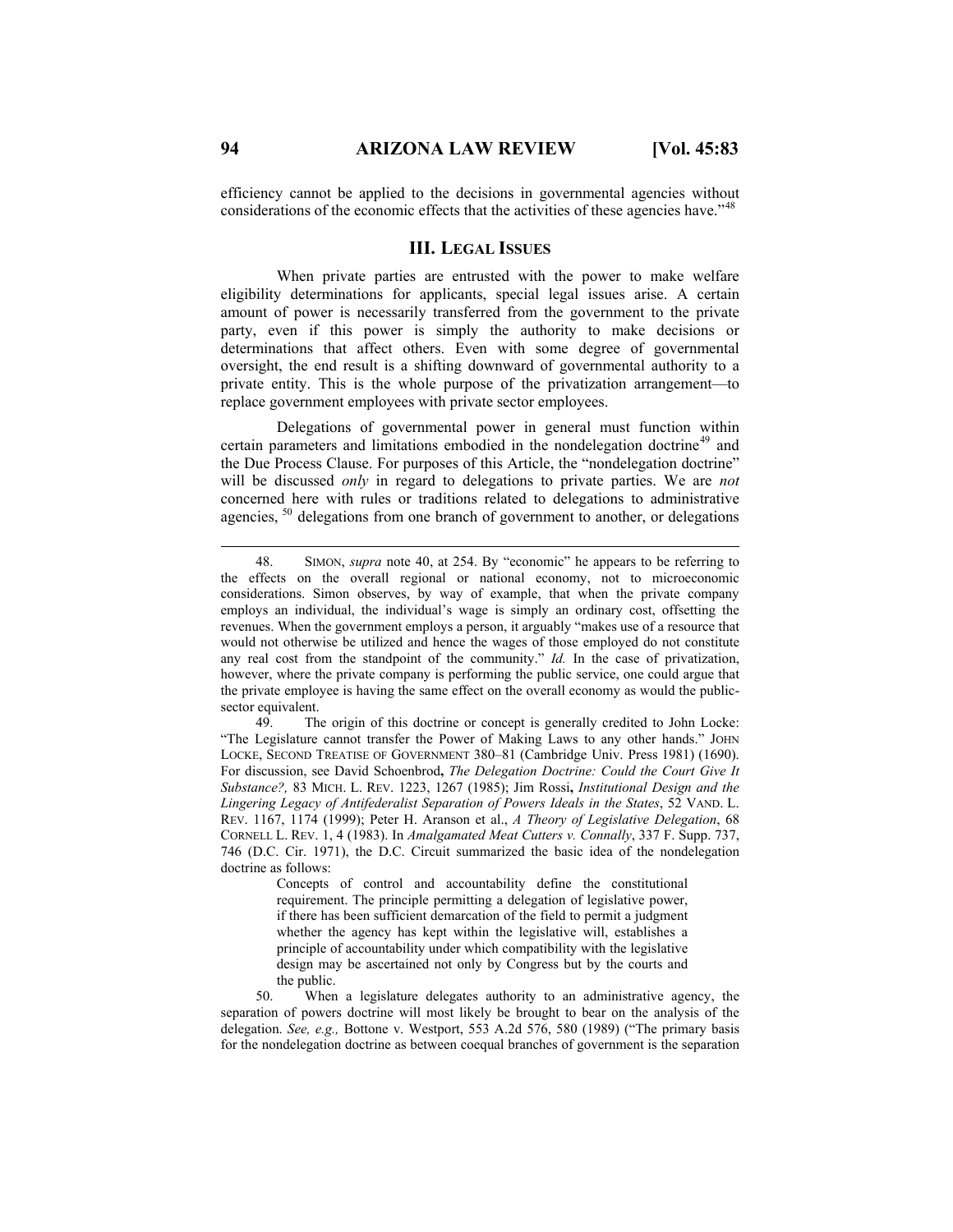from one *level* of government to another, such as federal to state, and state to municipal bodies.<sup>[51](#page-12-0)</sup> While many state that the nondelegation doctrine is "dead," or that it "only had one good year,"[52](#page-12-1) such remarks are made regarding judicial review of delegations to administrative agencies. Indeed, it is difficult to find any decisions in recent decades that do not uphold such delegations. Our analysis here does not involve this type of delegation or the line of cases related to it. Rather, the discussion here focuses *exclusively* on delegations of authority from the government to private parties or entities.

Delegations from government agencies to private parties receive special scrutiny by the courts because of the inherent risk of abuse and lack of safeguards to check the self-interest of a private party determining the rights of another.<sup>[53](#page-12-2)</sup>

of powers doctrine."). Since the New Deal era, delegations to public agencies, commissions, and boards almost always receive the court's endorsement, as long as the legislature provides intelligible standards to guide the agency's actions. *See, e.g.,* Dep't of Pub. Welfare v. Nat'l Help "U" Ass'n, 270 S.W.2d 337, 339 (Tenn. 1954). Very recently, the nondelegation doctrine has begun to resurface as a way of invalidating agency regulations which themselves are too vague or delegate too much authority to others. *See* AT&T Corp. v. Iowa Util. Bd., 525 U.S. 366 (1999); Lisa Schultz Bressman, Schechter Poultry *at the Millennium: A Delegation Doctrine for the Administrative State,* 109 YALE L.J. 1399 (2000); American Trucking Associations, Inc. v. United States EPA, 175 F.3d 1027 (D.C. Cir. 1999), *modified*, 195 F.3d 4 (D.C. Cir. 1999); Robert Adler, *'American Trucking' and the Revival (?) of the Nondelegation Doctrine,* 30 ENVTL. L. REP. 10233 (2000).

<span id="page-12-0"></span> <sup>51.</sup> Delegations from a state to municipalities can implicate the state constitutional scheme for municipal charters, a state constitutional "ripper clause," which is a state-constitution clause restricting the relationship between state and municipal governments, found in Pennsylvania, California, Colorado, Montana, New Jersey, South Dakota, Utah, and Wyoming. See Specht v. City of Sioux Falls, 526 N.W.2d 727 (S.D. 1995) for a recent example of a court applying the nondelegation doctrine to invalidate a statute based on its ripper clause.

<span id="page-12-1"></span> <sup>52.</sup> Sunstein, *supra* note 12, at 322. The reason for the statement about "one good year" is that only in 1935 did the United States Supreme Court actually invalidate statutes based on violations of the nondelegation doctrine, although it has been mentioned many other times as a concern. Sunstein argues convincingly, however, that the nondelegation doctrine is not "dead" at all: "Rather than having been abandoned, it has merely been renamed and relocated. Its current home consists of a set of nondelegation canons, which forbid executive agencies from making certain decision on their own." *Id.* at 315. It should also be noted that while 1935 was the first time the Supreme Court used the nondelegation doctrine to *invalidate* a statute, it had acknowledged and discussed the *existence* of the nondelegation doctrine in jurisprudence as early as 1813 in *The Aurora v. United States,* 11 U.S. 382, 386 (1813) (referring to delegations from one branch of government to another). *See also* Wayman v. Southard, 23 U.S. 1 (1825) (delegation of power from Congress to the judiciary). This early history of the nondelegation doctrine is discussed at length in Thomas R. McCarthy and Richard W. Roberts, *American Trucking Ass'n. v. EPA: In Search and Support of a Strong Nondelegation Doctrine,* 23 WHITTIER L. REV. 137, 140–44 (2001).

<span id="page-12-2"></span> <sup>53.</sup> *See* ALFRED C. AMAN, JR. & WILLIAM T. MAYTON, ADMINISTRATIVE LAW 34 (1993); *see also* Sandra B. Zellmer, *The Nondelegation Doctrine: Fledgling Phoenix or Ill-Fated Albatross?* 31 ENVTL. L. REP. 11151, n.156 (2001); Eubank v. City of Richmond, 226 U.S. 137 (1912) (holding unconstitutional the setting of property line by adjacent owners); Washington *ex rel.* Seattle Title Trust Co. v. Roberge, 278 U.S. 116 (1928) (zoning variance only by consent of adjacent owners unconstitutional); Fuentes v. Shevin*,* 407 U.S. 67 (1972)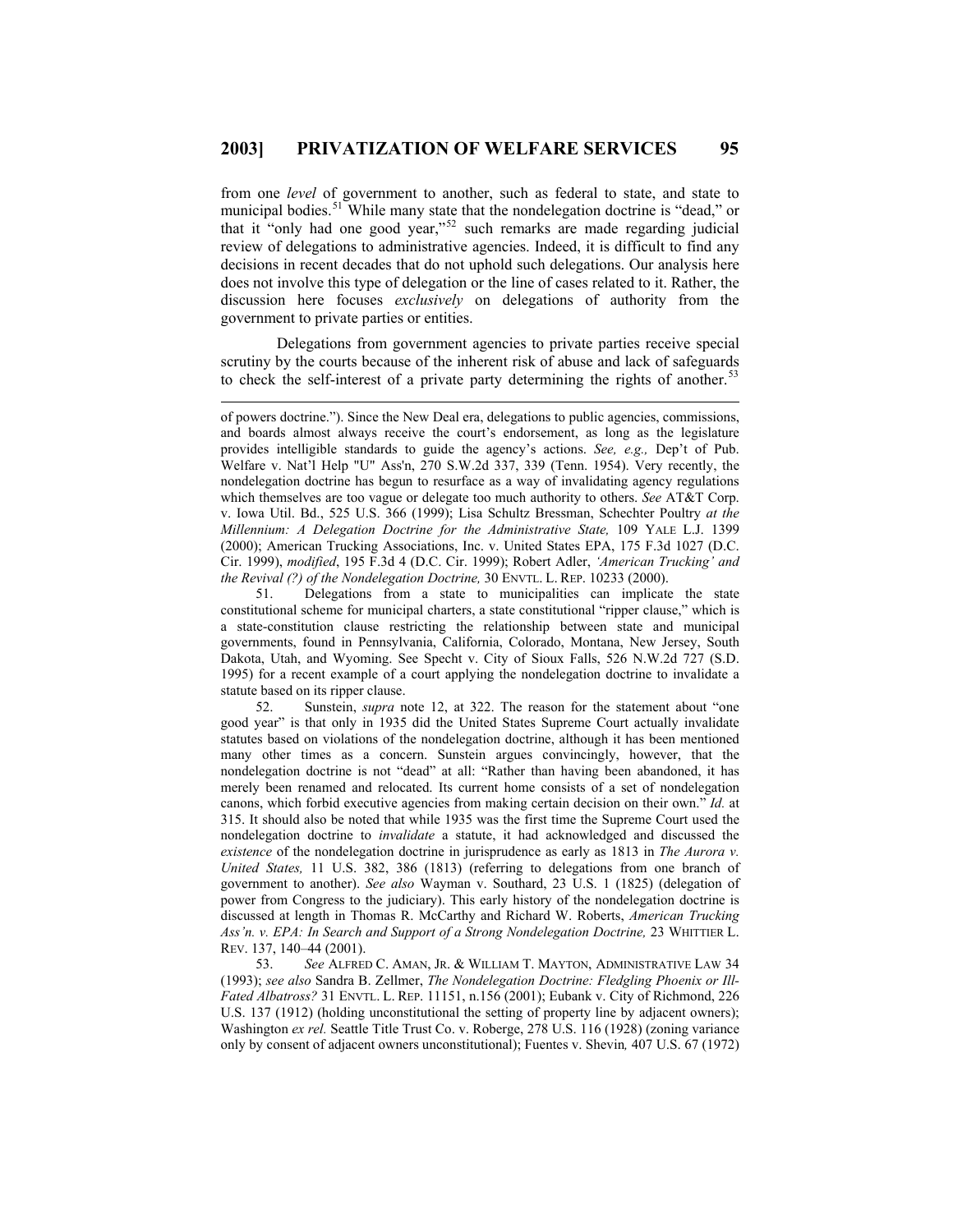During the *Lochner* Era, the Supreme Court referred to private delegation as "delegation in its most obnoxious form; for it is not even delegation to an official or official body, presumptively disinterested, but to private persons whose interests may be and often are adverse to the interests of others . . . .<sup>5[54](#page-13-0)</sup>

Although delegations to private parties have been held to violate the Due Process Clause, some older cases, instead of invoking due process issues, analyzed such delegations under state constitutional "vesting" clauses, vesting law-making power solely in the legislature.<sup>[55](#page-13-1)</sup> It should also be noted that a particularized body of law has developed around the practice of legislatures or agencies incorporating or enacting a code or set of rules borrowed in its entirety from some outside group, such as local fire codes or licensing requirements for practicing medicine or law.<sup>[56](#page-13-2)</sup>

Perhaps the most extensive state-court consideration of private-party delegations is *Texas Boll Weevil Eradication Foundation v. Lewellyn*, [57](#page-13-3) in which the Texas Supreme Court invalidated a statute that gave a private board of cotton-growers sweeping police powers to eradicate boll weevils, a crop pest.<sup>[58](#page-13-4)</sup> The board members, who were area farm owners, used their power against other area growers by forcing them to raze their fields to stop dubious outbreaks of the pestilence. The Texas Supreme Court found delegation to a private group to be much more troubling than delegations to state agencies or municipalities:

> [P]rivate delegations clearly raise even more troubling constitutional issues than their public counterparts. On a practical basis, the private delegate may have a personal or pecuniary interest which is inconsistent with or repugnant to the public interest to be served. More fundamentally, the basic concept of democratic rule under a republican form of government is compromised when public powers

55. *See, e.g.,* Fink v. Cole*,* 97 N.E.2d 873 (N.Y. 1951).

58. *Id.* at 460–61.

<sup>(</sup>decision to replevy goods made by private parties unconstitutional). "*Eubank* and *Roberge*  remain good law today. " Gen. Elec. Co. v. N.Y. Dep't of Labor*,* 936 F.2d 1448, 1455 (2d Cir. 1991). The *GE* court continued, "These opinions still stand for the proposition that a legislative body may not constitutionally delegate to private parties the power to determine the nature of rights to property in which other individuals have a property interest, without supplying standards to guide the private parties' discretion." *Id.; see also infra* notes 61–70 and accompanying text.<br>54. Carter v.

<span id="page-13-0"></span>Carter v. Carter Coal Co., 298 U.S. 238, 311 (1936). The specific concern in this Article, though, is with the modern phenomenon of privatization, whereby governmental authority is delegated through a contract between an agency and a private corporation.

<span id="page-13-2"></span><span id="page-13-1"></span> <sup>56.</sup> *See, e.g.,* Stewart v. Utah Pub. Serv. Comm'n, 885 P.2d 759 (Utah 1994) (ruling against the delegation); Am. Home Products Corp. v. Homsey*,* 361 P.2d 297 (Okla. 1961); Davis v. B.F. Goodrich*,* 826 P.2d 587 (Okla. 1992). Incorporation of "standards" from private entities and trade associations should be distinguished from incorporation of a private entity's determination of an individual's case, which is what occurs with privatized welfare eligibility determinations.

<span id="page-13-4"></span><span id="page-13-3"></span> <sup>57.</sup> *Tex. Boll Weevil Eradication Found., Inc. v. Lewellyn,* 952 S.W.2d 454 (Tex. 1997). The decision reviews some of the leading articles and treatises on the nondelegation doctrine in recent times, and its eight-part test is essentially an amalgamation of what it found in the academic scholarship in this area.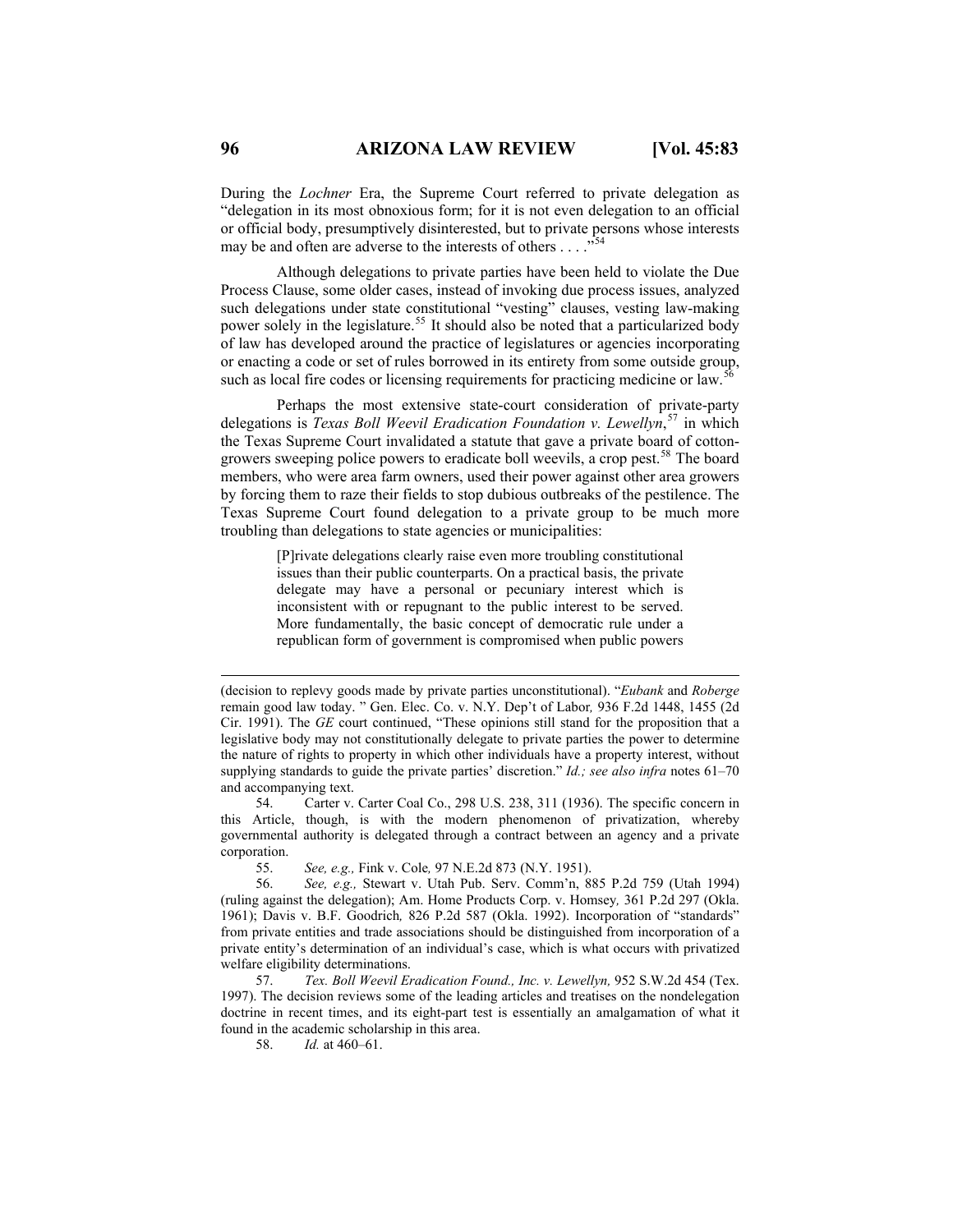are abandoned to those who are neither elected by the people, appointed by a public official or entity, nor employed by the government. Thus, we believe it axiomatic that courts should subject private delegations to a more searching scrutiny than their public counterparts.<sup>5</sup>

The *Texas Boll Weevil* case offers a particularly well-developed analysis for evaluating delegations to private parties, weaving together the concerns expressed by other courts and thoroughly surveying the academic literature. The court created its own eight-part test for evaluating the constitutionality of a privateparty delegation:

> 1. Are the private delegate's actions subject to meaningful review by a state agency or other branch of state government?

> 2. Are the persons affected by the private delegate's actions adequately represented in the decision making process?

> 3. Is the private delegate's power limited to making rules, or does the delegate also apply the law to particular individuals?

> 4. Does the private delegate have a pecuniary or other personal interest that may conflict with his or her public function?

> 5. Is the private delegate empowered to define criminal acts or impose criminal sanctions?

> 6. Is the delegation narrow in duration, extent, and subject matter?

> 7. Does the private delegate possess special qualifications or training for the task delegated to it?

> 8. Has the Legislature provided sufficient standards to guide the private delegate in its work? $60$

Significantly, the court distinguished cases that uphold other types of delegations: "We emphasize at the outset that these standards apply only to private delegations, not to the usual delegation by the Legislature to an agency or another department of government."<sup>[61](#page-14-2)</sup>

Conflicts of interest on the part of one entrusted with governmental power to victimize other individuals seems to be the inherent vice of private

<span id="page-14-0"></span> <sup>59.</sup> *Id.* at 469. This is really the thesis of this Article, that private delegations should receive higher scrutiny than other delegations, and perhaps should be approached with a presumption that the delegation is inappropriate.

<span id="page-14-1"></span> <sup>60.</sup> *Id.* at 472. The Court found that the statutory scheme met muster under the second factor (representation), five of the other factors weighed against the statute, and two (the fifth and sixth) were inapplicable or inconclusive in the instant case. Thus, the statute in question was invalidated. *Id*.

<span id="page-14-2"></span> <sup>61.</sup> *Id.* As stated at the outset of this Article, the focus here is *not* on delegations to administrative agencies, or any of the delegations usually considered in a law school class on Administrative Law, but rather the particular phenomenon of delegating to private parties and, for purposes of this Article, the focus is on private parties being *paid* for their performance of the delegated task.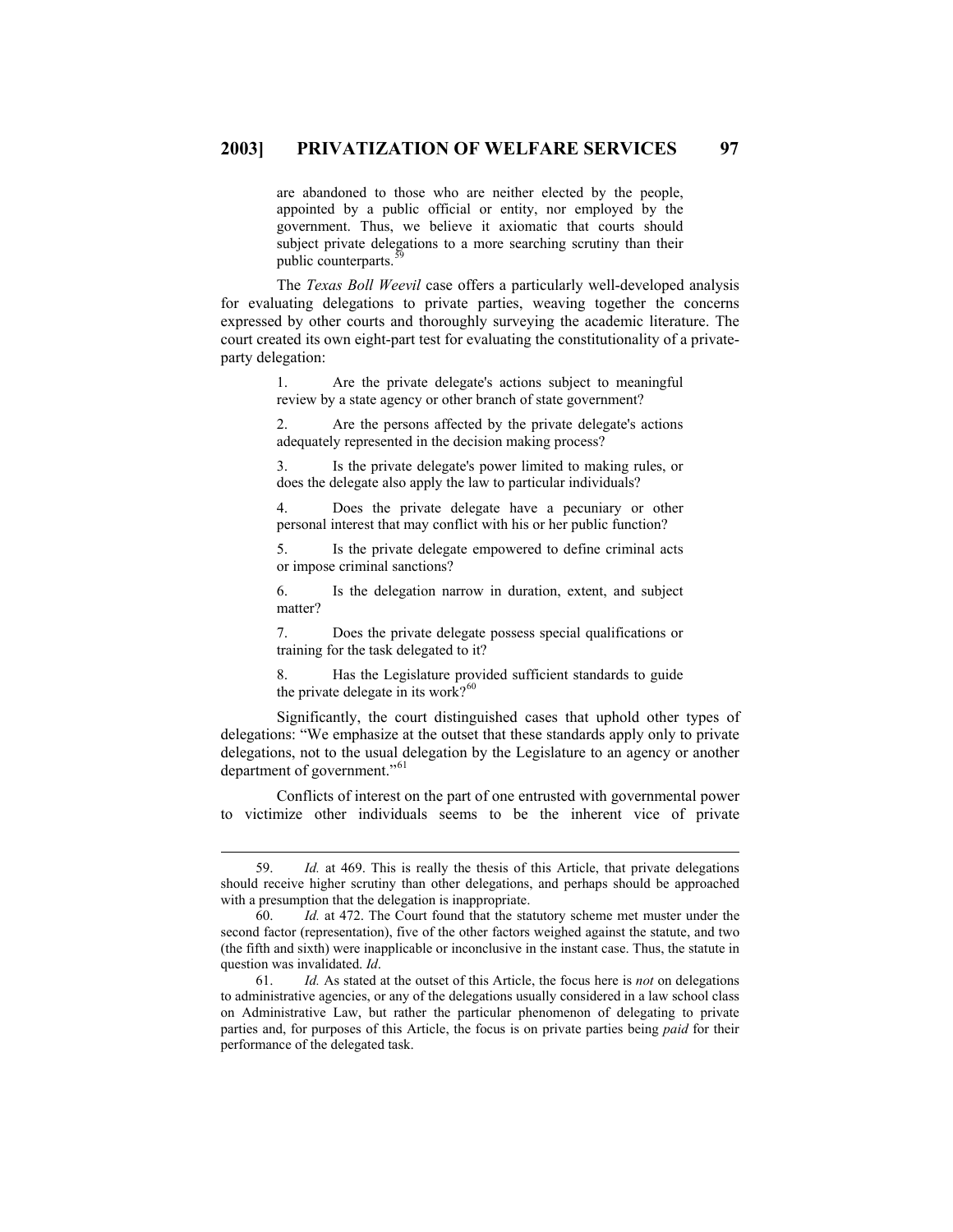delegations.<sup>[62](#page-15-0)</sup> Other criteria, such as review by the government agency, really seem targeted at this underlying problem. Even the issue of the "judicial nature" of delegations seems to stand on the underlying concern that individuals will have their rights infringed upon by others wielding the power of the government (which is delegated by the people collectively) without the usual disinterestedness expected of government functionaries. The unfettered personal interests of the private delegate, financial or otherwise, combined with the power to directly affect the legal rights of another (the underlying feature of the "judicial character" of such delegations) constitute the real danger being averted by these conglomerations of rules. All eight of the criteria in the *Texas Boll Weevil* case aim either at curbing the delegate's self-interest generally, or preventing the delegate's self-interest from focusing on any one individual. Thus, the "judicial nature" of the delegation, as well as any lack of "intelligible standards" to guide the decisions or "meaningful review" afterwards, are only part of the problem.

The problem of unchecked self-interest (and conflicts of interest) on the part of the private parties presents the crux of the legal problem. The United States Supreme Court has occasionally reviewed cases where state *judges* were given a financial interest in the outcome of the cases they decided, whether directly or indirectly, and has always held that such a situation violates the Due Process Clause.<sup>[63](#page-15-1)</sup> Potential conflict-of-interest, and targeted victims, becomes the essential danger with private-party delegations. It would follow, then, that if a particular type of delegation contained an *unavoidable* conflict of interest for the delegate, that such a delegation could be considered *per se* undesirable, or even unconstitutional, as an inappropriate delegation of power to private entities with

Carofano v. City of Bridgeport, 495 A.2d 1011, 1016 (1985) (action brought by city police officers challenging the enforcement of a binding arbitration award).

<span id="page-15-0"></span> <sup>62. &</sup>quot;Inherent vice" is an apt phrase borrowed from the Connecticut Supreme Court, which upheld a delegation where no such evil was seen.

We perceive no inherent vice that should preclude enlistment by the legislature of private individuals or agencies to achieve a public purpose by the exercise of a governmental power so long as adequate safeguards are provided. Although elected officials and those appointed by them as public officers may be more directly answerable to the electorate for their doings, the principle of accountability remains viable in the ability of legislators to terminate or modify any delegation of legislative power that has been made and in the ultimate authority of the people to change the law by electing those amenable to the public will.

<span id="page-15-1"></span> <sup>63.</sup> *See* Tumey v. Ohio, 273 U.S. 510 (1927) (criminal conviction overturned because judge had direct pecuniary interest in the fine exacted); Ward v. Village of Monroeville*,* 409 U.S. 57 (1972) (same); *see also* Bennett v. Cottingham*,* 290 F. Supp. 759 (N.D. Ala. 1968), *aff'd*, 393 U.S. 317 (1969) (mem.) (adjudicator's compensation being comprised of the traffic fines imposed violated due process); Brown v. Vance*,* 637 F.2d 272 (5th Cir. 1981) (judges received flat fee per case they heard, and creditors could select the judge hearing their case, creating an incentive for a judge to give favorable rulings to creditors, so that creditors would file more frequently in courts of judges who tended to favor plaintiffs, thus increasing the judge's "business").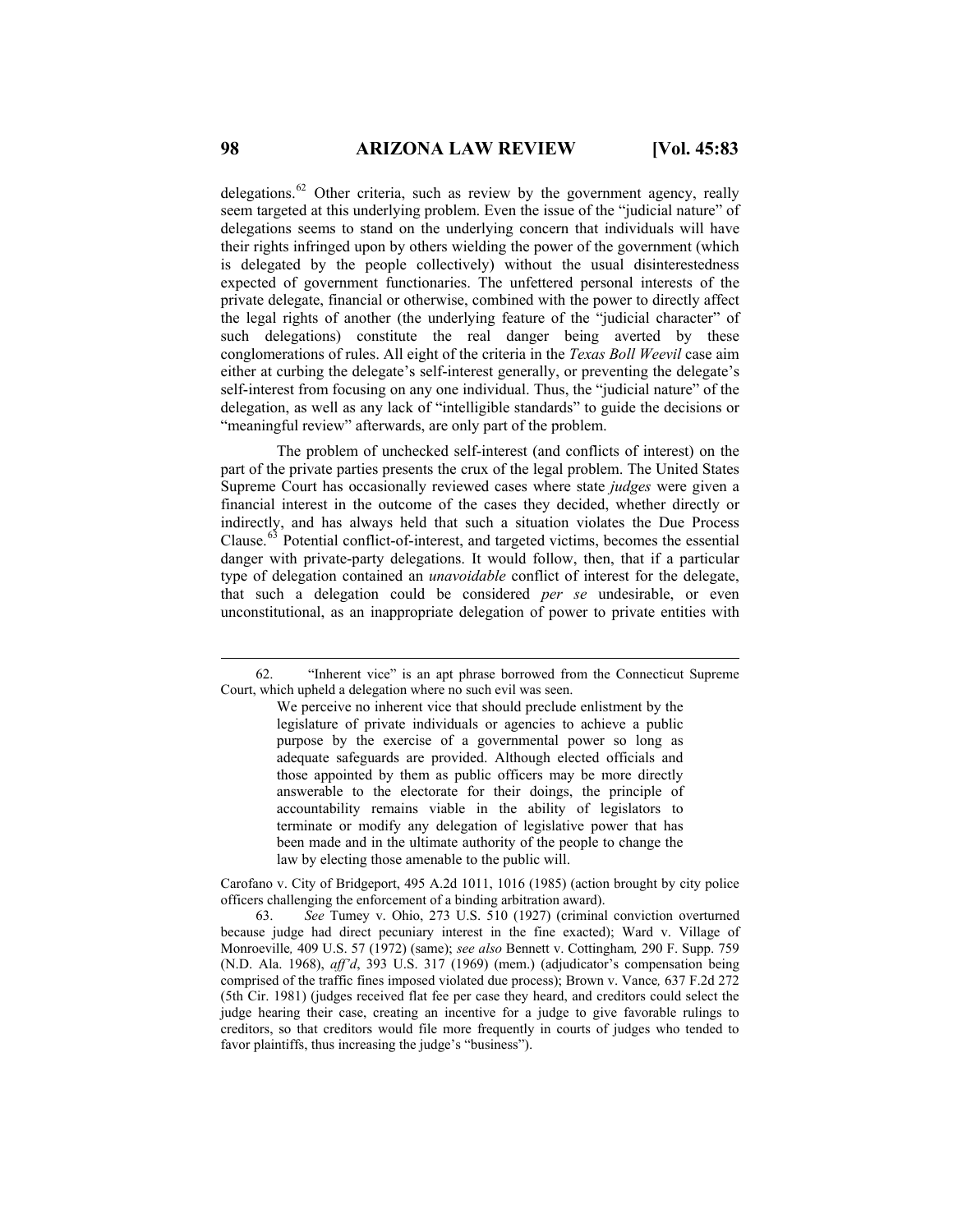financial self-interest in the decisions being made.<sup>[64](#page-16-0)</sup> This is especially true for the delegation of adjudicative-type decisions.

One of the most recent federal appellate cases to address delegations to private parties was the Seventh Circuit's *Club Misty* decision,<sup>[65](#page-16-1)</sup> involving a Chicago ordinance that allowed a neighborhood referendum to control the granting or revocation of liquor licenses. The voters were actually able to bypass the usual representative political process and simply control the actions of the liquor commission via referendum fiat.<sup>[66](#page-16-2)</sup> Judge Posner, writing for the court, drew a significant distinction between delegations of rule-making power, which affect a general class, and delegations of adjudicative power, which determine the rights of an individual. Mere delegation of rule-making power is more likely to survive judicial scrutiny: the legislature can empower voters to act legislatively, as in a normal public referendum, provided that the action "is on the legislative side of the legislative/judicial divide.<sup> $567$  $567$ </sup> Transferring judicial type decision-making, on the

 $\overline{\phantom{a}}$ 

<span id="page-16-1"></span> 65. Club Misty, Inc. v. Laski, 208 F.3d 615 (7th Cir. 2000). "Club Misty" was the name of a local watering hole whose clientele was unsavory to area residents. *Id*. The area residents were organized by a competitor of Club Misty, and together they brought about the revocation of the establishment's liquor license, which the Club's owners contested in a court action. The unusual delegation mechanism here differed from the standard public hearings held by zoning and planning boards before issuing liquor licenses, in that such boards typically retain the power to make an independent decision, while in this case the neighborhood residents had the power to actually bind the board's decision. *Id*.

<span id="page-16-2"></span> 66. For an almost identical set of facts in a state supreme court case, see *Du Pont v. Liquor Control Commission,* 71 A.2d 84, 85 (Conn. 1949) ("since no standard whatever is prescribed to guide, limit, or control the reactions of those comprising the fifty-one percent [of the voters], a decision by them based upon whim, fancy, prejudice, caprice or other ill-founded motive would suffice under the ordinance."). *Club Misty*, 208 F.3d at 615, involved a statutory scheme enabling local residents to terminate another's liquor license through a process of circulating petitions and forcing a public referendum, while *Du Pont* involved the liquor commission acquiescing to whatever suspicious scheme a local municipality used to attack liquor proprietors.

<span id="page-16-3"></span> 67. *Club Misty*, 208 F.3d at 622. Judge Posner's distinction between "legislative" and "adjudicative" closely resembles the same distinction in the Administrative Procedures Act for agency actions, but here the distinction is applied to the types of activities being delegated to private parties. *See* 5 U.S.C. § 558 (2002).

<span id="page-16-0"></span> <sup>64.</sup> Nothing in this Article is intended to suggest that all private service providers are corrupt or are mistreating the poor. It may even be that many are acting *against* their self-interest and out of altruistic motives. Nonetheless, the potential for abuse should not be left unchecked. The Supreme court noted in *Schechter Poultry,* that the potential for delegates acting in their own self-interest, instead of the public welfare, was at the heart of the court's concern with the delegation in that case: "But would it be seriously contended that Congress could delegate its legislative authority to trade or industrial associations or groups so as to empower then to enact the laws they deem wise and beneficent for the rehabilitation and expansion of their trades or industries?" A.L.A. Schechter Poultry Corp. v. United States, 295 U.S. 495, 537 (1935). The Court answered its own rhetorical question: "The answer is obvious. Such a delegation of legislative power is unknown to our law and is utterly inconsistent with the constitutional prerogatives and duties of Congress." *Id.*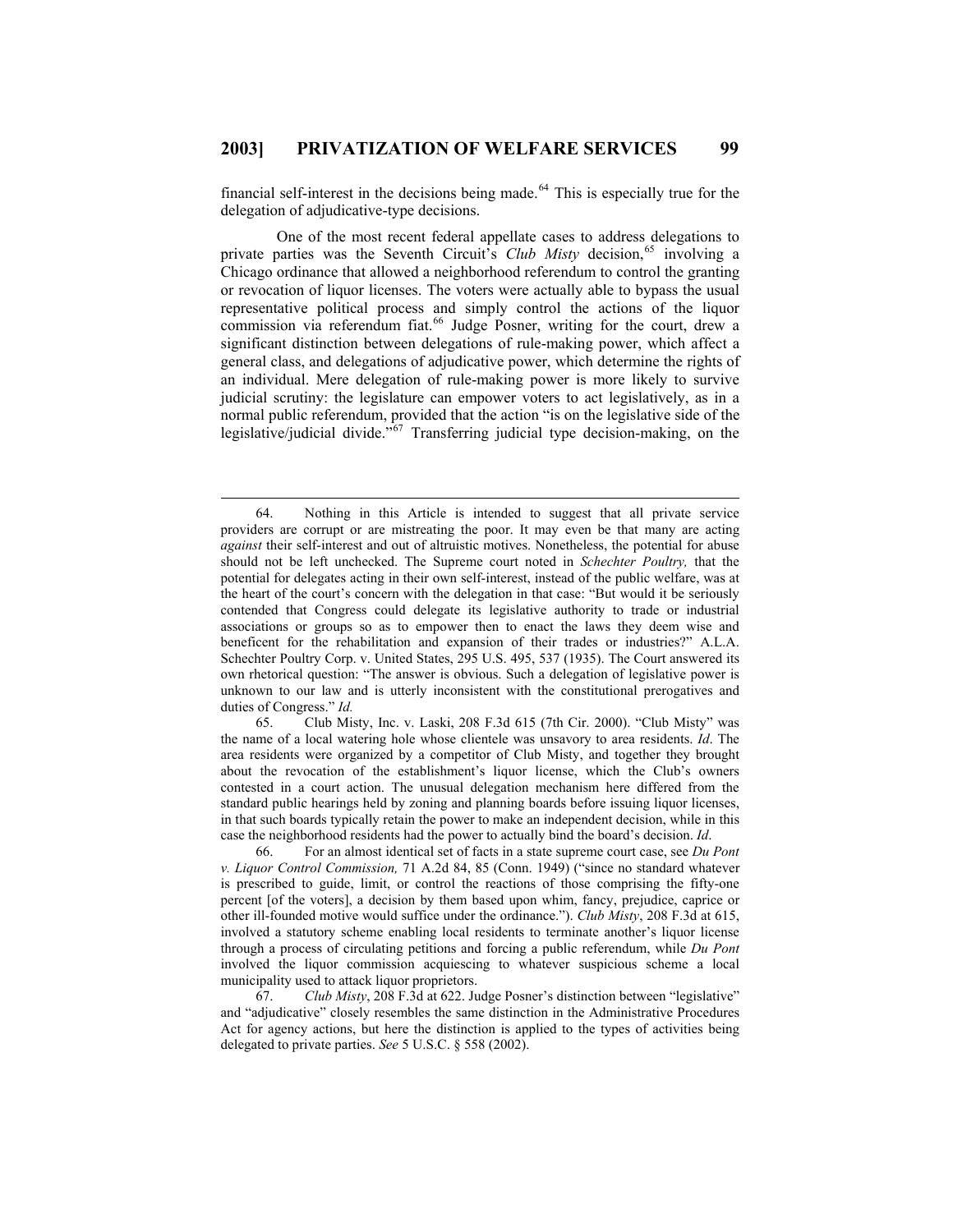other hand, to private parties, is "what the Due Process Clause prohibits."[68](#page-17-0) If this principle were applied to privatized welfare eligibility determinations, it would appear that these are on the judicial side, assessing the past and present individuals' situation.<sup>[69](#page-17-1)</sup>

The line between legislative and adjudicative functions is sometimes blurred. At times the adoption of standards, findings, or policies by private parties can overlap with determinations of the rights of individuals. In *General Electric Co. v. New York Department of Labor ("GE")*, [70](#page-17-2) the Second Circuit reviewed

<span id="page-17-1"></span> 69. State courts have also expressed sensitivity to the judicial or legislative character of delegations to private parties. A delegation need only be indirectly characterized as judicial in order to be unconstitutional. For example, the Kansas Supreme Court held in *Sedlack v. Dick,* 887 P.2d 1119 (Kan. 1995), that a statute allowing a labor union and a business organization to select members of the state workers' compensation board was an unconstitutional delegation of legislative power to private organizations. The court ordered the dissolution of the existing Board, and transferred its pending cases to the nearest district court. *Id.* at 805–06; *see also* Revne v. Trade Comm'n, 192 P.2d 563 (Utah 1948). This delegation in *Sedlack* conferred only the power of appointment on private interested parties. The appointees, however, served an adjudicative function (workers' compensation hearings), which inclined the court to treat the case as a delegation of judicial power to private individuals. The Rhode Island Supreme Court recently invalidated the state Condominium Act for just this reason: it bequeathed on condominium owners the power to exact punitive fines on other members beyond normal fees. The court found that the delegation of adjudicative powers violated the nondelegation doctrine. Foley v. Osborne Court Condo., 724 A.2d 436 (R.I. 1999), *remanded to* 1999 WL 615736 (R.I. Super. Ct. Jul. 26, 1999), *supplemental decision,* 2000 WL 276817 (R.I. Super. Ct. Feb. 25, 2000); *see also*  Osius v. St. Clair Shores*,* 75 N.W.2d 25 (Mich. 1956).

<span id="page-17-2"></span> 70. Gen. Elec. Co. v. N.Y. Dep't of Labor*,* 936 F.2d 1448 (2d Cir. 1991). The statute at issue required the Department of Labor to establish fair wages for government contracts based on a review of private-sector contracts for the same type of work. The electricians' union, however, drafted its private contracts to delineate two categories of "work," one with wage rates double that of the other. The second, higher category was crafted in a way so that it would always serve as the reference for the Department of Labor in setting rates for government contracts, ensuring high wages (double) for those jobs. The first category would actually be the controlling feature for the private contract, enabling the contractor to be competitive in the private market while reserving future above-market prices for forthcoming government jobs. General Electric (GE), via a subsidiary, had contracted with the State of New York to service and repair railroad electrical transformers. GE paid its union workers the hourly wage normally paid in the private sector. Union workers, however, were used to receiving *double* the usual market price when working under government contracts. The New York Department of Labor then commenced proceedings to impose substantial fines on GE for failing to pay the "prevailing wage" for this type of work. *Id.* at 1450–51.

<span id="page-17-0"></span> <sup>68.</sup> *Club Misty*, 208 F.3d at 622*.* Judge Posner explains the conceptual difference between legislative and judicial decision making as the difference between deciding what has already happened in the past and into the present (judicial) and deciding what will be in the future commencing with the present (legislative). Justice Holmes propounded this line of thought in *Prentis v. Atlantic Coast Line, Inc.,* 211 U.S. 210, 226–27 (1908). *See also*  Note, *The State Courts and Delegation of Public Authority to Private Groups,* 67 HARV. L. REV. 1398, 1404 (1954) ("Where a delegate is empowered only to make rules, the possibility of discrimination is more remote than in adjudication, for any rule will presumably apply uniformly.").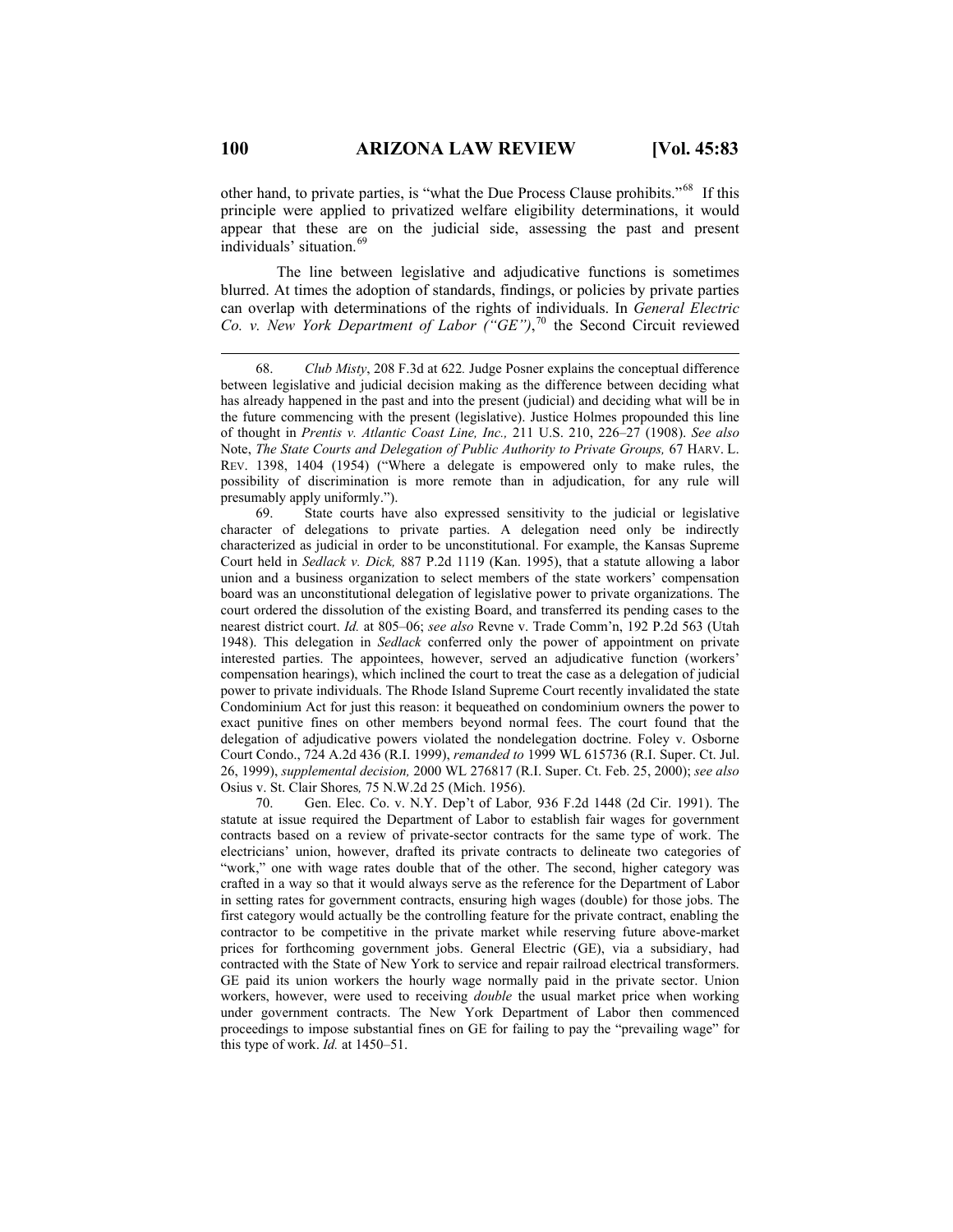New York's "prevailing wage" law under the nondelegation doctrine, because it allowed private parties to dictate the government's actions toward others without the usual political or judicial process. The court observed that "the Department's procedures seem not to involve the exercise of any [state agency] discretion in setting prevailing wage and supplement rates." <sup>[71](#page-18-0)</sup> The "rubber-stamping" problem implicated the nondelegation doctrine for the court: "If this two wage rate system was collusively negotiated, and simply adopted *pro forma* by the state (without exercising any discretion) as the resulting wage rates, this would clearly establish an unconstitutional delegation of authority under the statute as applied." $\frac{7}{2}$ 

The plaintiffs in the *GE* case alleged that the statutory scheme was inherently flawed, in that it did not provide sufficient "intelligible standards" and safeguards against abuse.<sup>[73](#page-18-2)</sup> It was argued in the alternative that the State allegedly had accepted the rates quoted in the private contracts for government jobs blindly, creating an artificial and onerous payroll burden on any electrical contractor, who faced stiff penalties for violating the statute.<sup>[74](#page-18-3)</sup> The Second Circuit held that such

 $\overline{\phantom{a}}$ 

<span id="page-18-1"></span> 72. *Id.* The problem to which the court points is rubber-stamping of the private delegate's decisions by the state agency, meaning that while there was supposedly a structure in place for monitoring the performance or decisions of the private entity (presumably to safeguard against abuse), in practice no such monitoring was taking place. *See also* Trevino v. General Dynamics Corp., 865 F.2d 1474, 1480 (5th Cir. 1989) ("[W]hen the government merely accepts without review or evaluation the decision made by a government contractor, then the contractor not the government is exercising discretion.").

<span id="page-18-3"></span> 74. *Gen. Elec.*, 936 F.2d at 1458. It does not appear that proof of actual collusion was necessary to find a violation of the nondelegation doctrine, but rather a true lack of safeguards or critical oversight to prevent it.

<span id="page-18-0"></span> <sup>71.</sup> *Id.* at 1459. It is interesting to note that the *lack* of exercising discretion by the appropriate government agency is taken to imply that someone else *is* exercising that discretion or authority—namely, the private parties. If taken as a general rule, this presents an interesting (and somewhat unexplored) concept for approaching privatization arrangements generally—that a failure of the state to review or monitor the decisions independently creates a presumption that the agency has inappropriately abdicated its authority or discretion (which it received as a delegation from the legislature) to others.

<span id="page-18-2"></span> <sup>73.</sup> *Gen Elec.*, 936 F.2d at 1455, 1458. The "intelligible standards" doctrine was first articulated clearly in *Hampton v. United States*, 276 U.S. 394, 409 (1928) and *Amalgamated Meat Cutters v. Connally*, 337 F. Supp. 737, 758–59 (D.C. Cir. 1971). *See also* Osius v. St. Clair Shores, 75 N.W.2d 25 (Mich. 1956) (striking down statute that allowed public hearings on zoning applications to control outcome); Revne v. Trade Comm'n, 192 P.2d 563 (Utah 1948); Union Trust Co. v. Simmons, 211 P.2d 190 (Utah 1949). Noam Chomsky has expressed skepticism about the effectiveness of regulations or standards in reining in the self-interest of corporate contractors once privatization has taken place: "There will, of course, be regulations. . . . But there are so many ways around regulations, especially if you're rich and powerful and have a lot of lawyers. That's not a big problem. It's just like there are regulations around worker safety." NOAM CHOMSKY  $\&$ DAVID BARSAMIAN, PROPAGANDA AND THE PUBLIC MIND 103 (2001). This pragmatic concern, however, has not received much attention from the courts. For purposes of this Article, the concern is not so much whether "intelligible standards" were supplied by the legislature to an agency (as in the cases cited above), but whether the agency has sufficient controls in place to curb the self-interest of the private contractor.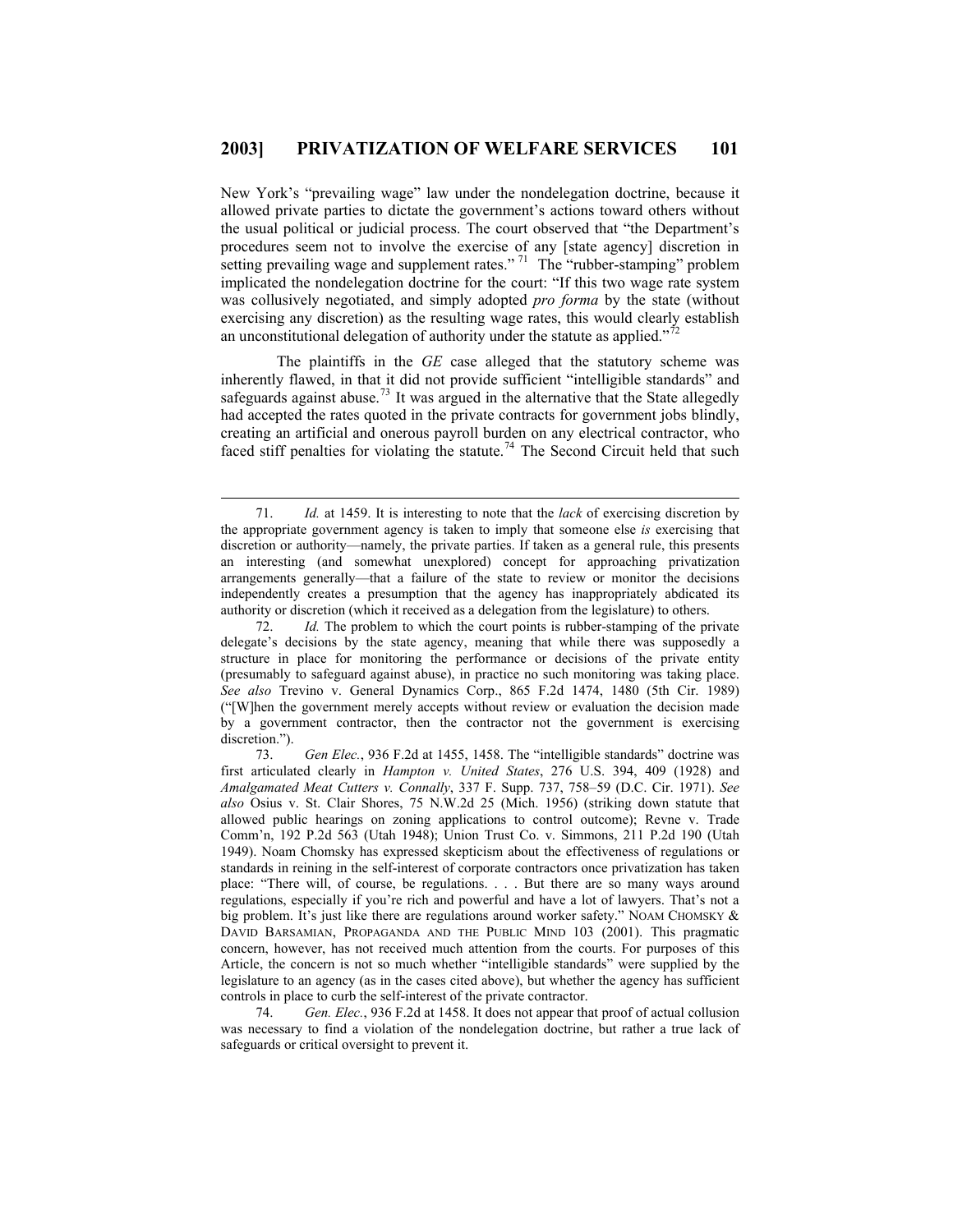an arrangement would be unconstitutional if "neither side was forced to curb its self-interest."<sup>[75](#page-19-0)</sup>

 Due process concerns in the privatization arena are muddled by the availability of fair hearings or other recourses even in a system rife with abuse and conflicts of interest. Applicants for welfare services usually have a right to an agency fair hearing.[76](#page-19-1) In the *GE* case, the Department of Labor asserted that its internal fair hearing process should be an adequate review system as a rebuttal to  $GE's$  due process complaints.<sup>[77](#page-19-2)</sup> The availability of both departmental fair hearings and federal court review did not deter the court from holding that the practice of "rubber-stamping" ("adoption *pro forma*") made the statute unconstitutional as applied.[78](#page-19-3)

Lack of governmental review of each decision is a concern because of the potential for abuse when no adequate review occurs. The private party lacks political accountability to the voting populace, it can easily elude the searching eye of the media, and it is unlikely to encounter the checks and balances of often competing branches of government. Thus, it becomes particularly important to have the private delegate's decisions reviewed and scrutinized by those who do face such forces of accountability.

It remains unclear how much review is enough.<sup>[79](#page-19-4)</sup> Consistent, thorough review would seem to undermine the usefulness of the delegation in the first place—much of the work must be done twice, instead of simply having the government agent responsible in that situation do the job herself in the first place. This is, in fact, a criticism of privatization that has been raised by others: the monitoring costs of the government are often forgotten or ignored in assessing the

<span id="page-19-0"></span> <sup>75.</sup> The case was remanded for further discovery on whether the statute, on its face, delegated legislative power to private parties without sufficient standards to guide them.

<span id="page-19-1"></span> <sup>76.</sup> The widespread practice of fair hearings before denying or terminating welfare benefits is the result of *Goldberg v. Kelly*, 397 U.S. 254 (1970).

<span id="page-19-2"></span> <sup>77.</sup> Another example of this theory may be found in *State v. Stoddard,* 13 A.2d. 586, 590 (Conn. 1940)*,* where the Connecticut Supreme Court hinted in dicta that the availability of appeal into superior court may satisfy due process requirements. The case, however, involved a delegation to an administrative agency, and was decided on separation of powers grounds instead of due process.

<span id="page-19-3"></span> <sup>78.</sup> The Second Circuit noted that there were not adequate "procedural safeguards" in situations where the adjudicator had some financial or partisan self-interest in the case. *See Gen. Elec.*, 936 F.2d at 1459. In *Ward v. Village of Monroeville*, 409 U.S. 57, 61–62 (1972), the Supreme Court noted that claimants are "entitled to a neutral and detached judge in the first instance."

<span id="page-19-4"></span> <sup>79.</sup> In *State ex rel. Haylett v. Ohio Bureau of Workers' Compensation,* 720 N.E.2d 901, 905–06 (Ohio 1999), the Ohio Supreme Court rejected a nondelegationdoctrine challenge to the use of managed-care organizations (MCOs) by the state workers' compensation bureau, in part because the state agency "continually monitors and evaluates" the MCO, "supervises" them, and "makes the final decision about compensation and payment."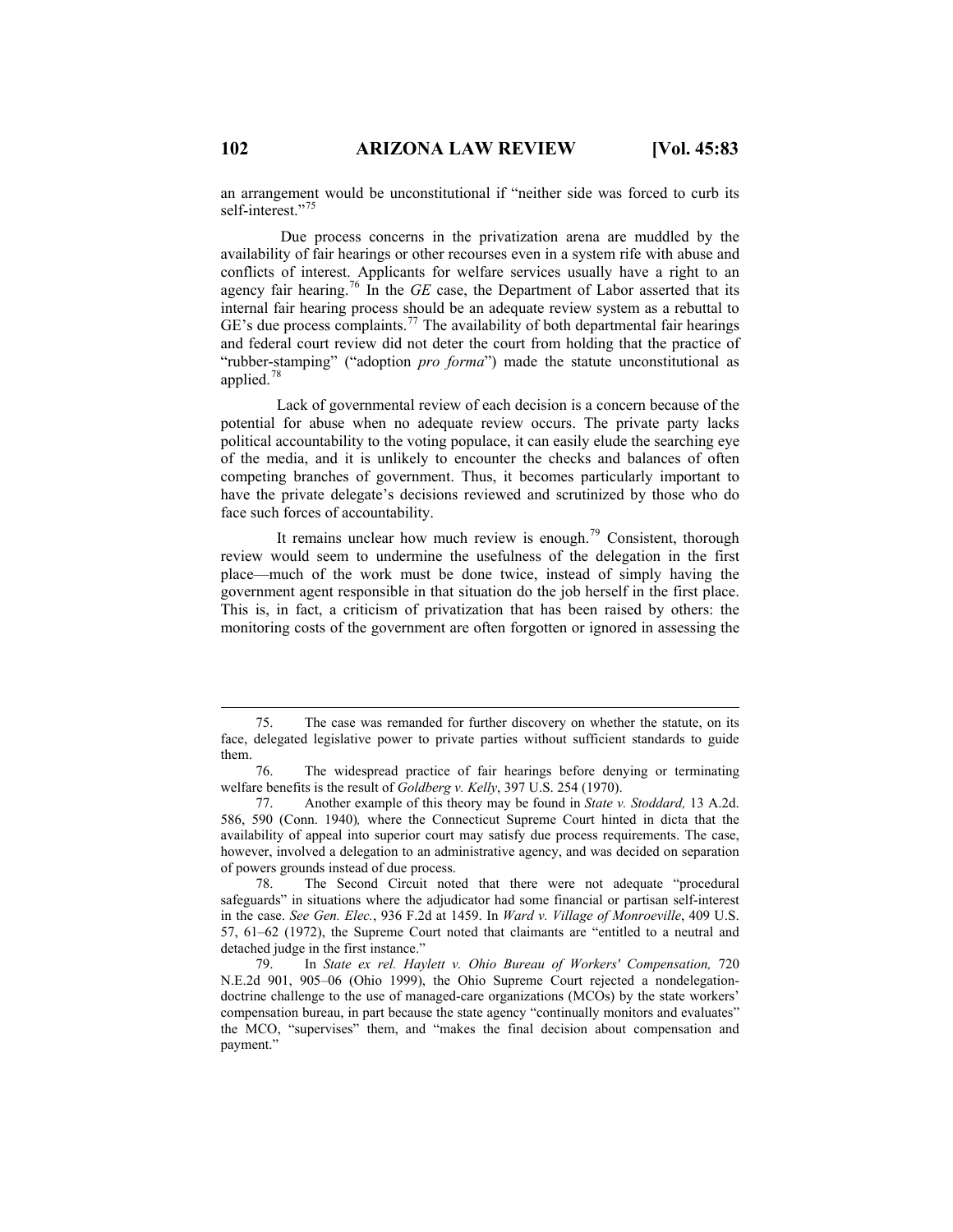purported savings when privatization is first being contemplated.<sup>[80](#page-20-0)</sup> One recent study concluded:

> [T]he public sector is likely to respond to a mix of political pressures and may in addition undertake a benefit-cost analysis that weighs all relevant social costs and benefits associated with the project. Private sector proposals will be influenced only by the expected private rate of return on the project, which will disregard political pressures one way or the other, and are likely to also disregard external costs and benefits of the project that would be captured in a comprehensive social benefit-cost analysis.<sup>8</sup>

Individuals have certain due process rights, and protection of these rights is costly, involving fair hearings, court proceedings, and administrative "reconsiderations." The hidden costs of monitoring are really the crux of David Kennedy's concerns with due process in the midst of privatized welfare: "To the extent that privatizing state functions is intended to save money and improve service delivery, imposing potentially costly and complicated due process requirements will undermine these  $g$ oals."<sup>[82](#page-20-2)</sup>

# **IV. DELEGATION BY COMMERCIAL CONTRACT**

Private corporations have a fiduciary duty to their shareholders to try to maximize profits; $^{83}$  $^{83}$  $^{83}$  this duty is in conflict with the duty to honor the rights of the

<span id="page-20-1"></span> 81. Ronald J. Daniels and Michael J. Trebilcock, *Private Provision of Public Infrastructure: An Organizational Analysis of the Next Privatization Frontier*, 46 U. TORONTO L.J. 375, 393 (1996).

82. Kennedy, *supra* note 2, at 231, 285.<br>83. See, e.g., Stallworth v. AmSouth Ba

 $\overline{\phantom{a}}$ 

<span id="page-20-3"></span><span id="page-20-2"></span>See, e.g., Stallworth v. AmSouth Bank of Alabama, 709 So.2d 458, 461 (Ala. 1997); Dodge v. Ford Motor Co., 170 N.W. 668, 684 (Mich. 1919) ("[a] business corporation is organized and carried on primarily for the profit of the stockholders"); WILLIAM KLEIN AND JOHN C. COFFEE, JR., BUSINESS ORGANIZATION AND FINANCE: LEGAL AND ECONOMIC PRINCIPLES 27 (1996); ROBERT CHARLES CLARK, CORPORATE LAW 141 (1986); J. Gregory Sidak, *Acquisitions by Partially Privatized Firms: The Case of Deutsche Telekom and Voicestream,* 54 FED. COMM. L.J. 1 (2001); John D. Colombo, *The Marketing of Philanthropy and The Charitable Contributions Deduction: Integrating Theories for the Deduction and Tax Exemption,* 36 WAKE FOREST L. REV. 657, 672 (2001); Nancy J. Knauer, *The Paradox of Corporate Giving: Tax Expenditures, the Nature of the Corporation, and the Social Construction of Charity*, 44 DEPAUL L. REV. 1, 22–23 (1994); David Chang, *Selling the Market-Driven Message: Commercial Television, Consumer Sovereignty, and the First Amendment,* 85 MINN. L. REV. 451, 488 (2000); D. Gordon Smith, *A Proposal to Eliminate Director Standards from the Model Business Corporation Act,* 67 U. CIN. L. REV. 1201, 1204 n.16 (1999); Jonathan R. Macey, *An Economic Analysis of the Various Rationales for Making Shareholders the Exclusive Beneficiaries of Corporate Fiduciary* 

<span id="page-20-0"></span> <sup>80.</sup> *See, e.g.,* Darrell A. Fruth, *Economic and Institutional Constraints on the Privatization of Government Information Technology Services,* 13 HARV. J.L. & TECH. 521, 535 (2000). The costs of monitoring the contract must be factored into the analysis. The different motivations of the government agent and the private agent—one a public servant, the other an entrepreneur—necessarily requires monitoring to regulate the conflicting interests. This also adds a cost to privatization. According to Fruth, recent studies of privatization on the state and local level showed that performance monitoring was much more cumbersome than simple auditing of the contracts.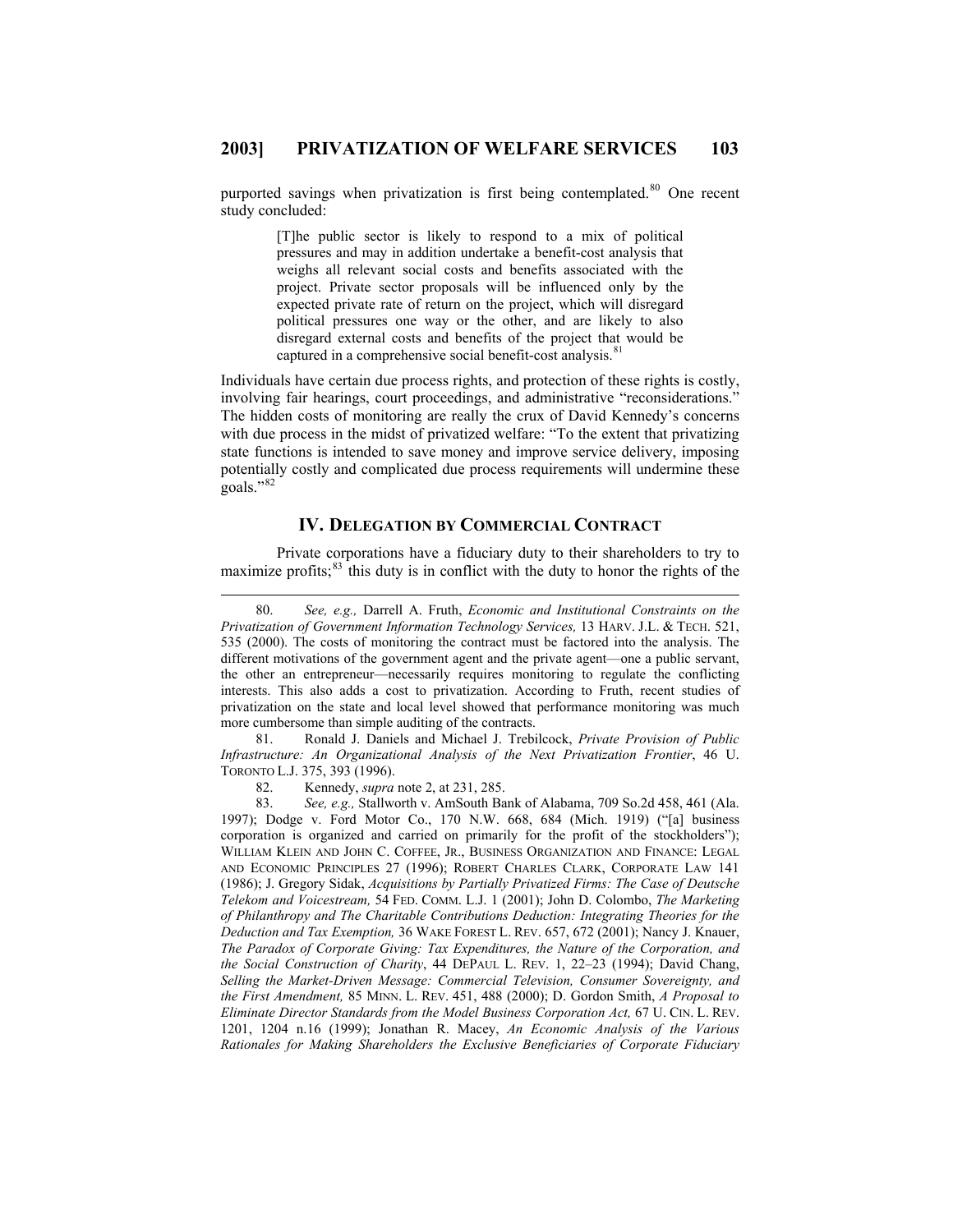poor<sup>[84](#page-21-0)</sup> whose social service programs are dispensed by the private corporation in a privatized scenario. "One fundamental and constant tenet of corporate law is that the corporation's primary *raison d'etre* is shareholder wealth maximization. . . . [T]he corporation exists to maximize shareholder profits and not to serve an eleemosynary function for the benefit of non-shareholder corporate constituencies such as employees and consumers."<sup>[85](#page-21-1)</sup>

When a private entity makes eligibility determinations for welfare services, it is very difficult to safeguard against self-interest or conflicts of interest on the part of the decision-maker.<sup>[86](#page-21-2)</sup> These arrangements create perverse financial motivations for the private contractor in at least three ways, depending on the general type of contract being used. With contracts paying a fee per case handled, there is a motivation to deny an application the first time with the prospect of receiving a second fee for reviewing the individual's reconsideration application. With flat-fee contracts, there is an incentive to spend as little time as possible reviewing each application file, in order to collect higher profits for fewer laborhours, to "dump" files, or to "churn," servicing only the easiest cases, explained more below. A third alternative, achievement-based contracts, create the incentive to deny claims to receive a contract "bonus" for moving individuals off welfare programs and supposedly into the workforce.<sup>[87](#page-21-3)</sup>

*Duties*, 21 STETSON L. REV. 23, 36–99 (1991). Even where there is not a strict legal boundary to transgress, private firms arguably have a moral obligation to investors, and these may take priority over customers. *See* Pauline Vaillancourt Rosenau, *Strengths and Weaknesses of Public-Private Policy Partnerships, in* PUBLIC-PRIVATE POLICY PARTNERSHIPS 223 (Pauline Vaillancourt Rosenau ed., 2000).

 <sup>84.</sup> *See, e.g.,* Goldberg v. Kelly, 397 U.S. 254 (1970).

<span id="page-21-1"></span><span id="page-21-0"></span> <sup>85.</sup> Cheryl L. Wade, *For-Profit Corporations that Perform Public Functions: Politics, Profit, and Poverty,* 51 RUTGERS L. REV. 323, 329 (1999). Wade argues that the only way to resolve the conflict of interest between the fiduciary duty to shareholders and the indigent recipients of the services is to create a legal fiduciary duty between such corporations and the indigents they are hired to serve. "If, however, the shareholder-primacy paradigm remains inviolable, perhaps the . . . provision of financial assistance to the indigent should be left to the federal and local governments, even though they have proven, in some instances, to be woefully inadequate. Maybe our focus should be on helping governments do a better job." *Id.* at 368; *see also* Rosenau, *supra* note 83, at 224 ("Businesses in the private sector are not altruistic organizations, nor should they be expected to fulfill a welfare function. The abuse potential is evident when . . . private partners . . . provide services for pay to populations that are at a great power disadvantage. . . .").

<span id="page-21-2"></span> <sup>86.</sup> In Wisconsin, where private firms were used extensively in its "W-2" welfare reform program to help place former recipients in jobs, the contracts were unable to incorporate standards regarding their wages, benefits, or job retention. Rom, *supra* note 2, at 178 ("Accordingly, contractors had no particular financial incentives to enhance client wages, benefits, or tenure.").

<span id="page-21-3"></span> <sup>87.</sup> *See* Matthew Diller*, The Revolution in Welfare Administration: Rules, Discretion, and Entrepreneurial Government*, 75 N.Y.U. L. REV. 1121, 1181 (2000).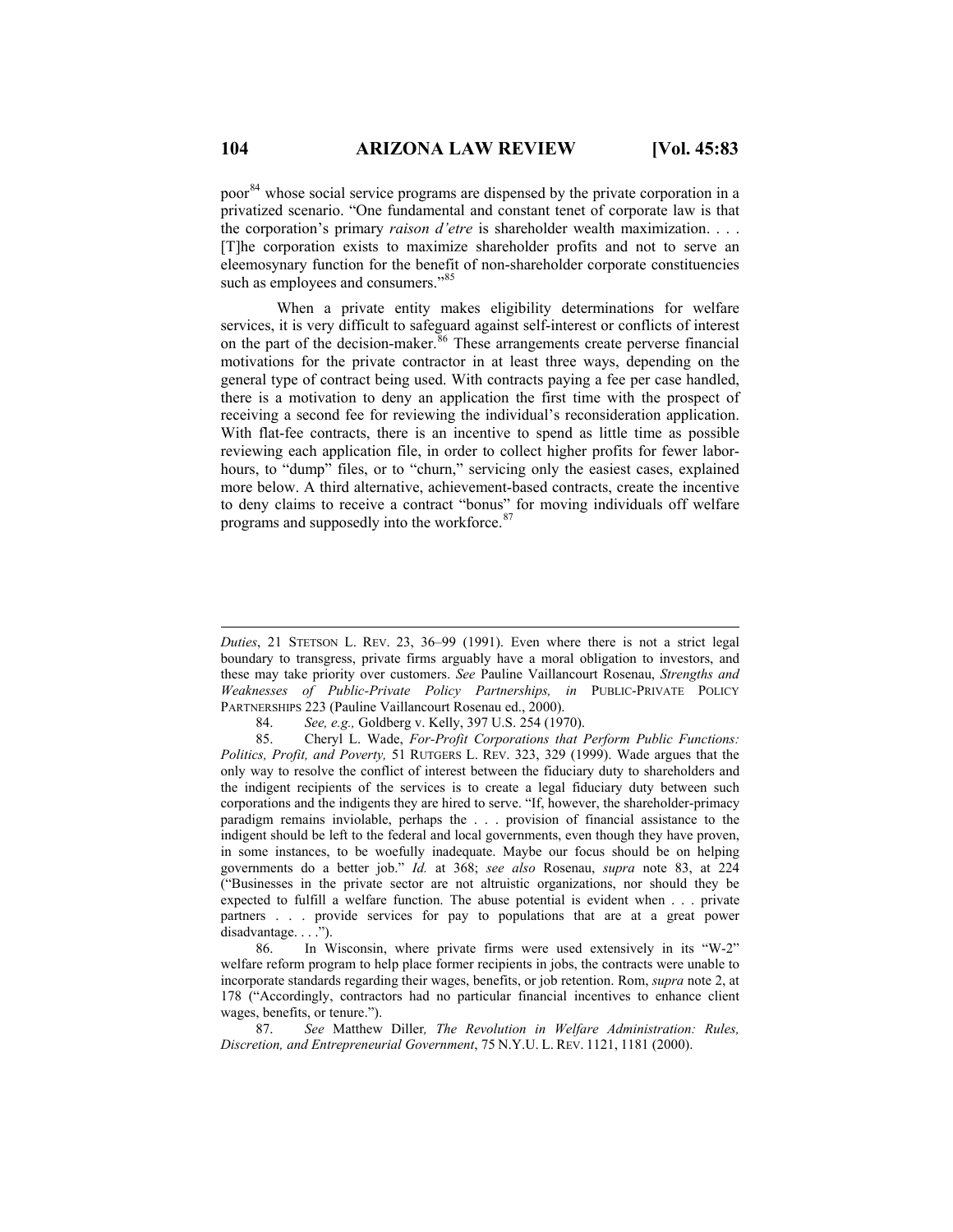#### *A. Per Case Fees: The Case of Colonial Cooperative Care in Connecticut*

Privatized welfare contracts often pay a per-case fee to the private entity for each case review. In Connecticut, for example, Colonial Cooperative Care, Inc., which makes eligibility determinations for disability-based general assistance, receives \$122 for each review it completes.<sup>[88](#page-22-0)</sup> This is true whether the determination is favorable, unfavorable, or "undetermined." Significantly, this fee accrues again upon a reconsideration review of the same file. The contract stipulates a new reviewer will complete each assessment. Thus, when Colonial receives the file a second time upon the applicant's request for reconsideration, Colonial collects a second fee. If a fair hearing officer within the administrative agency remands the file for yet another review, as when new medical evidence is submitted at the hearing, the fee accrues again. It also appears that many or all of the individual reviewers in this private corporation are shareholders in the corporation itself. This gives the reviewer a personal stake in any profits the company generates.

The private contractor in this case could easily increase revenues by denying a certain number of cases, or finding them "undetermined," if it seemed likely that the case would be re-submitted for another review.<sup>[89](#page-22-1)</sup> As a practitioner in

<span id="page-22-0"></span> <sup>88.</sup> Such contracts can be obtained through a FOIA request. A copy of the Colonial contract is in the possession of the Author and Greater Hartford Legal Assistance. Connecticut also privatized its childcare-voucher program for a period, contracting with Maximus, Inc. The scandal surrounding this contract received national media attention, and a non-profit contractor recently replaced Maximus. *See* Liz Halloran *Welfare Contract Raises Doubts: State Privatized Program Without Analyzing the Cost, HARTFORD COURANT,* Mar. 6, 1998, at A1; Adam Cohen, *When Wall Street Runs Welfare,* TIME, Mar. 23, 1998, at 64. Connecticut has also privatized its Medicaid program for most recipients, delegating it to several private managed care organizations. There are two class actions pending against the state and private contractors for alleged abuses, although the constitutionality of the delegations themselves have not been challenged.

<span id="page-22-1"></span> <sup>89.</sup> In *Brown v. Vance,* 637 F.2d 272 (5th Cir. 1981), judges received a flat fee per case they heard, and creditors were able to select the judge hearing their case. Thus, the fee system created an incentive for a judge to give favorable rulings to creditors, so that creditors would file more frequently in courts of judges who tended to favor plaintiffs. Judges could increase their business by building their reputation accordingly. Moreover, the judge (a justice of the peace) received a fee (\$8) of "prepaid court costs" for the filing of each suit, regardless of the outcome of the case. Rulings resulting in post-judgment proceedings, however, such as execution of fines and garnishments, generated the same small filing fee *again* for each of those proceedings. Thus a ruling that required postjudgment hearings would directly enrich the adjudicator. This "direct potential pecuniary interest" was held to be flatly "unconstitutional" on due process grounds. *Id.* at 286. The fee system in *Brown* is particularly analogous to the compensation system with private welfare contractors.

A nearly identical flat-fee, per-case system in Georgia, was invalidated in *Doss v. Long,* 629 F. Supp. 127 (N.D. GA 1985). Some cases have treated financial self-interest as part of private-delegation analysis, as in *Texas Boll Weevil* and *Club Misty*, but others consider this a completely separate legal theory that must be pleaded and briefed separately. *See Wilson v. Andrews*, 10 S.W.3d 663, 671 (Tex. 1999) ("But the two arguments are distinct. The inherent bias argument raises an equal protection issue, not an unconstitutional delegation challenge.").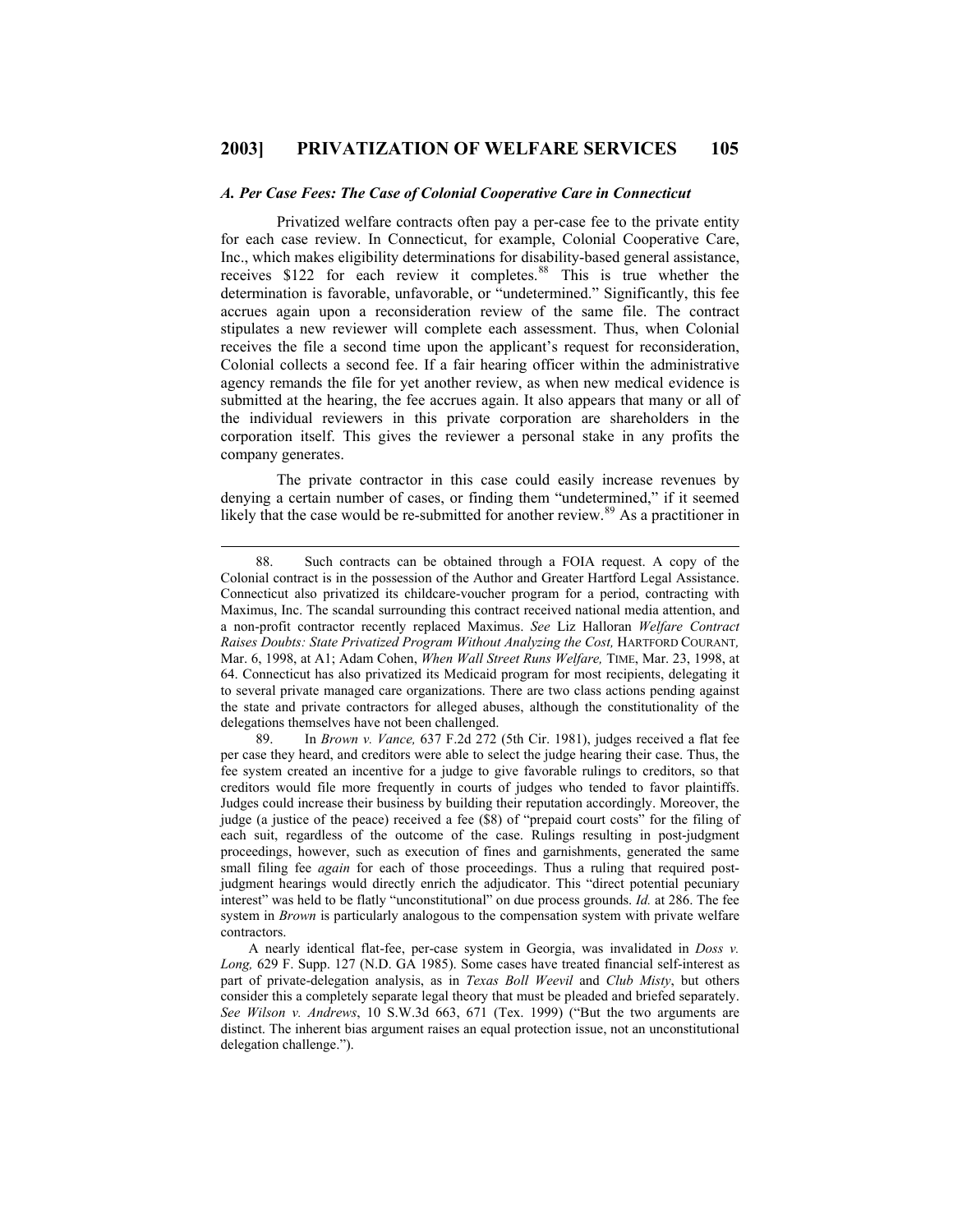this area, I have observed some state agency case workers in Connecticut who automatically re-submit a claim in an attempt to help the applicant.

A review of this particular contract, as well as corporate information submitted to the state during the bidding process, revealed that Colonial was a small, tightly knit firm of local doctors, apparently augmenting their incomes through the venture. It appears that the individuals designated to complete the review of applications, and make eligibility determinations, were stockholders (owners) of the firm. The examiner thus had a direct financial interest in the outcome of the case, in the sense of whether it would be reviewed only once or several times.<sup>[90](#page-23-0)</sup>

This boomerang-denial method of increasing revenue harms the poor in two ways. First, it creates unnecessary delays for receiving benefits, sometimes adding several months to the process. This is significant for those on the verge of homelessness or needing coverage for immediate medical treatment. Secondly, a certain percentage of the applicants simply fall through the cracks, just giving up after their first denial. Some of those most in need of public assistance, and perhaps most "deserving,"[91](#page-23-1) go without the help the state intended them to receive, discouraged and deterred by an initial denial.

[T]here must be many, many judges in Mississippi, as in any other state, pure in heart and resistant to the effect their actions may have on arresting officers and litigating creditors. Nonetheless, the temptation exists to take a biased view that will find favor in the minds of arresting officers and litigating creditors. This vice inheres in the fee system. It is a fatal constitutional flaw. Every accused person and every civil litigant is entitled to a trial in a system that is not only fair on its face but in practical operation is free of temptation to the trial judge to enhance his income by leaning in the direction of conviction in criminal cases and judgment for the plaintiff in civil cases.

*Brown,* 637 F.2d at 276.

Similarly, in *Ward v. Village of Monroeville*, the fact that the mayor did not share directly in the fees and costs did not justify the situation. The "possible temptation" (quoting *Tumey*) existed because the mayor's "executive responsibilities for village finances may make him partisan to maintain the high level of contribution from the mayor's court." *Ward,* 409 U.S. 57, 60 (1972).

<span id="page-23-1"></span> 91. The idea of some individuals being more "deserving" than others of public assistance is controversial and philosophically problematic, but represents an unfortunate political reality.

A Colorado trial court recently suppressed evidence from a "photo radar" system for catching speeders, where the photo system was installed and operated by a private contractor, whose payment was based on the number of photos of speeders taken. While the parties in the case did not raise a constitutional delegation argument, the judge did agree to suppress the evidence in part due to the inherent bias created by the per-photo payment scheme. *See* City and County of Denver v. Pirosko, No. S003143859 (Denver County Ct. Jan. 28, 2002).

<span id="page-23-0"></span> <sup>90.</sup> This is not to suggest that all the reviewers at Colonial acted out of their selfinterest all the time or even part of the time. Any number of individual reviewers could have been controlled by an altruistic desire to help poor disabled people, or prevented by conscience from harming another for his or her own benefit. The problem is the unchecked potential for abuse. In *Brown v. Vance* the court observed: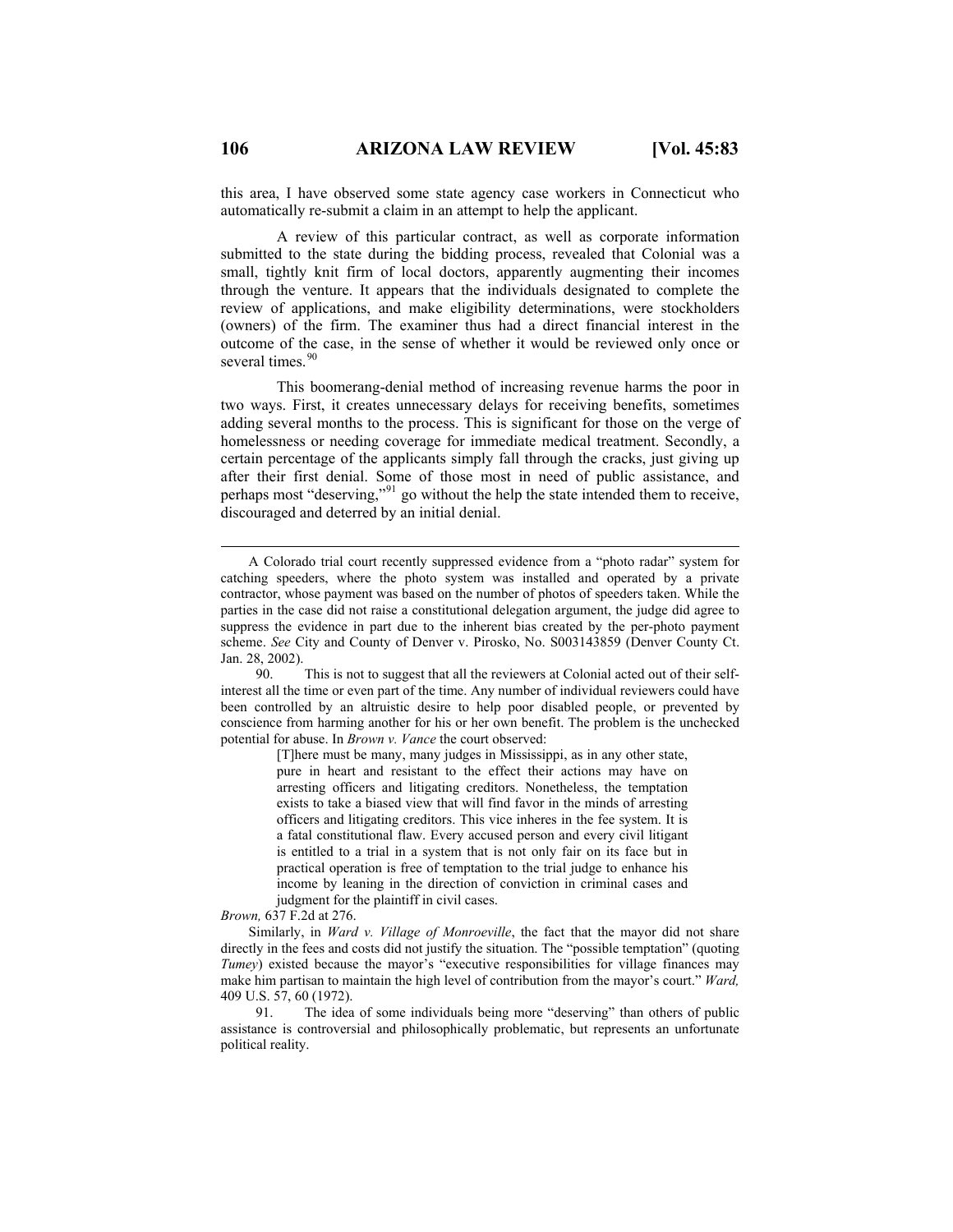Privatization arrangements also twist corporate incentives due to the higher profit margin realized by a cursory review of files if the contractor receives a fee for each case reviewed. The less time spent reviewing each case, the more profit is realized per labor-hour. The incentive, therefore, is to expend as little effort and time on each determination as possible, because the fee is the same no matter how much time the review takes. $92$ 

#### *B. Flat-Fee Contracts*

 $\overline{a}$ 

Another way to structure a contract for privatizing government services is to use a flat-fee payment scheme, where the contractor is paid a set amount for performing the overall task (or running a certain program for a given period of time). The payment could be made in advance, to enable the contractor to cover "set up" costs, or at the end of the contract, where it can be made contingent upon satisfactory fulfillment of the contract's terms. Alternatively, some contracts provide for periodic payments through the duration of the contract, to facilitate covering the contractor's payroll obligations and other overhead expenses. While flat-fee contracts would appear to avoid the perverse incentives inherent in percase payment arrangements, special conflicts of interest arise under this scenario as well: performing cursory reviews, dumping excessive files, etc.

Under a flat-fee contract or a per-case contract, the contractor's staffing and facility limitations can actually raise the additional marginal cost of handling new cases beyond a certain number, which may be difficult to predict during the bidding process. During the bidding process for these contracts, the contractor must estimate the number of applicants for the particular program, and essentially has already committed itself to a certain "size" by its choices of buildings, phone system, and number of staff. Once the contractor reaches the maximum number of applicants it can process within these limitations, it will likely engage in "dumping" of incoming files or cases, or "churning," in which applicants are handled selectively depending on their resource requirements and expected payoffs.[93](#page-24-1) The "dumped" applications are lost, delayed indefinitely, or denied

<span id="page-24-0"></span> <sup>92.</sup> Of course, a cursory review, with a terse explanation, may be more likely to come back as a reconsideration application, thus doubling the profit, as discussed above. "Notice of Decision" letters from the private entity making determinations may contain vague, conclusory, and circular rationales for denials. Such notices take less time and give rise to more appeals and reconsideration reviews.

<span id="page-24-1"></span> <sup>93.</sup> *See* Freeman, *supra* note 3, at 170 ("For example, one might oppose privatizing welfare benefits on the theory that it will not cut costs and might result in the 'creaming' or 'churning' of welfare recipients to limit the numbers of claimants."); Kennedy, *supra* note 2, at 241–47. "Churning" is the term used for the use of burdensome application and maintenance procedures that provide obstacles or disincentives to poor applicants, such as extensive paperwork and documentation requirements, and waiting periods. "Creaming" or "cream skimming" is the term used for focusing resources on the best-qualified or easiest-to-accommodate applicants, allowing or causing the most difficult or disabled applicants to fall by the wayside. *See id*. at 263; Bezdek, *supra* note 14, at 1598– 1601. The concept is not restricted to social service applications, but rather the term is borrowed from economic literature on price discrimination and market behavior. *See, e.g.,* Jean-Jaques Laffont & Jean Tirole, *Optimal Bypass and Cream Skimming,* 80 AM. ECON. REV. 1042 (Dec. 1990) ("What distinguishes these examples from other situations in which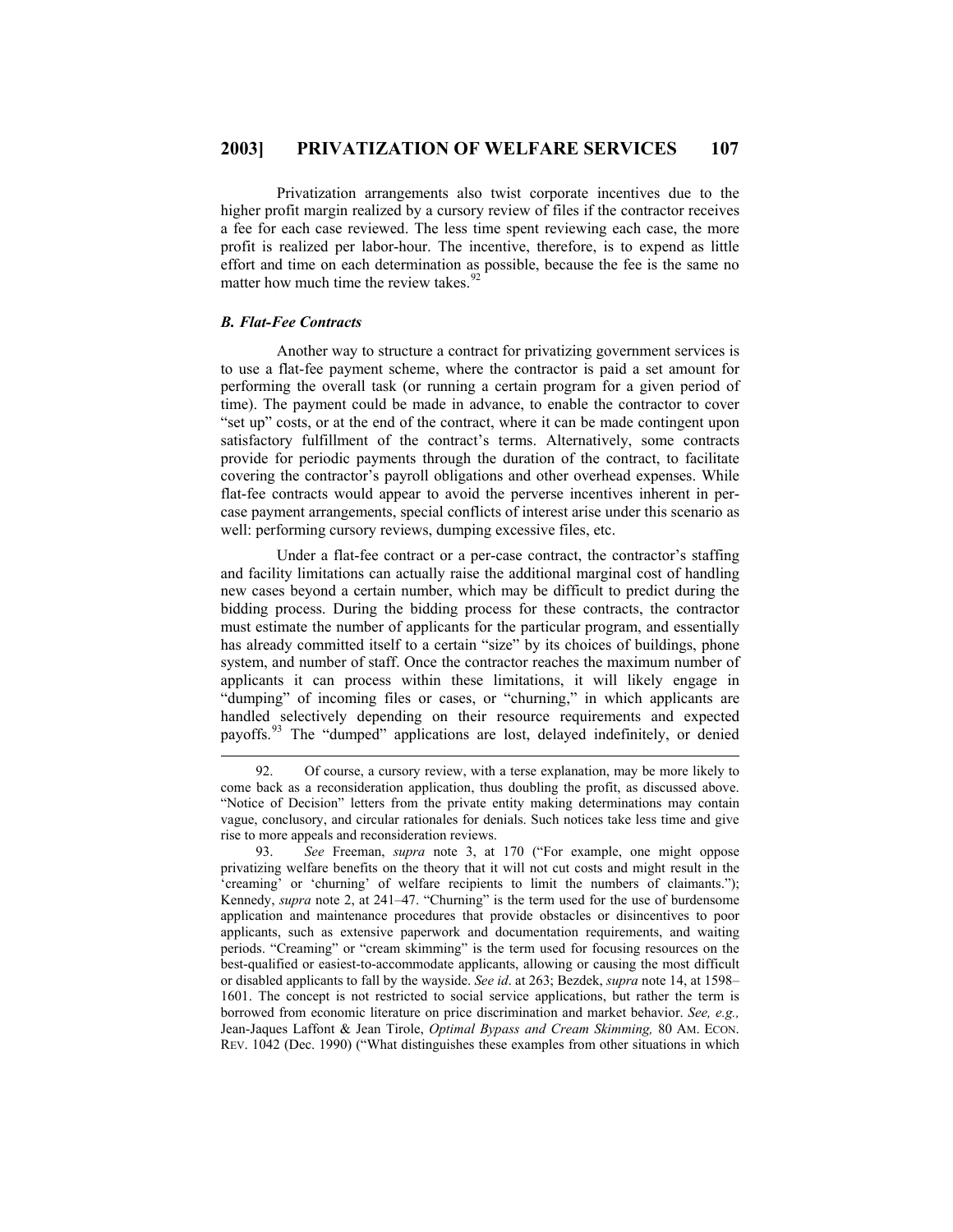automatically; "churning" results in the most self-sufficient applicants getting the most attention, leaving the neediest (and most resource-intensive) applicants to the side.<sup>[94](#page-25-0)</sup> The problem is inherent in privatized human services, which delegate governmental authority via commercial contracts.<sup>[95](#page-25-1)</sup> Analyzing Wisconsin's privatized Welfare-to-Work program, one commentator explained the conflict of interest as follows:

> This model merges public purpose with private profit, two goals which tend to be incompatible. For instance, [in a welfare-to-work placement program], if a vendor makes the highest profit by placing people in private sector jobs, there is a built in incentive to avoid having people in the caseload who are hard to place. It will be more profitable to exclude hard-to-place people by determining that they are ineligible for the program or sanctioning them for not abiding by all of the program's rules. These profit motives do not promote the public interest in improving the lives of the most marginalized people in our society. Hence, when joining private profit with public purpose, it is essential to create a system that either prohibits or makes unprofitable activities that are contrary to the public interest. . . . Even if a vendor is obligated to take hard-to-place participants, there is still an obvious incentive to sanction more costly participants by claiming they violated some rule, such as refusing to accept a job or missing a job interview.<sup>[96](#page-25-2)</sup>

One apparent example of the "dumping" phenomenon is Maximus, Inc., a major national player in the arena of privatization. As of 1999, Maximus held thirty percent of the national market in privatized health and human services.<sup>[97](#page-25-3)</sup> The company's website boasts operations (contracts) in thirty-four states in 2001.<sup>9</sup> Complaints, however, are ubiquitous. In Colorado, where Maximus ran a childsupport program for five years from 1995–2000, there were complaints from

<span id="page-25-2"></span> 96. Melissa Kwaterski Scanlon, *The End of Welfare and Constitutional Protections for the Poor: A Case Study of the Wisconsin Works Program and Due Process Rights,* 13 BERKELEY WOMEN'S L.J. 153, 163 (1998).

<span id="page-25-3"></span> 97. BILL BERKOWITZ, APPLIED RESEARCH CENTER, PROSPECTING AMONG THE POOR: WELFARE PRIVATIZATION 4 (2001), *available at* http://www.arc.org/welfare/ prospecting\_nr.html.

<span id="page-25-4"></span> 98. To view the company's website, see MAXIMUS, INC., *at* http://www.maximus.com (last visited Jan. 5, 2003).

a regulated firm faces competition is that the competitive pressure focuses on the highdemand customers ('the cream') and not on the low-demand ones (the 'skimmed milk').").

<span id="page-25-0"></span> <sup>94.</sup> *See* Kennedy, *supra* note 2, at 248–50; *see also* DONAHUE, *supra* note 3, at 198–99.

<span id="page-25-1"></span> <sup>95.</sup> Noam Chomsky maintains that the national media, under the control of large corporations, has attempted to generate public resentment against welfare programs for the express purpose of setting the stage for privatization, which will in turn benefit the large corporations. *See* CHOMSKY & BARSAMIAN, *supra* note 73, at 103. He goes further and asserts that privatization of social services and health care will be characterized by a focus on minimizing costs: "And that means you go after the patients who are least risky and are not going to cost you too much . . . [eighty] percent of customers aren't worth the bother, so get rid of them, and provide services for the 20 percent who are rich enough to yield profits." *Id.*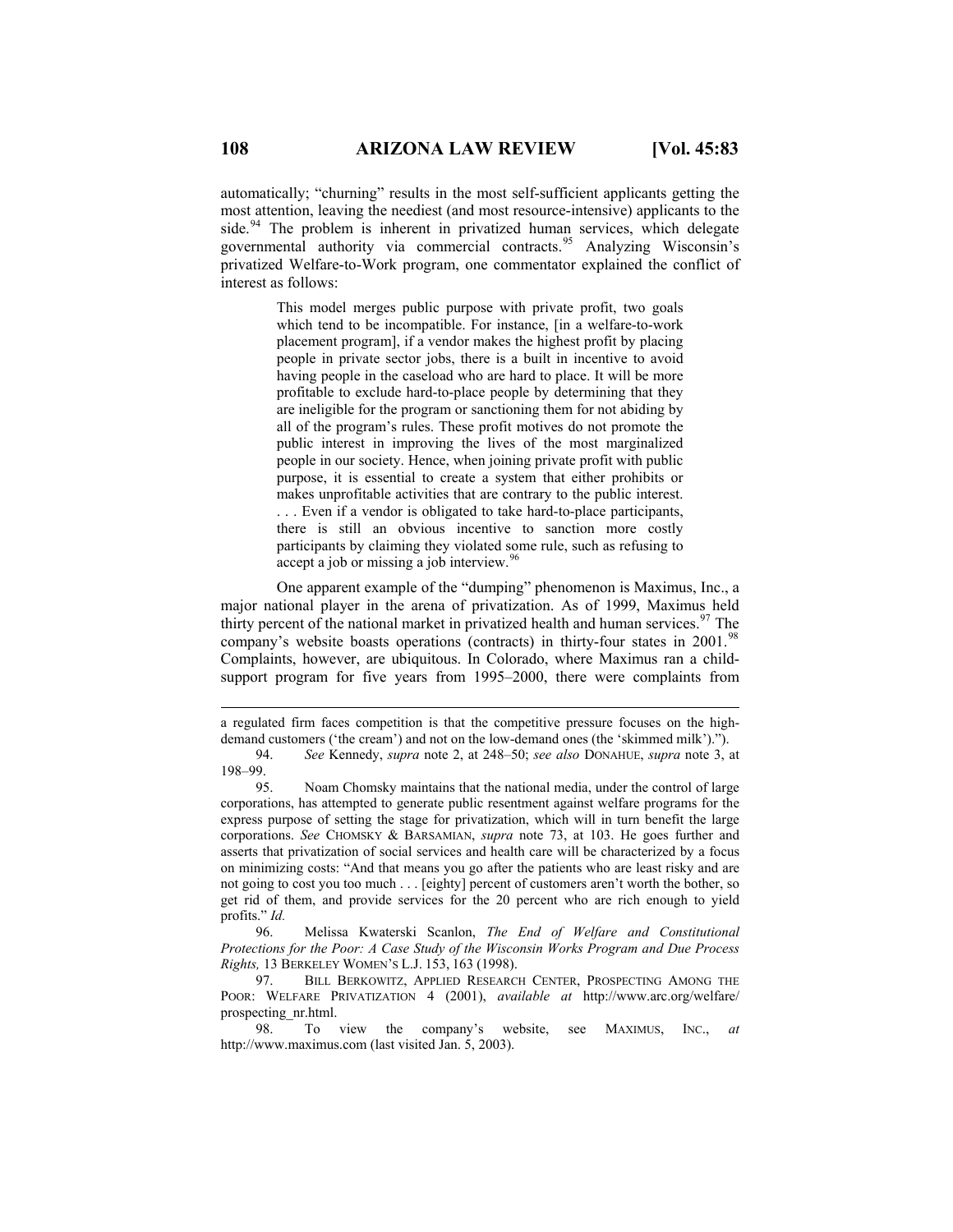nearly one out of seven constituents dependent on their services, that they were treated disrespectfully when trying to access services. <sup>[99](#page-26-0)</sup> A caseworker from the District Attorney's office explained the non-renewal of the contract, noting, "many clients just do not have their cases worked."[100](#page-26-1) In Connecticut, where Maximus ran a childcare-voucher welfare program, the program was in disarray within months, leaving half of the 17,000 bills to daycare centers over thirty days overdue.[101](#page-26-2) In Wisconsin, the Legislative Audit Bureau found that Maximus had spent thousands of dollars in welfare program funds to solicit new contracts in other states.<sup>[102](#page-26-3)</sup>

#### *C. Incentive Programs*

 $\overline{a}$ 

Some states have structured their contracts with private welfare administrators without a flat fee for the program, or a per-case-reviewed reimbursement.[103](#page-26-4) Instead, the contracts are structured to reward the contractor for meeting the state's overall policy goals, which include reducing the welfare rolls themselves. This provides an incentive for companies to engage in various techniques to either drive welfare recipients away from state programs completely, or, in the case of job-placement programs, to place people quickly in jobs where they may not last long. Wisconsin had one of the most aggressive of such programs:

<span id="page-26-0"></span> <sup>99.</sup> *Id.* at 6. While such anecdotal complaints may seem rather trite compared to large, mismanaged budgets, this concern is actually closer to the core of the problem addressed by this Article: that privatization ends up infringing on the rights and dignity of the people whom the privatized program was intended to help.

<span id="page-26-1"></span><sup>100.</sup> *Id.* An applicant in need of some sort of social services, such as Medicare/Medicaid, cash assistance, or emergency housing, can suffer greatly from prolonged delays in processing of the application. When such delays become widespread, local social problems begin to mount, and tension builds within the local service office over the backlog. Government agencies themselves are not immune to this shortcoming, of course, but the privatized providers generally promise greater efficiency as part of their contract.

<span id="page-26-2"></span><sup>101.</sup> *Id.* at 7. The 1996 welfare reform laws required many poor single mothers to enter the workforce (instead of remaining on the AFDC rolls), which created a sudden acute need for childcare that is accessible to these individuals, both in terms of cost and location. Many states created childcare-voucher programs to facilitate moving single mothers off the welfare rolls and into full-time jobs. The day care centers depended on prompt payment from the social service agency to cover the operating costs and staffing to watch the children of these individuals. When the payments would be unduly delayed, as in the example provided, hundreds of day care centers are left unpaid for their services, and face difficulties in meeting their own payrolls. When the day care centers are harmed by the privatized service provider, they often have no recourse (being so many steps removed from the policy makers), and generally must retaliate against the parents by refusing to take the children.

<span id="page-26-3"></span><sup>102.</sup> *Id*. at 8. Maximus agreed thereafter to pay back \$500,000 in taxpayer money for social services, and to spend another \$500,000 on "extra services for the poor in Milwaukee County to try to make amends." *Id.*

<span id="page-26-4"></span><sup>103.</sup> Examples from New York and Wisconsin are discussed in the following paragraphs.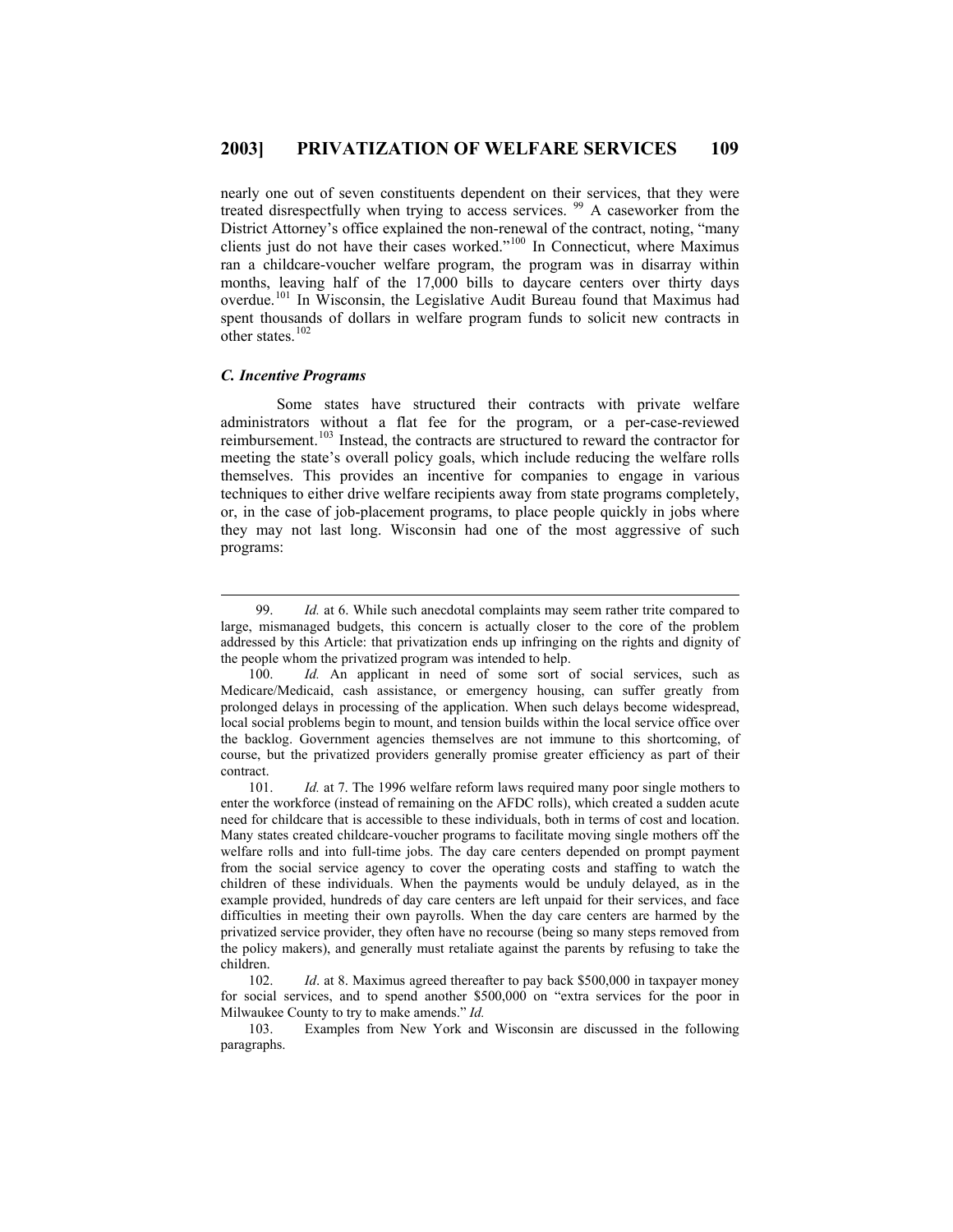Private contractors typically are reimbursed and evaluated pursuant to performance measures that emphasize outcomes. Welfare reform in Wisconsin illustrates the potential culmination of this trend. After the legislature adopted the welfare reform package known as "W-2," all counties were permitted to implement W-2 for a specified period. Those who met certain program standards, including a projected decline in caseloads, were permitted to operate the program for an additional time period. In Milwaukee, where more than sixty percent of the state's recipients live, the county did not meet these standards, and its administration was handed over to six nonprofit and for-profit operators. Both private and public W-2 agencies are subject to performance standards. Moreover, the profit or loss of W-2 agencies is determined by the amounts that they expend for benefits, services, and administration.<sup>[104](#page-27-0)</sup>

Similarly, the State of New York contracted in 1996 with America Works, Inc. to "place AFDC recipients in private sector unsubsidized jobs."[105](#page-27-1) This contract paid the corporation when a welfare recipient: 1) enrolled in the program; 2) was placed in a job by the program; and 3) retained the job for at least 90 calendar days.<sup>[106](#page-27-2)</sup> According to Mark Dunlea of the Hunger Action Network, the state pays America Works about \$5,000 for each person in the program, and it also gets to keep a percentage of their salary earned in the first few months.<sup>[107](#page-27-3)</sup> The employee earns minimum wage, while the employer pays America Works \$6–9 per hour worked for monitoring the case.<sup>[108](#page-27-4)</sup> Payment is also received, however, even if the client's job ends after three months.

The National Association of Child Advocates has published a series of studies on the privatization of child-related welfare services, especially child support collection, concluding:

> [B]ecause private vendors are profit driven, vendors pick and choose among [child support] cases based on their estimate of

<span id="page-27-2"></span>106. *Id.* at 12–13. To their credit, in this case the agency was trying to include *something* in the contract to address the problem of job retention for those moving off the welfare rolls, and to protect against the private service provider collecting fees for sticking clients in jobs that would last only a few days. Ninety days, however, is not really long enough to ensure that an individual in poverty is safely on the way to self-sufficiency; at the same time, it is hard to set a precise length of time that *is* adequate. This illustrates the problem with trying to draft the contracts in such a way as to eliminate the dangers of privatization.

<span id="page-27-4"></span><span id="page-27-3"></span>107. *Id.* at 13. Presumably, the employer *also* pays several dollars per hour in FICA, Social Security withholdings, workers' compensation insurance, and any benefits that apply to the employee. The problem then presented is that the individuals being moved off the welfare rolls into these jobs can be more expensive for employers than other employees would be, creating disincentives in the private sector for hiring these individuals and providing an opportunity for them to achieve self-sufficiency.

108. *Id.* 

<span id="page-27-0"></span><sup>104.</sup> Diller, s*upra* note 87, at 1181. The author discusses similar programs in California, Florida, and New Jersey.

<span id="page-27-1"></span><sup>105.</sup> BERKOWITZ, *supra* note 97, at 12 (quoting New York Comptroller Carl H. McCall). The goal of this ubiquitous feature of welfare reform was to foster self-sufficiency and break down patterns of dependence. *Id*.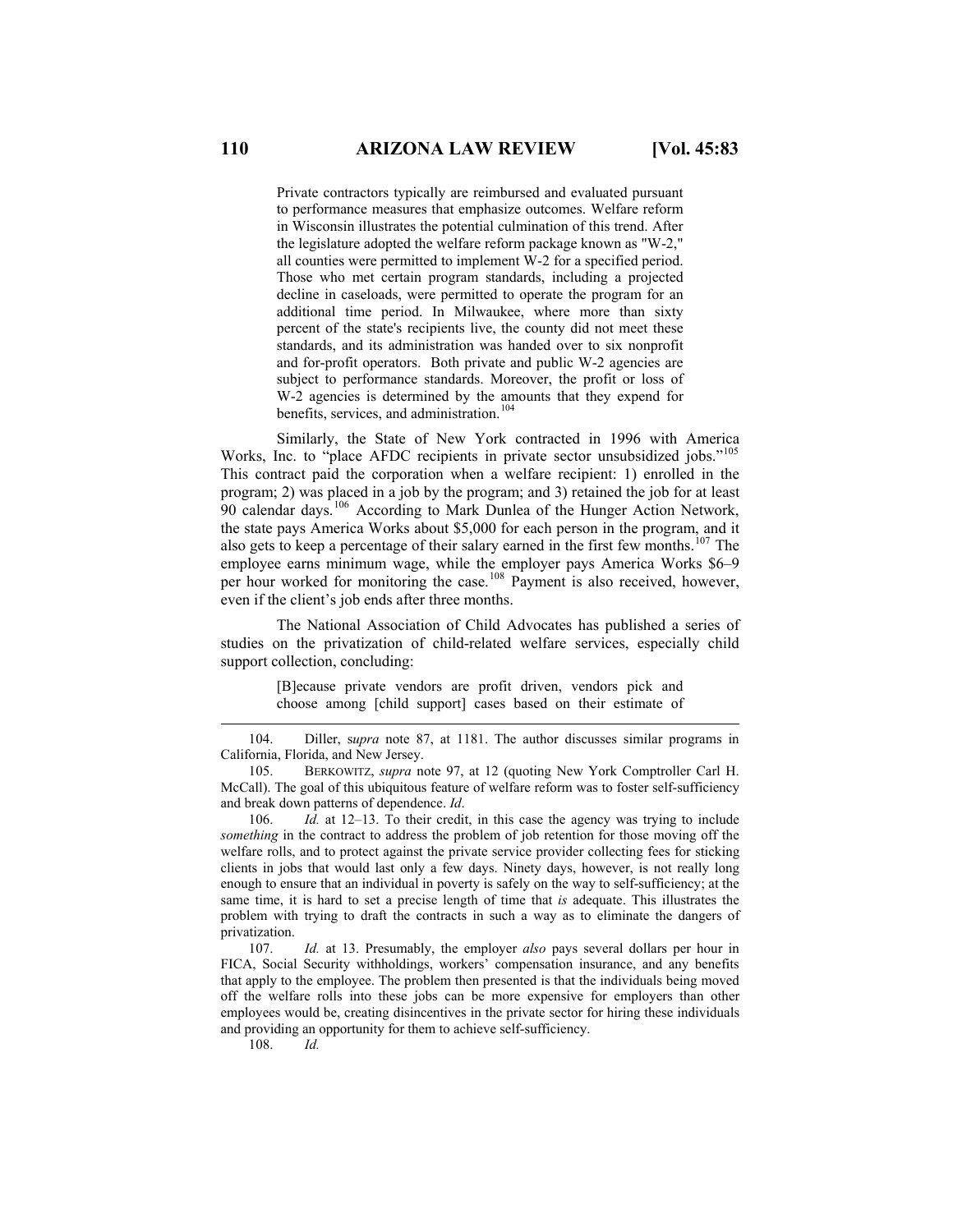likelihood of success. While an appropriate strategy for profit maximization, this does not meet the program goals. Public child support services are supposed to be available to serve all families-not just those with the richest absent parents or greatest likelihood of success.<sup>[109](#page-28-0)</sup>

### *D. Summary of Contract Incentives*

In summary, the profit-seeking nature of private corporations may be inherently irreconcilable with the goals and implementation requirements of social service programs. "In the case-by-case choice between forms of organization, in short, the material interests of agents run counter to those of the public at large."<sup>[110](#page-28-1)</sup> The very traits that motivate or produce market-based efficiencies run counter to the task being delegated by the state agencies to the contractors.

# **V. PRIVATIZATION THROUGH NONPROFITS**

If for-profit entities have an irreconcilable conflict of interest in running programs for public welfare, one possible solution would be to use exclusively nonprofit corporations as contractors. The elimination of explicit profit-seeking motivations would seem to circumvent the perverse incentives being discussed in this Article.<sup>[111](#page-28-2)</sup> In fact, some proponents of privatization would probably fear that the use of nonprofits would forfeit the very market-driven efficiencies that make privatization appealing in the first place.

Experience has shown, however, that use of nonprofits for such purposes can suffer the same infirmities as profit-maximizing corporations. When competing with for-profit companies in the same arena, nonprofits have been observed to behave more like their profit-driven counterparts.<sup>[112](#page-28-3)</sup> In addition, a rule

 $\overline{a}$ 

<span id="page-28-3"></span>112. *See* BERKOWITZ, *supra* note 97, at 15; *see also* SAVAS, *supra* note 3, at 280 ("Contracting with nonprofits has long been practiced, although it has been attacked for altering—if not deforming—the basic nature of those organizations."). Savas believes strongly that delegating social services from the government to for-profit contractors is the

<span id="page-28-0"></span><sup>109.</sup> DEBORAH STEIN, NAT'L ASS'N OF CHILD ADVOCATES, HOW WILL THE CONTRACT SHAPE PERFORMANCE? 2 (2000), *available at* http://www.childadvocacy.org/ publicat.html (last visited Jan. 6, 2003).

<sup>110.</sup> DONAHUE, *supra* note 3, at 93.

<span id="page-28-2"></span><span id="page-28-1"></span><sup>111.</sup> The ideological commitments of nonprofits may also provide an extra incentive to provide social services in a manner more consistent with the government's public policy. They also may be more effective at experimenting with and developing new approaches to providing these services. *See* ROSE-ACKERMAN, *supra* note 16, at 180. An additional advantage may be that many nonprofit contractors would receive income from private contributions besides the fee charged under the government contract. This type of private charitable subsidy to the public expenditure (an idea not without some irony) could enable the nonprofit to charge below-cost fees under its government contract, thus outdoing the "efficiency" savings of for-profits. Susan Rose-Ackerman notes elsewhere, however, that when nonprofits and for-profits compete in the same market, the nonprofits actually tend to charge *higher* fees (at least in the cases of hospitals and day care centers), perhaps as a premium for the ideologically-reified product/service offered. *See* Susan Rose-Ackerman, *Altruism, Nonprofits, and Economic Theory*, 34 J. ECON. LITERATURE 701, 722–23 (1996) [hereinafter Rose-Ackerman, *Altruism*].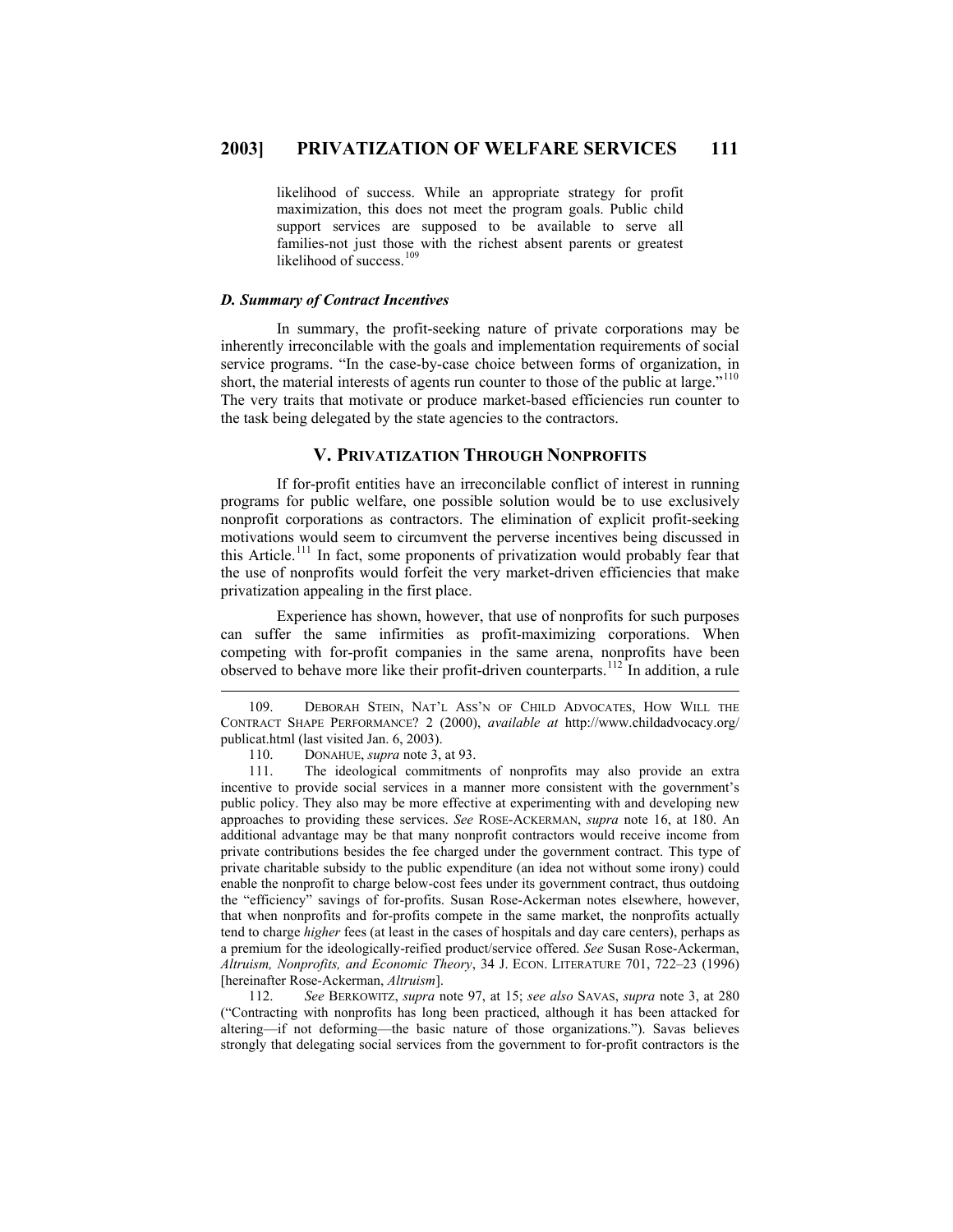that requires use of nonprofits exclusively, in an arena where for-profits also operate, could result in entrepreneurs simply organizing with a nonprofit form for bidding purposes and then enjoying the profits in hidden ways.<sup>[113](#page-29-0)</sup> William Ryan, a nonprofit consultant based in Cambridge, Massachusetts, writes that "[b]y playing in the new marketplace, nonprofits will be forced to reconfigure their operations and organizations in ways that could compromise their missions."[114](#page-29-1) In Wisconsin, the YWCA actually created a for-profit subsidiary to partake in a \$40 million welfare-to-work contract.<sup>[115](#page-29-2)</sup>

The National Association of Child Advocates acknowledges the difference in the underlying nature of nonprofits and regular corporations, but maintains, "nonprofits also function under economic constraints, and will be hardpressed to expend extra funds to provide good services, particularly if the contract doesn't adequately compensate them for those services."<sup>[116](#page-29-3)</sup>

Hospitals and similar health-care facilities have functioned for several decades with nonprofit and for-profit institutions operating parallel to one another, even competing with each other. This parallel existence of otherwise identical institutions has provided the opportunity for extensive studies, comparisons, and commentary on the interplay between the two.<sup>[117](#page-29-4)</sup> Marked similarities have arisen

<span id="page-29-2"></span>115. *Id.* It is not necessarily always a bad thing for a nonprofit to own a for-profit subsidiary. The point is that when nonprofits enter the same marketplace as for-profits, and bid against them for the same government contracts, they begin to take on more and more characteristics of a for-profit entity.

<span id="page-29-3"></span>116. STEIN, *supra* note 109, at 2. This does highlight a particular aspect of the dangers with privatization: underestimation of the costs of running the program by the contractor. When a state agency experiences a budget shortfall, it is likely to simply overspend or obtain additional funds through bureaucratic means, without significantly curtailing its services to the public (although such agencies are often understaffed anyway). A private contractor, however, can find itself in a real bind if its costs began to outstrip its revenues—there may be no continuing source of financial input. The perilous need to reduce costs in such a situation—whether for a nonprofit or a for-profit—would present a serious temptation to curb services, allow for more delays in processing applications, etc.

<span id="page-29-4"></span>117. *See, e.g*., Rose-Ackerman, *Altruism*, *supra* note 111, at 721–22; Eleanor Kinney**,** *Legal and Ethical Issues in Mental Health Care Delivery: Does Corporate Form Make a Difference?* 28 HOUSTON L. REV. 175 (1991); Robert Charles Clark, *Does the Nonprofit Form Fit the Hospital Industry?* 93 HARV. L. REV. 1416 (1980) (analyzing the problems created by nonprofit health care); Regina E. Herzlinger & William S. Krasker, *Who Profits from Nonprofits?* HARV. BUS. REV., Jan.-Feb. 1987, at 93 (questioning the propriety of nonprofit health care).

best, if not the only, solution. *Id.* For a discussion of the coexistence of nonprofits and forprofits in the same market, see Rose-Ackerman, *Altruism*, *supra* note 111, at 718–21.

<span id="page-29-0"></span><sup>113.</sup> *See* Rose-Ackerman, *Altruism*, *supra* note 111, at 721 (noting that profits could be hidden through real estate arrangements and other means).

<span id="page-29-1"></span><sup>114.</sup> BERKOWITZ, *supra* note 97, at 16. Berkowitz continues, "[T]he danger is that in their struggle to become more viable competitors in the short term, nonprofit organizations will be forced to compromise the very assets that made them so vital to society in the first place." *Id*. This is not to say that it is wrong for nonprofits to compete, or to strive for greater efficiency, but that they could fall prey to the same perverse incentives under the privatization contracts described in this Article with regards to for-profit companies.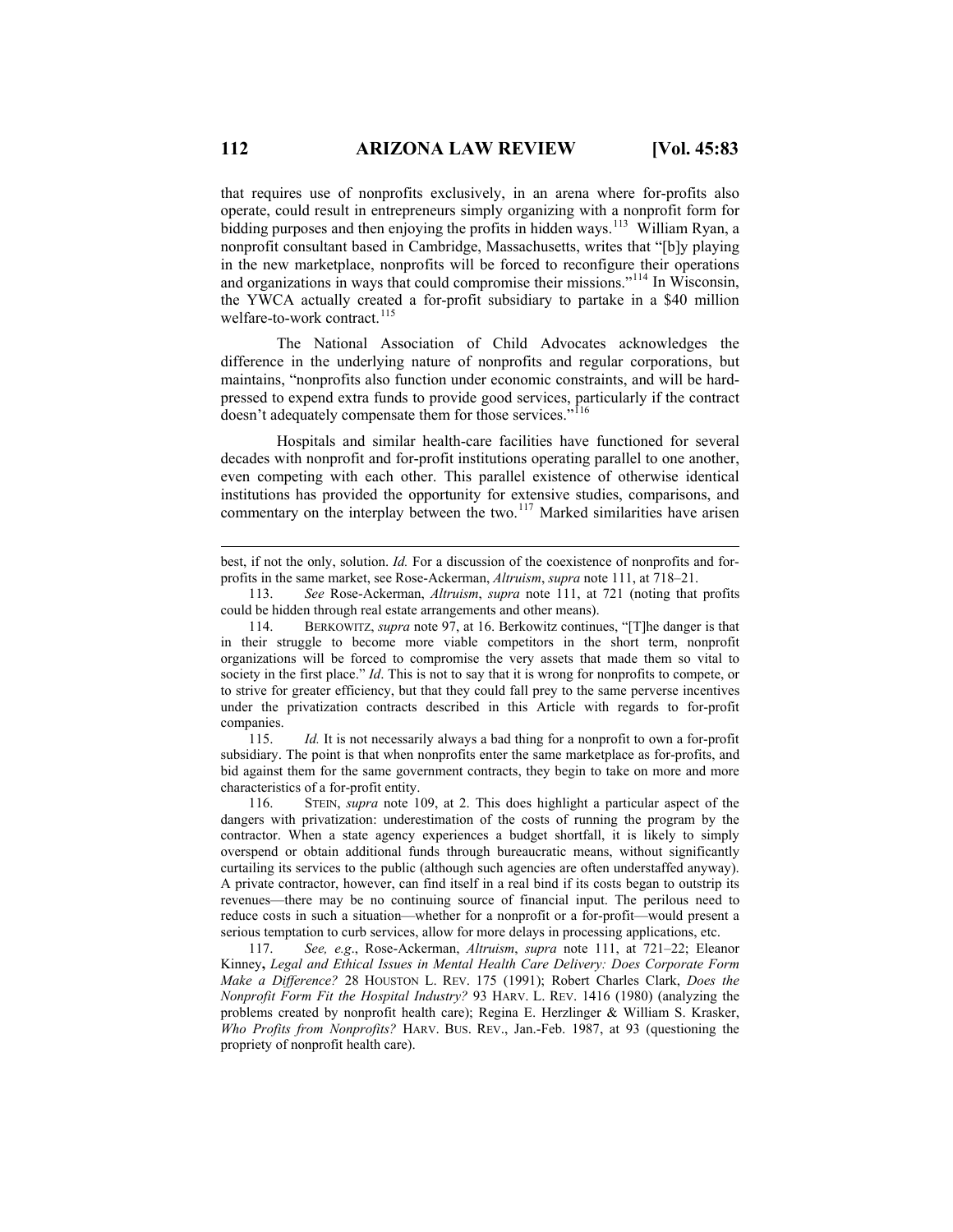in the behavior of for-profits and nonprofits in the health care field, such as a focus on the bottom line and subordination of the stated corporate "mission."<sup>[118](#page-30-0)</sup> Nonprofits start to seek patients that can pay and avoid those that cannot pay.<sup>[119](#page-30-1)</sup>

The Supreme Court of Utah addressed this convergence between forprofit and nonprofit hospitals in *Utah County v. Intermountain Health Care, Inc*. [120](#page-30-2) The Court held that Utah Valley Hospital, part of a nonprofit hospital group, was not entitled to a property tax exemption. Noting the "increasing irrelevance of the distinction between nonprofit and for-profit hospitals for purposes of discovering the element of charity in their operations," $121$  the court created two conceptual classifications or categories of nonprofits based on their mode of operation: the "physicians' cooperative" and the "polycorporate enterprise."<sup>[122](#page-30-4)</sup> In the former, physicians exercise direct and indirect control over the hospitals, directing their patients there, and thereby realize increased incomes. The "polycorporate enterprise," on the other hand, consolidates the power in the hands of administrators in large organizations with multiple facilities. The latter behave much more like for-profit firms.<sup>[123](#page-30-5)</sup>

It is true that nonprofits function differently than for-profits in many respects.[124](#page-30-6) In comparisons of nonprofit with for-profit hospitals, for example, job duties and characteristics tend to be the same in each, $125$  but the respective salaries are consistently lower for the top executives in nonprofits.<sup>[126](#page-30-8)</sup> The compensation for top managers at for-profits involves a much higher proportion of performancebased bonuses than their nonprofit counterparts, indicating that the directors of

 $\overline{a}$ 

<span id="page-30-6"></span>124. For a detailed analysis of empirical differences in wage scales for different levels of employees, see Myron J. Roomkin and Burton A. Weisbrod, *Managerial Compensation and Incentives in For-Profit and Nonprofit Hospitals,* 15 J.L. ECON. & ORG. 750 (1999).

<span id="page-30-8"></span><span id="page-30-7"></span>125. *Id.* at 757–59. Actually, the authors found that the top executive and managerial positions at nonprofits were just as complex as comparable jobs at for-profits, and sometimes more complex.

126. *Id.* at 778–79.

<span id="page-30-0"></span><sup>118.</sup> *See* Kinney, *supra* note 117, at 186. It appears that one factor in changing the behavior of nonprofit hospitals is that their income source became essentially the same as the for-profits after the advent of widespread health insurance and the creation of Medicare and Medicaid.

<span id="page-30-1"></span><sup>119.</sup> *Id.* at 193. The provision of welfare service, of course, does not involve "paying" clients. The concern in this context would be that nonprofits favor "lowmaintenance" applicants, those involving the least costly accommodations, special exceptions, fair hearings, etc. The problem is that often the most "costly" (difficult) applicants to help are those most in need of government intervention and services.

<sup>120. 709</sup> P.2d 265 (1985).

<sup>121.</sup> *Id.* at 271.

<sup>122.</sup> *Id.* at 272.

<span id="page-30-5"></span><span id="page-30-4"></span><span id="page-30-3"></span><span id="page-30-2"></span><sup>123.</sup> *Id.* at 271–72. The point is that privatizing by means of contracting with nonprofits will not necessarily solve the issues being raised in this Article. In certain situations, including those where a non-profit is competing against a large for-profit company for the opportunity to run a social service program, the non-profit may succumb to the same pitfalls and perverse incentives as the for-profit.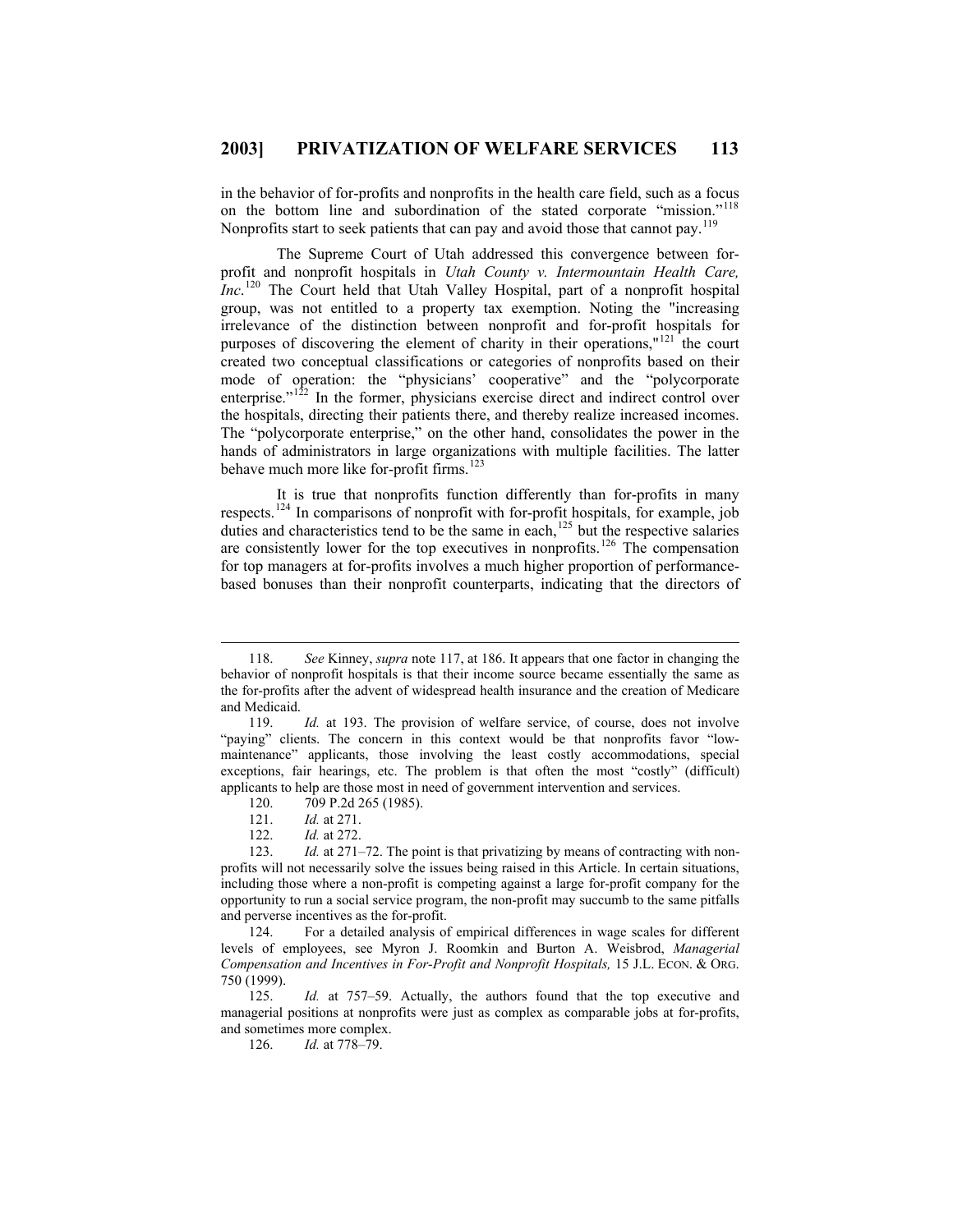nonprofits have motivations that include factors besides financial success.<sup>[127](#page-31-0)</sup> On the other hand, lower level managers at nonprofits tend to have compensation that is less performance-based, and generally *higher,* than low-level for-profit managers.<sup>[128](#page-31-1)</sup> While the top managers influence many of the overall policies in a nonprofit organization, it is these lower-level employees who are actually dealing with the poor people who apply for benefits in privatized welfare programs.

Clearly, nonprofits do not share the exact same conflict of interest as forprofits, in that for-profits actually have a legal fiduciary duty to try to maximize shareholder profits.<sup>[129](#page-31-2)</sup> This duty, as discussed above, is at odds with proper treatment of those in poverty, when the contract is for service of these individuals. Nonprofits can, however, succumb to analogous pressures if a shortage of funds produces a similar drive to lower costs. The drive to lower costs comes from different roots, but produces the same fruit.

The lack of private investors and capitalization leaves the nonprofit with less of a buffer to cover its overhead. The employees of nonprofits are dependent on the continued existence of their employer for their jobs just as for-profit corporate employees are. The culture within nonprofits can become obsessively focused on cost-control, and there is no reason that this would not lead to the same problems with "dumping" and "churning" described above.

Moreover, nonprofits may come to depend on contract revenue for their ongoing existence instead of contributions.[130](#page-31-3) The need to increase revenue for survival can create similar perverse incentives for getting "two bites at the apple" in the case of per-case contracts, as discussed above. The only difference between the incentive structures for for-profits and nonprofits is that one is driven by the desire to become wealthy, and the latter by the fight for survival. It is not clear

<span id="page-31-0"></span><sup>127.</sup> *Id.* at 779 ("[O]ur analysis disclosed that top executives, whose actions are most influential on organizational behavior, face quite different incentives across sectors.").

<span id="page-31-1"></span><sup>128.</sup> *Id.* at 778. It should be noted that this also applies to comparisons between the public and private sectors: "Lower level civil servants sometimes earn more than their private sector counterparts, while senior officials generally make less." DONAHUE, *supra* note 3 at 91.<br>129.

<sup>129.</sup> *See* Wade, *supra* note 85, at 329.

<span id="page-31-3"></span><span id="page-31-2"></span><sup>130.</sup> *See, e.g.,* SAVAS, *supra* note 3, at 275 ("The private, nonprofit, charitable organizations that historically had been dealing with troubled people were transformed into auxiliaries of the state."). On this point, Savas reveals his true attitude about privatization, about which he is not always forthright: he believes that *every* function of government should be privatized, and that it *must* be contracted out to a for-profit corporation in order to capture market efficiencies. In other places, however, he uses anecdotes of private nonprofits successfully providing social services as proof that the private sector can always do things better than the government. *See id.* at 276 (describing Catholic homeless shelters in New York that lamentably went out of business when government-operated shelters opened nearby); *id*. at 277 (praising the Black Muslim sect for doing "more to discourage drug abuse than government programs have."). Savas' tendency to make sweeping generalizations based on pithy anecdotes—anecdotes that seem contradicted by his own statements elsewhere—is one of the major weaknesses of his work. For a discussion on some of the academic literature criticizing nonprofits that owe their existence to public funds, see Rose-Ackerman, *Altruism*, *supra* note 111, at 717.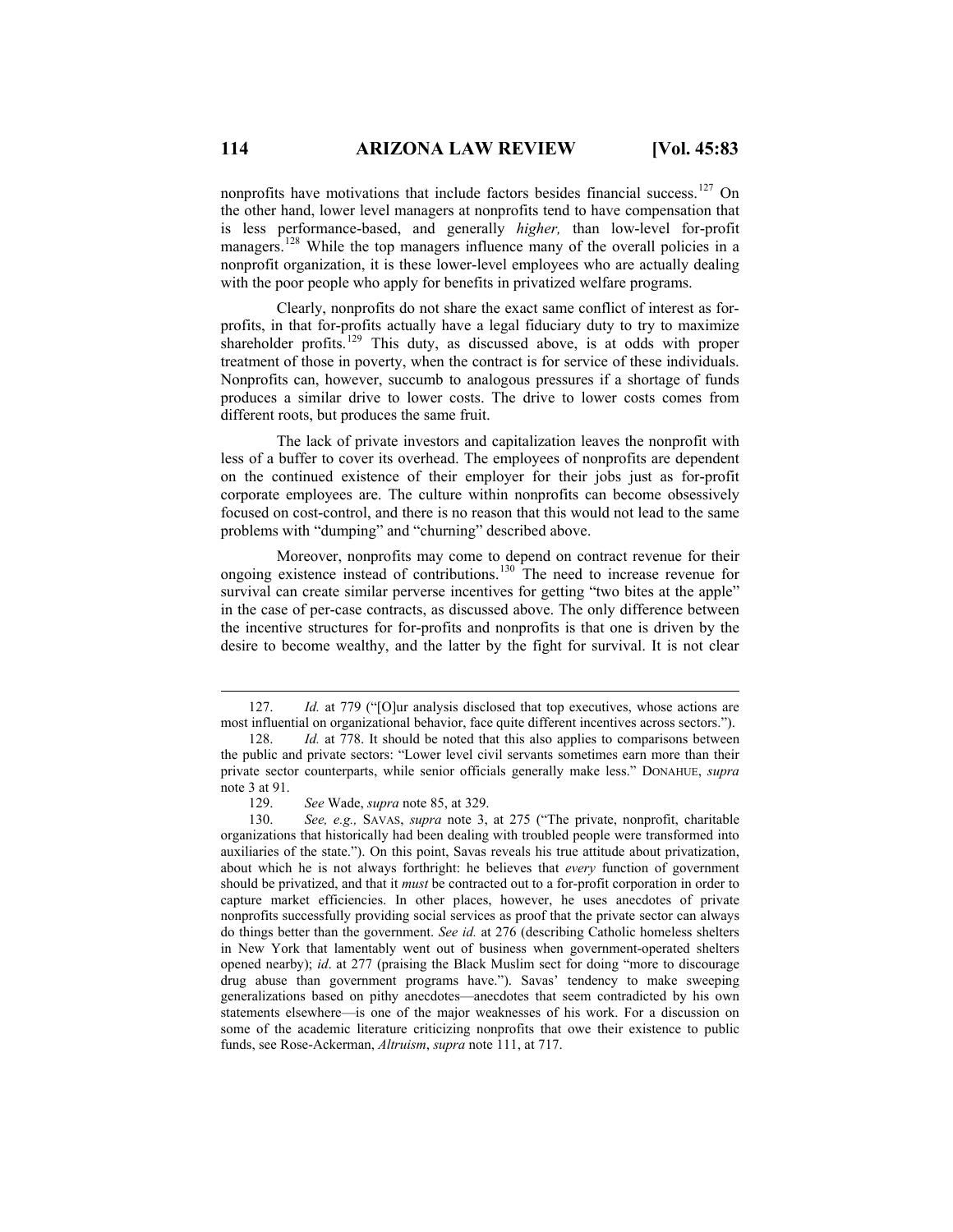under any theory of economics that profit-maximization takes priority over an organizational instinct to survive.<sup>[131](#page-32-0)</sup>

# **VI. THE CONTRACT/DELEGATION PROBLEM IN SOCIAL WELFARE PROGRAMS**

Government contracts with private entities are subject to special problems, even when they do not delegate power over other individuals. It is debatable whether contracts with the government can *ever* function with free market ideals.<sup>[132](#page-32-1)</sup>

#### *A. General Problems with Government Contracts for Services*

 $\overline{a}$ 

The complexity of the services provided by the government, and the cost analysis and comparison for not only personnel but also facilities and support services, makes information costs for government agencies formidable in any contract.<sup>[133](#page-32-2)</sup> "Absent strong information, the time, money, and experiential costs of using the market option to discipline outside providers become too expensive and risky to use in all but the most extreme case of malfeasance."<sup>[134](#page-32-3)</sup> Long-term contracts, which are more suited for the provision of ongoing government services or activities, contain inherent hazards for principal-agent problems.<sup>[135](#page-32-4)</sup> The switching costs are high for the government, both financially and politically, enabling the contractor to engage in hold-up games and unrealistic underbidding.[136](#page-32-5) High switching costs and long-term contracts also foster political

<span id="page-32-2"></span>133. *See* SIMON, *supra* note 40, at 270 ("Little progress has as yet been made toward a program that will tell the legislator and the citizen what this program means to him in terms of public services . . . little progress has as yet been made toward estimating the cost of maintaining government services at a particular level of adequacy. . . .").

<span id="page-32-0"></span><sup>131.</sup> Herbert Simon has pointed out that the decisions of individual employees are partly affected by what he calls "organizational loyalty," whether in the private sector, nonprofit, or even public agencies. *See* SIMON, *supra* note 40, at 144.

<span id="page-32-1"></span><sup>132.</sup> For a detailed discussion of the problems with privatization of government services besides welfare, see ELLIOT D. SCLAR, YOU DON'T ALWAYS GET WHAT YOU PAY FOR: THE ECONOMICS OF PRIVATIZATION 90-129 (2000).

<span id="page-32-3"></span><sup>134.</sup> SCLAR, *supra* note 132, at 91. Waiting for the contract term to expire in order to replace a problematic private delegate can mean homelessness and lack of basic life needs for those in poverty excluded from social service programs through the contractor's malfeasance.

<span id="page-32-4"></span><sup>135.</sup> *Id.* at 103–05. At the same time, for purposes of the government programs discussed in this Article, which are quite complex and involve processing thousands of applications for assistance, short-term contracts would probably make the set-up costs outweigh the possible profits for contractors, and inconvenience the state as it was forced to put out more frequent Requests for Proposals, negotiate contracts, and endure the "learning curve" of the new contractor's employees in performing the tasks.

<span id="page-32-5"></span><sup>136. &</sup>quot;Switching costs" are the transaction costs incurred in changing from one contractor to another. Several elements go into such switching costs: the time and money it takes to search for an appropriate alternative contractor, the costs of terminating the contract with the original vendor (which can include liability for breach), and the political fallout that results from acknowledging that the first attempt at privatization did not work out as planned. Elliot Sclar cites the following example: "New York City pays the highest price in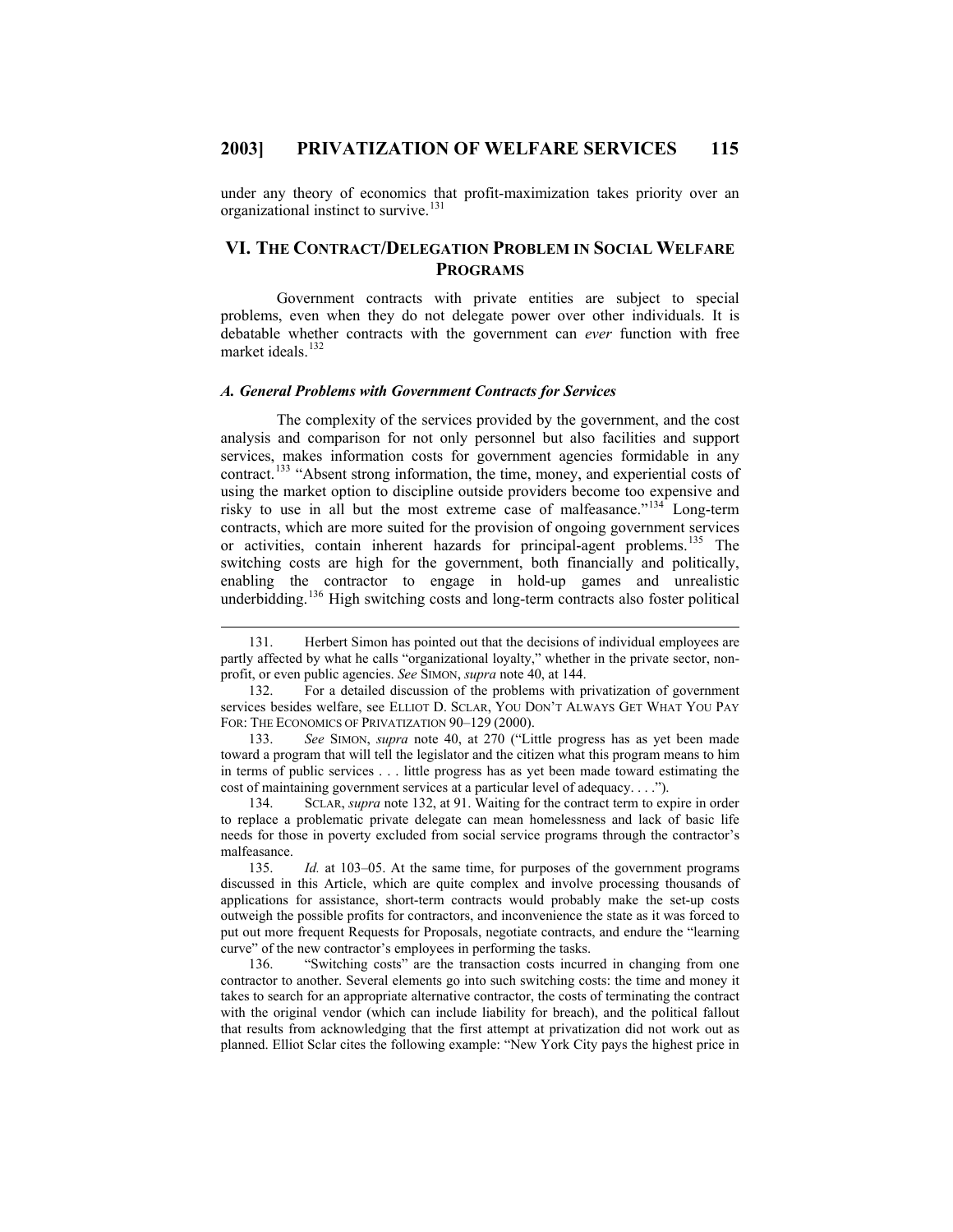cronyism and simony, $137$  and monitoring the bidding and contract processes to eliminate these problems adds additional costs. John Donahue describes how contracts with a promise of greater "rents" can increase the risk of bribery and corruption:

> Civil servants and profit-seekers will differ in their propensity to bribe officials in the same way as they differ in their propensity to donate money to campaigns. If a profit-seeker has large rents at stake, and if he is undeterred by moral scruples or the threat of discovery, he may be inclined to devote significant sums to induce officials to boost spending, to increase available rents through looser management, or to steer a contract away from more efficient or more qualified competitors. Individual civil servants, with smaller rents at stake, should be willing to spend correspondingly less to defend or to expand them—probably too little to corrupt a politician.<sup>[138](#page-33-1)</sup>

A special form of adverse selection can infect the process of government contracting, where the least competent bidder wins the contract by simply underbidding the more qualified contestants.<sup>[139](#page-33-2)</sup> Asymmetries in information between the state and the contractor about the latter's competence for the task can skew the process of efficient service procurement. [140](#page-33-3) This is a prevalent problem with many types of privatization, where the public buyer must select from an array of inexperienced or unknown sellers. Less-qualified contractors often offer the

<span id="page-33-1"></span>138. DONAHUE, *supra* note 3, at 97. Donahue concludes, therefore, that "task by task . . . the privatization decision should be biased against contracting when campaign contributions are important factors . . . or where corruption is difficult to detect or deter." *Id.*

the country for contracted municipal school-bus service and has no cost-effective way to obtain access to alternative bus service. The assets, drivers, and vehicles are controlled by the contractors." SCLAR, *supra* note 132, at 160–61.

<span id="page-33-0"></span><sup>137.</sup> *Id.* at 106. For a bitter battle over a contract to run a state's child support enforcement office, involving malicious accusations of nepotism and cronyism, see *Maximus, Inc. v. Lockheed Info. Mgmt. Sys. Co.*, 493 S.E.2d 375 (1997) (losing bidder accused bid winner of tortious interference with contract for circulating rumors that loser intended to obtain bid illegally though nepotism). *See also* Lockheed Info. Mgmt. Sys. Co. v. Maximus, Inc.*,* 524 S.E.2d 420 (2000) (dispute of remand decision from previous case).

<span id="page-33-2"></span><sup>139.</sup> This applies to the contractor's competence in terms of staffing, resources, and skill (Sclar's concern), as well as motivation to achieve the public-good goals of the agency. John Donahue describes another type of adverse selection that affects contracts for government services, regarding the motivations of competing bidders: "But if profit-seekers *differ* [from one another] in their devotion to the common good, the more public-spirited of them tend, by the logic of cost-based bidding, to lose contract competitions." DONAHUE *supra* note 3, at 88.

<span id="page-33-3"></span><sup>140.</sup> SCLAR, *supra* note 132, at 107. That is, when an agency requests bids for running a social service program, the bidders often are able to obtain a great deal of information about the government's costs in running the program, and are fully aware of the government's ability to make good on its end of the contract (i.e., to pay). The agency, however, has less information about the private contractor's true ability to perform and complete the contract, whether in terms of competency or solvency.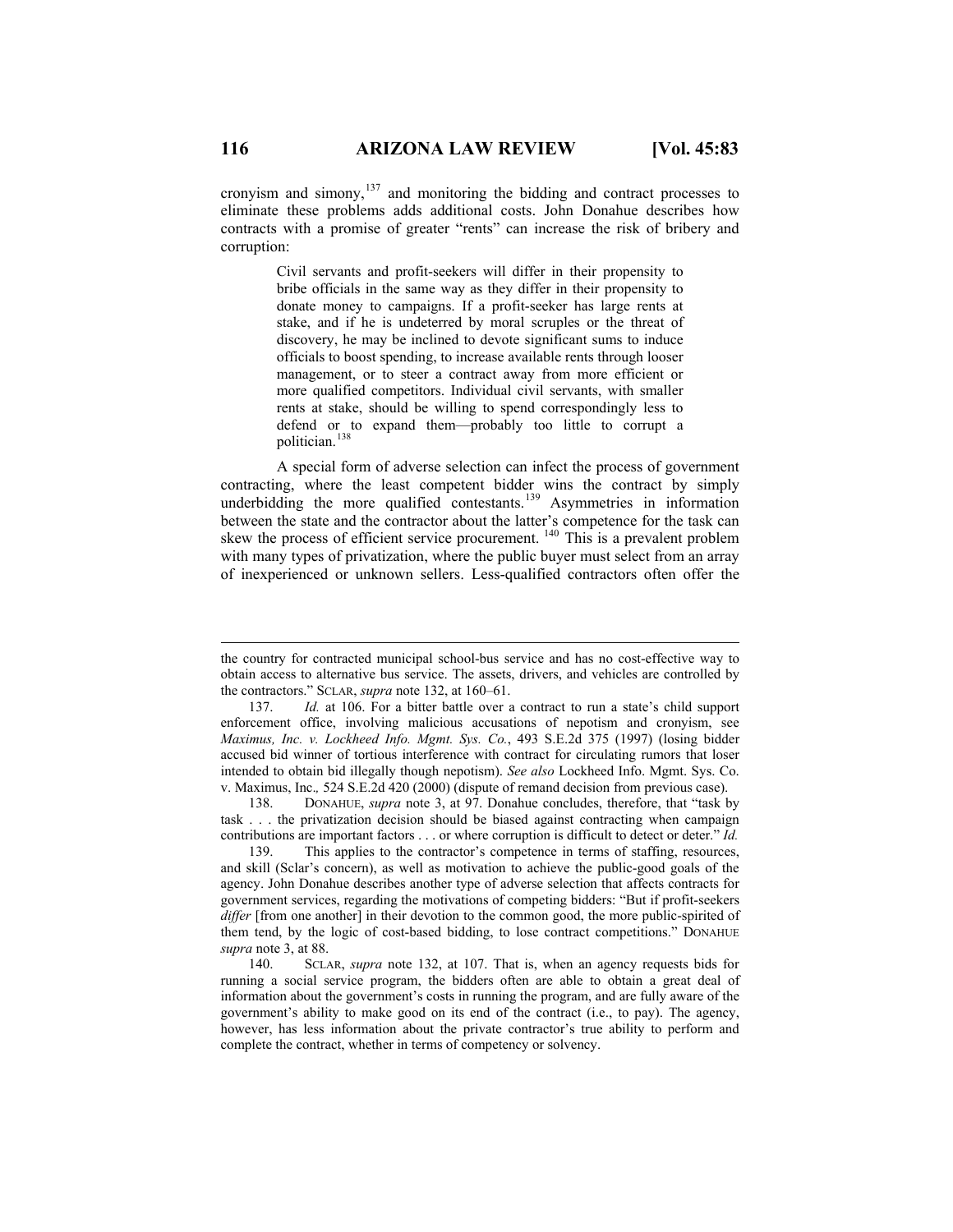lowest prices, which is the purported goal of privatizing in the first place.<sup>[141](#page-34-0)</sup> In many cases, there are statutory or regulatory requirements that government agencies select the lowest bidder.<sup>[142](#page-34-1)</sup> The rationale for such a rule would not only be proper stewardship of taxpayer resources, but to avoid the problems of nepotism and simony mentioned above. The solution, however, presents its own problem by forcing the agency to enlist the cheapest bidder and giving bidders an incentive to understate the true long-term costs. Moreover, cheap bids usually generate lower wages for the workers, which correlates with "an inordinately high rate of labor turnover," $143$  raising administrative and training costs. A high turnover rate among the efficient private contractor's staff can lower the quality of service and increase mishaps.

Even where adverse selection is avoidable, as with larger, more experienced, or more reputable contractors, moral hazards can infect the process of contracting.[144](#page-34-3) The contractor's incentive is to tailor its activities to the actual stated performance measures in the contract itself, often at the expense of other overarching goals of the government agency.[145](#page-34-4) "In sum, profit-seekers cannot be expected to exceed the literal specifications of a contract."<sup>[146](#page-34-5)</sup>

146. DONAHUE, *supra* note 3, at 89.

<span id="page-34-0"></span><sup>141.</sup> *See id.* at 108. As stated elsewhere, the goal of this Article is not to challenge the real savings of privatization—although that is Sclar's main point—but to show that delegation of governmental decision-making to private entities is fraught with problems of constitutional dimensions. The point made here, that privatization contracts can result in the least-qualified party actually winning the contract, is significant for our purposes from the standpoint that the poor will be the ones suffering from any ineptitude on the part of the private contractor or its employees.

<span id="page-34-1"></span><sup>142.</sup> *See* DONAHUE, *supra* note 3, at 88 ("When regulations require public officials to accept the lowest qualified bid . . . as is generally the case, and for good reasons—reputation [for honoring the public interest] cannot be taken so fully into account.").

<span id="page-34-2"></span><sup>143.</sup> SCLAR, *supra* note 132, at 111. In social service programs, this issue is particularly problematic, much more so than with non-interpersonal tasks such as trash removal or carpentry. Those running the programs often need special training in dealing with the special needs and problems of the poor, with accommodating mentally ill applicants, etc. The quality of service and accommodation of special needs can be significantly decreased by frequent turnover in the employees. The flip-side of a promise for "free market efficiency" would presumably be that unproductive workers will be quickly replaced by more efficient ones. It may, in fact, be easier to terminate and replace private sector employees than civil servants. The costs of doing this, however, are partly externalized onto the individuals applying for the social services in question.

<span id="page-34-3"></span><sup>144.</sup> *Id.* at 115. By "moral hazards" we do not mean in the usual economic sense of insurance coverage providing perverse incentives toward carelessness, but rather that the contractor does not have an incentive to achieve the true goals of the legislature, or even the agency, but only the benchmarks for performance evaluation under the contract. *See also supra* notes 76–81 and accompanying test.

<span id="page-34-5"></span><span id="page-34-4"></span><sup>145.</sup> *Id.* The example provided by Sclar is the attempt at privatizing the Metro-Dade Transit Agency during the 1980s, in which Greyhound (who won the private contract with the lowest bid) showed spectacular reductions in program costs, which later turned out to correspond to a dramatic drop in the number of people using the transit system in that period. *Id*.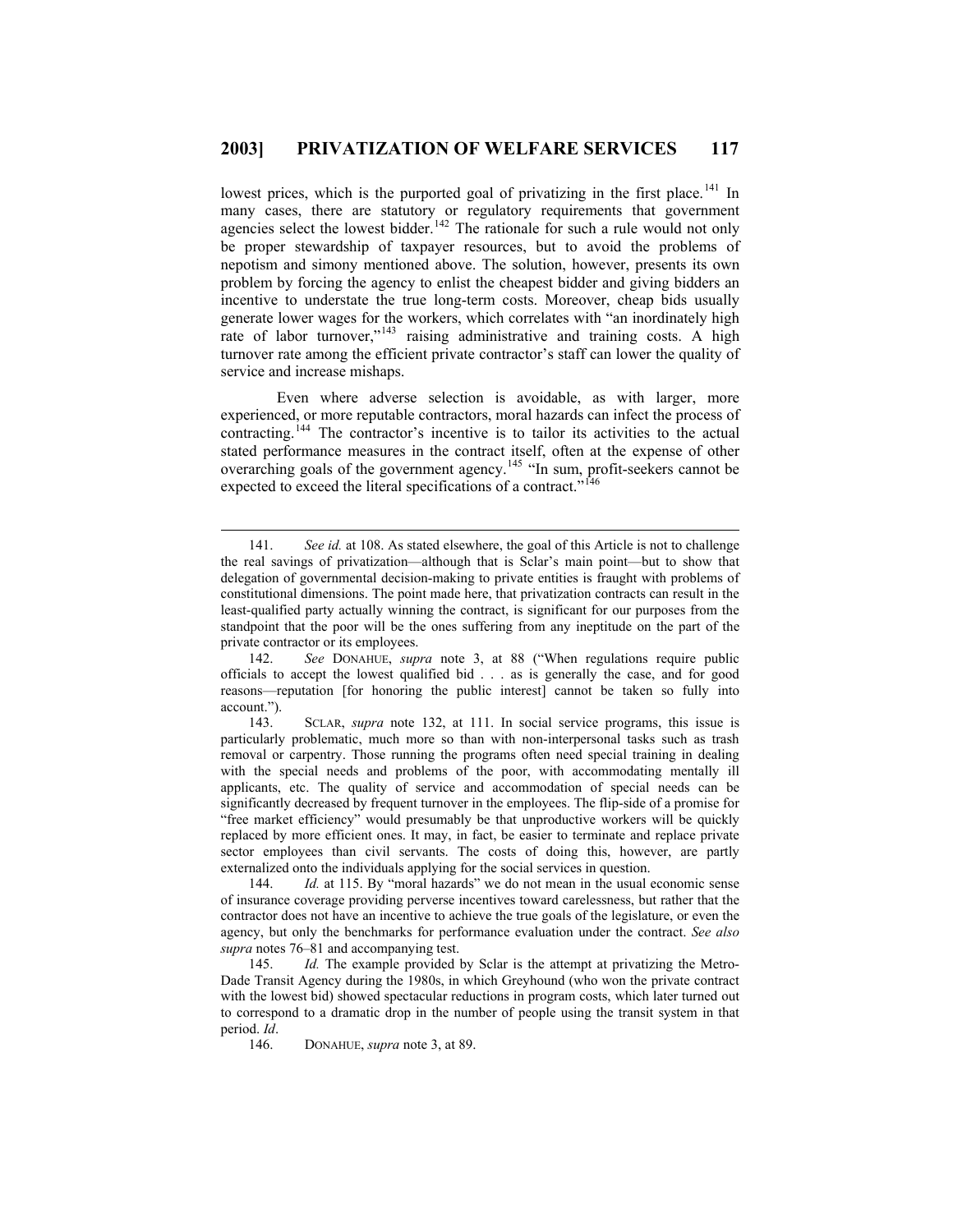This is particularly true, of course, with privatization of human services, which focus on the well-being of individuals. "The concept of well-being, although understandable in the abstract, becomes quite squishy when we try to pin it down."[147](#page-35-0) The provision of such services involve issues of intake levels, diversity of claimants, differing needs for levels of service, and ultimate public policy goals, such as preventing malnourishment in children or vocational rehabilitation for disabled adults. "The danger. . . is that given the lack of consensus about well being, agencies should be extremely careful about what they seek from their contractors in the way of performance measures."<sup>[148](#page-35-1)</sup>

Government contracts are inherently at risk for skewed market effects and diminished efficiency. Usually, those harmed by these bad deals are the taxpayers, and the harm is thus distributed widely and thereby diffused. In the case of welfare services, however, a bad government contract afflicts the most vulnerable segment of society, those who are not self-sufficient and who depend on public benevolence. In a sense, the poor are like third-party beneficiaries to these contracts, but would be likely to gain standing only as a class in any type of contract action. The full brunt of the harm, however, is experienced by each individual welfare recipient—unlike many class-actionable harms, the harm itself is not necessarily diffused, but rather individualized. This is the value of analyzing these situations under the nondelegation doctrine, as it may afford a more practical remedy than would an action based on third-party beneficiaries to a contract.

If government contracts are problematic by nature, then using them as a vehicle for delegating governmental power and decision-making is inherently dangerous. Moreover, contracting out may be unnecessary for achieving the goal of greater efficiency in the administration of social service programs.

#### *B. Delegation and Contract Language*

It would be simplistic to propose a complete solution to the problems of private actors' conflicts of interest based only on drafting the "perfect contract." Obviously, the contracts should receive close attention and be drafted as carefully as possible to avoid pitfalls. As Jody Freeman points out, however, "No matter how careful the drafter, some tasks are difficult to specify in contractual terms (for example, delivering quality health care or providing a safe environment for

<span id="page-35-0"></span><sup>147.</sup> SCLAR, *supra* note 132, at 127. Of course, the agencies themselves have usually been entrusted with a more specific task than the general "well-being of the public," and certainly the individual programs being privatized are more focused than that. The point here is that private-sector corporations are used to assessing their success in terms of goals that are much more conducive to empirical analysis, such as costs and revenues, while the goals of the state in helping the poor are less tangible, yet no less important.

<span id="page-35-1"></span><sup>148.</sup> *Id.* at 128. It may be that welfare services should simply *never* be contracted out, due to the nature of the governmental task.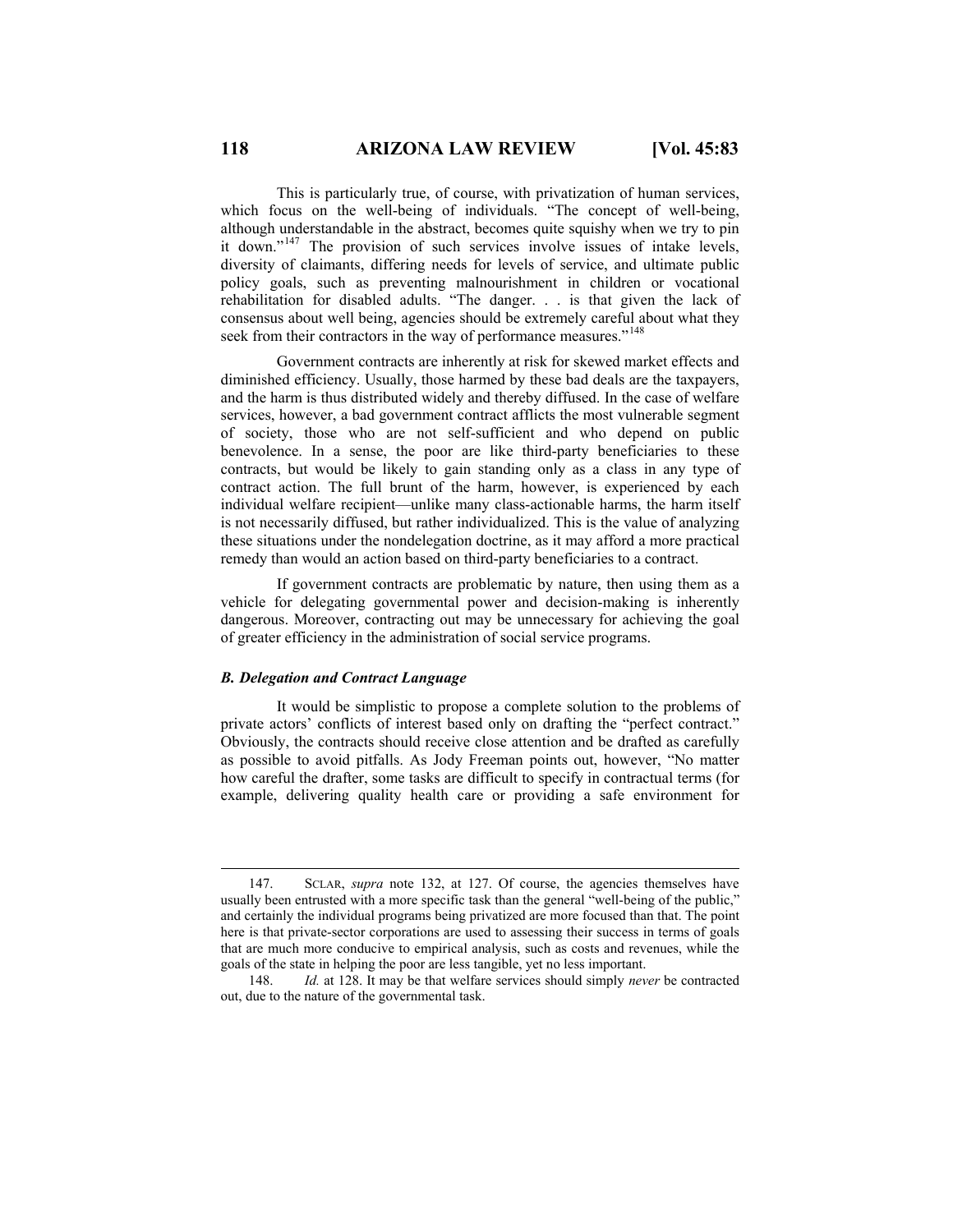prisoners)."[149](#page-36-0) No contract could ever be specific enough *and* detailed enough to anticipate every temptation awaiting a private provider.<sup>15</sup>

William Eskridge and Judith Levi have posited that governmental discretion or decision-making is delegated through what they call "regulatory variables," linguistic devices in the statute that leave the delegated interpreter a range of meanings and applications.<sup>[151](#page-36-2)</sup> As stated at the outset of this Article, delegations from the legislature to administrative agencies are now a commonplace and a widely accepted part of our system of governance. Some parts of the statute entrusting particular tasks to a given agency are clear and directive. Other provisions contain some ambiguity—sometimes not evident until a difficult case arises—requiring the authorized official or administrator to exercise some discretion about the proper policy or action in that situation. It is in this sense that authority is really being delegated.[152](#page-36-3) Regulatory variables relate less to the delegation of "pure" power in the sense of "police powers" or exertion of force, and more to the delegation of decision-making and discretion. As Levi and Eskridge observe, "The level of linguistic generality permits an inference about the speaker's willingness to delegate gap-filling discretion to another person (i.e., police officers and judges). The more general the statutory term, the more discretion is implicitly vesting in the implementing official."<sup>[153](#page-36-4)</sup> Classic examples of regulatory variables are such words as "reasonable," "substantial," "goodfaith," and the phrase "all deliberate speed."<sup>[154](#page-36-5)</sup>

This approach to vagueness in statutory text is different from those that either try to prescribe rules for how to derive a "right" answer whenever statutory imprecision is encountered, and is also different from those who see a

<span id="page-36-2"></span>151. William N. Eskridge, Jr. & Judith N. Levi, *Regulatory Variables and Statutory Interpretation*, 73 WASH. U. L.Q. 1103 (1995). In the course of the article, the authors shift to using the term "regulatory variability" out of fear that readers will imagine a list of magic words that delegate discretion, while others do not. *See id.* at 1107–08. This approach was harshly criticized by Harold Krent in *The Failed Promise of Regulatory Variables*, 73 WASH. U. L.Q. 1117 (1995). Krent's critique seems misguided, based on part on a misunderstanding of Levi  $\&$  Eskridge's conceptual framework (Krent thought that *every* word would be a regulatory variable, making the idea rather meaningless) and an inability to distinguish between the type of interpretive enterprise engaged in by administrative agencies as opposed to that of the courts. Another writer, Jim Chen, attempted to metamorphosize the "regulatory variable" notion into the building blocks for a purported Chomskian Theory of Legal Syntax, but seems to have lost the significant feature of delegation in the original model. *See* Jim Chen, *Law as a Species of Language Acquisition,* 73 WASH. U. L.Q. 1263 (1995).

<span id="page-36-5"></span><span id="page-36-4"></span><span id="page-36-3"></span>152. *See* Sunstein, *supra* note 12, at 330 ("[W]hen statutory terms are ambiguous, there is no escaping delegation.").

153. Eskridge & Levi, *supra* note 151, at 1111.

154. *Id.* at 1113.

<span id="page-36-0"></span><sup>149.</sup> Freeman, *supra* note 3, at 171. Even tasks that seem relatively discreet, such as determining the severity of a disability applicant's impairments, are then subject to the types of abuses described in previous sections.

<span id="page-36-1"></span><sup>150.</sup> *Id.* ("For many important services and functions contractual incompleteness is inevitable. No contract can be specific enough to anticipate any and all situations that a private provider might encounter. Instead, the contract becomes a framework and a set of default rules that will help direct future gap filling.").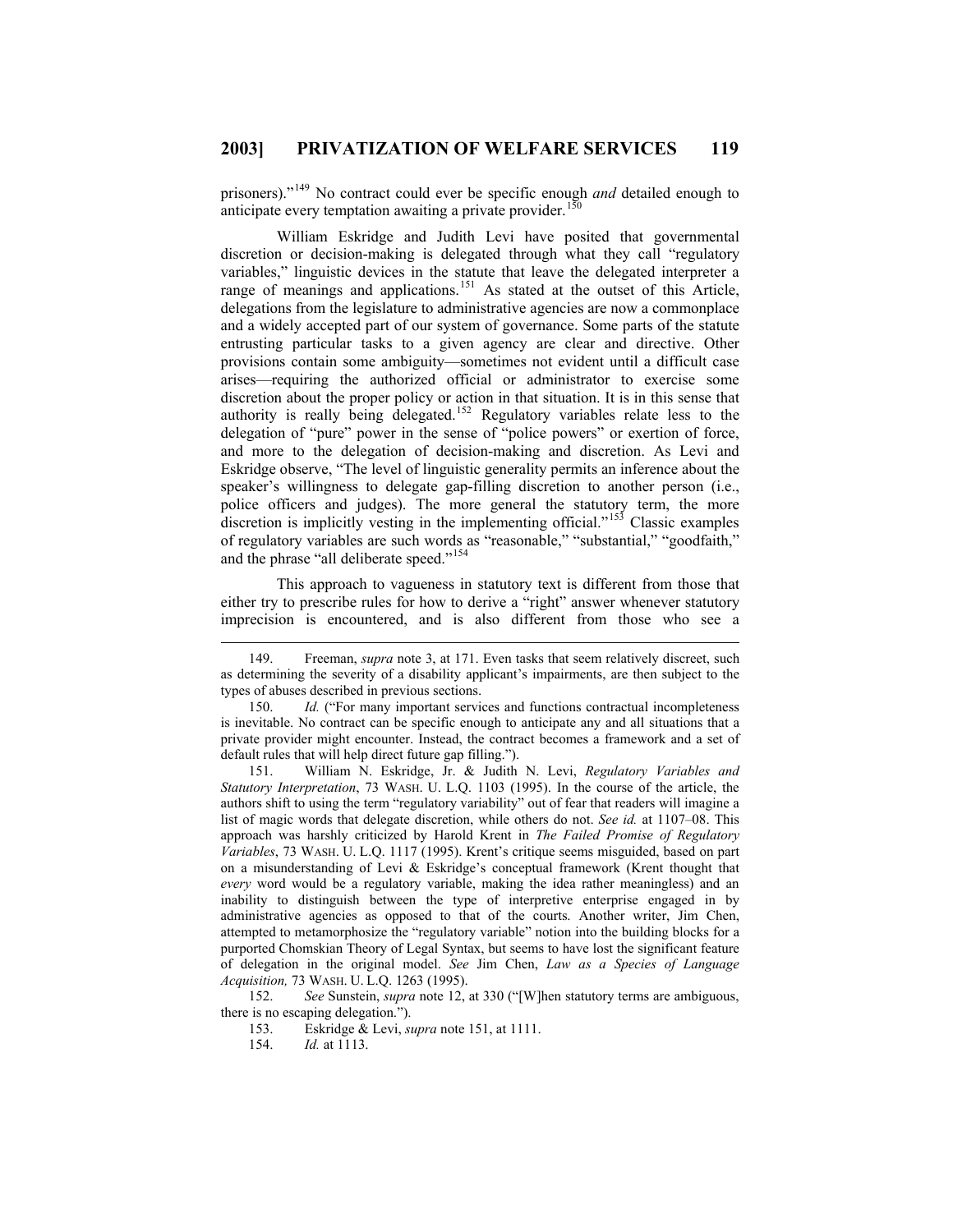philosophical advantage in verbal imprecision in legal texts.[155](#page-37-0) This is not to say that the language reveals the legislature's intention to delegate, which is clear enough already. Rather, this analysis is observing that the mechanism for delegation is, in many cases, the use of general or vague terms in the statute.<sup>[156](#page-37-1)</sup> Without regulatory variables, the civil servant is an *agent* of the state, but not a *delegate*.

A problem arises with the application of the "regulatory variable" concept to the commercial contracts involved in privatization of welfare services. Power is being delegated in the form of decision-making and discretion. The vehicle for this delegation, however, is not a statute, but a *contract.[157](#page-37-2)* Not only has the private entity been entrusted with a governmental task to perform, its performance is delineated in the contract under which it operates. Every vague term in the contract, then, becomes an interpretive variable, a delegation or discretionary power.[158](#page-37-3)

This point is in response to a common argument by nondelegation advocates that statutory vagueness "reflects irreconcilable policy differences among legislators. Congress does not resolve issues, but merely ignores them by legislating at a meaningless level of generality." Bernard Bell, *Dead Again: The Nondelegation Doctrine, The Rules/Standards Dilemma and the Line Item Veto*, 44 VILL. L. REV. 189, 205 (1999). Bell himself is not advocating using the nondelegation doctrine, but rather summarizing the views of others. *Id.* John Donahue argues that statutory vagueness may actually be a good reason *to privatize*, as a means of obtaining more specificity through the process of drafting the contract. *See*  DONAHUE, *supra* note 3, at 85 ("When vagueness results solely from political officials' negligence or failure of nerve, shifting from civil servants to profit-seekers may offer a partial remedy. Writing contracts with profit-seeking agents requires devising specifications by which performance will be evaluated."). This assumes, however, that the contracts can effectively eliminate vagueness or problematic language, which is debatable. Reduction of vagueness in the contracts would, however, reduce the degree of delegation to the private contractor.

<span id="page-37-2"></span>157. Jody Freeman notes that in contracts, vagueness is sometimes desirable, "as when the parties are familiar with each other, have been repeat players, and have established trust." Freeman, *supra* note 3, at 171.

<span id="page-37-3"></span>158. Government contracts have been shown to be replete with vague and ambiguous terms that often result in the government failing to receive the services it intended to obtain by the contract. *See* Christopher J. Aluotto, *Privatizing and Combining Electricity and Energy Conservation Requirements on Military Installations,* 30 PUB. CONT. L.J. 723, 747 (2001); *see also* DONAHUE, *supra* note 3, at 86 ("The relative risks of inefficiency due to *vaguely* defined mandates versus inefficiency due to *badly* defined

<span id="page-37-0"></span><sup>155.</sup> *See* Timothy A.O. Endicott, *Vagueness and Legal Theory*, 3 LEGAL THEORY 37 (1997). Endicott discusses Dworkin's and Kelsen's schemes for resolving cases of vagueness and ambiguity, which he finds logically problematic. His own view is that vagueness serves the purpose of avoiding an infinite succession of "borderline cases" that would result from an attempt at perfect precision of every term. *Id.* at 60–63.

<span id="page-37-1"></span><sup>156.</sup> It may be going too far to say that the legislature intended each vague word to be vague, as it could not possibly anticipate the borderline cases that would arise, making application/interpretation of some specific provision difficult. Rather, the legislature intends generally to leave it to the agency to fill in the gaps, to figure out whatever situations arise within the general confines of the clear provisions. Interestingly, Cass Sunstein notes that "nothing appears to link agency performance with statutory clarity." Sunstein, *supra* note 12, at 324.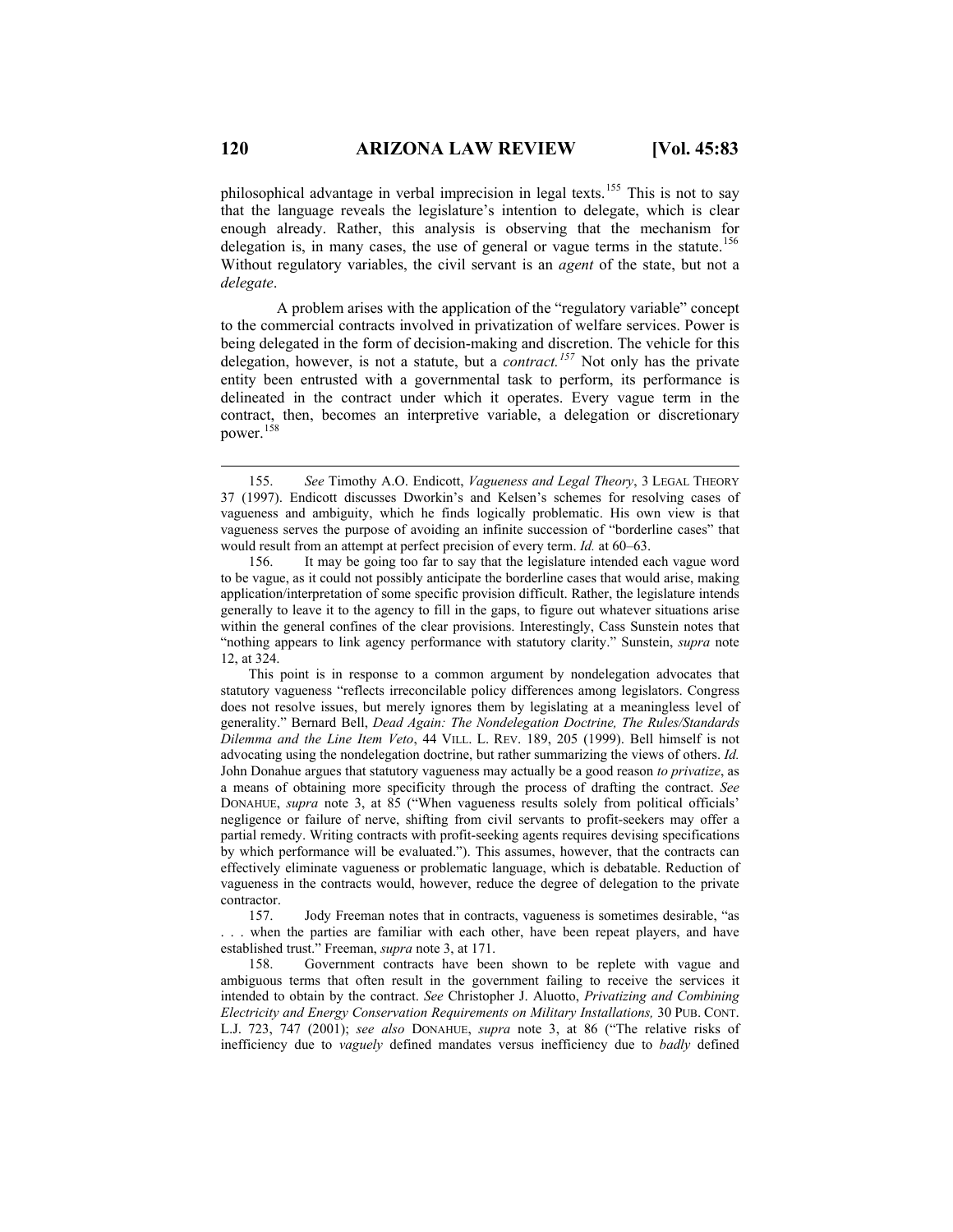One problem with this situation is that interpretive mechanisms employed in interpreting a statute allow a party to arrive at whatever one of the possible meanings appears to best suit the present situation, and *different* mechanisms normally are employed in interpreting ambiguities in contracts.<sup>[159](#page-38-0)</sup> Interpreting the terms of a contract is almost completely "intentionalist"-driven; the parties, or the courts, are expected to read each word as the parties would presumably have understood it.<sup>[160](#page-38-1)</sup> In the context of statutory interpretation and construction, legislative intent is only one of a large array of interpretive tools employed.<sup>[161](#page-38-2)</sup> Of course, these canons of interpretation are the tools of the trade for *judges*, not necessarily agency officials fulfilling their duties. They serve to illustrate, however, that a statute and a contract are different genres of legal text and the imprecision may function differently in each.<sup>[162](#page-38-3)</sup> At the present time, the contracts being used to delegate power to private entities follow the traditional governmentprocurement model, and are not formed in the context of regulatory notice-and-comment rulemaking.<sup>[163](#page-38-4)</sup> The courts are likely to interpret privatization arrangements according to contract principles.<sup>[164](#page-38-5)</sup>

<span id="page-38-1"></span>160. *See* Movsesian*, supra* note 159, at 1149*; see also* LAWRENCE SOLAN, THE LANGUAGE OF JUDGES 89–92 (1993). Solan notes the rule in jurisprudence that ambiguous terms in a contract should always be construed *against* the party that prepared the contract. *Id.* at 87–88. Even before litigation, the parties can anticipate the implications of such an interpretive rule and act accordingly. The rule would seem to be nearly impossible to apply to a statute, however.

161. *See* Solan, *supra* note 160, at 64–70, 93–108.

 $\overline{a}$ 

<span id="page-38-3"></span><span id="page-38-2"></span>162. All communication involves some degree of ambiguity and requires interpretation by the audience. *See* H.P. Grice, *Logic and Conversation*, reprinted in PHILOSOPHY OF LANGUAGE 165–75 (A.P. Martintech ed., 2001); Allan Bell, *Language Style as Audience Design,* 13 LANG. SOC. 145 (1984); Herbert H. Clark & Thomas B. Carlson, *Hearers and Speech Acts*, 58 LANGUAGE 332 (1982). For an analysis of how varying audiences can affect interpretation of criminal statutes, see Meir Dan-Cohen, *Decision Rules and Conduct Rules: On Acoustic Separation in Criminal Law,* 97 HARV. L. REV. 625 (1984).

<span id="page-38-4"></span>163. *See* Freeman, *supra* note 3, at 176. The idea that these contracts involve a conferring of certain governmental powers, without involving the usual procedures followed under the Administrative Procedure Act, brings up a host of other issues about general accountability in the bidding process and contract negotiation. Normally, an agency would not engage in anything close to notice-and-comment procedures for creating procurement contracts. Normally, however, procurement contracts for services do not entrust private actors with powers to make eligibility determinations for welfare applicants.

<span id="page-38-5"></span>164. *Id.* at 183. Another significant difference between the operation of contracts and regulations is that agencies are generally free to change or amend problematic regulations (as long as proper procedures are followed), while contracts cannot be freely revoked by states (although the federal government can claim sovereign immunity when it

mandates depends on what happens at lower levels when goals or procedures are left imprecise.").

<span id="page-38-0"></span><sup>159.</sup> *See, e.g.,* City of S. El Monte v. S. Cal. Joint Powers Ins. Auth., 33 Cal. Rptr. 2d 714, (Cal. Ct. App. 1994), *vacated*, 45 Cal. Rptr. 2d 729 (Cal. Ct. App. 1995) (modified on denial of rehearing) (terms not subject to rules governing interpretation of contracts, which require strict construction against insurer, but, as statute, are subject to rules of statutory construction, including rule that statute must be construed to effect its purpose); Mark L. Movsesian, *Are Statutes Really "Legislative Bargains"?: The Failure of the Contract Analogy in Statutory Interpretation,* 76 N.C. L. REV. 1145 (1998).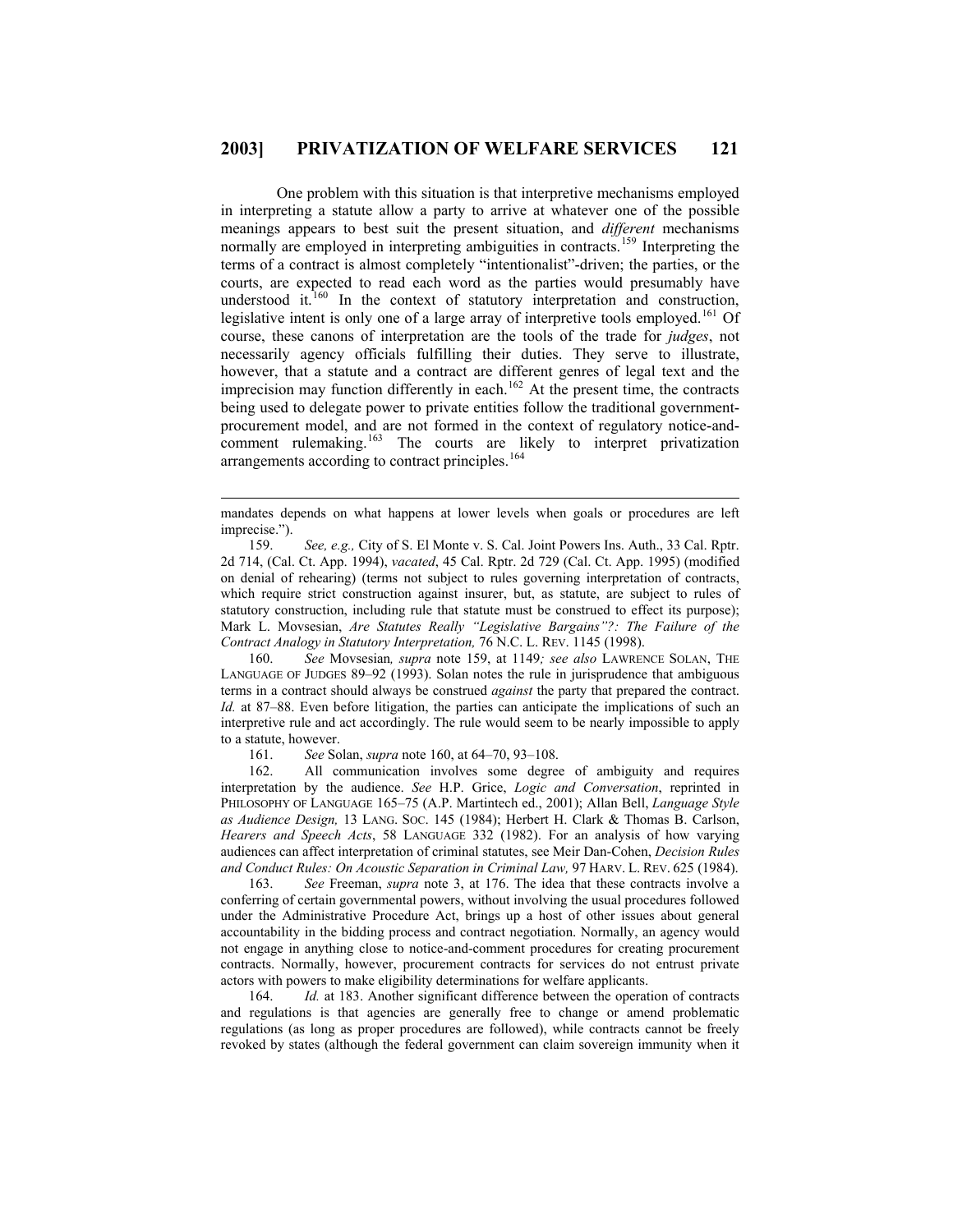This is not to say that the solution to self-interested actors is to eliminate all vagueness or "variables" from either the relevant statutes or the contracts. Cass Sunstein notes that "congressional specificity often seems to produce outcomes that reflect the power of self-interested private groups, as, for example, where legislation reflects a capitulation of organizations using public-spirit rhetoric for their own parochial ends."<sup>[165](#page-39-0)</sup>

It may be that this linguistic distinction—between delegatory<sup>[166](#page-39-1)</sup> variables in regulations and contracts—could serve as a useful tool in formulating the elusive definition of "inherently government functions" that should not be delegated.<sup>[167](#page-39-2)</sup> All government procurement contracts will have some terms that encompass some range of meanings. When the terms in a service procurement contract begin to function more like the "regulatory variables," conferring discretion instead of inviting inquiry into the intent of the parties, the courts could draw a helpful line and distinguish the permissible from the excessive on these terms.

#### **C.** *Problems with Agency in Welfare Eligibility Determinations*

Apart from oversimplified ideologies about "efficiency" in private corporations versus civil servants, there are legitimate problems with the efficient administration of welfare programs that pose puzzling choices for policy makers in the coming years. If "efficiency" is defined in terms of maximized accuracy in the eligibility determinations instead of simple cost-savings, the incentives and gaming involved take on a different shape.<sup>[168](#page-39-3)</sup> The representative political process sets a policy for which individuals should receive public assistance (such as the disabled), and how much these individuals should receive (the spending on the

<span id="page-39-1"></span>166. I have changed the term here from "regulatory" to "delegatory" because it more precisely captures what is being described, and because the point of this Article is that these delegation-effecting linguistic phenomena are occurring in contracts instead of regulations. "Regulatory variable" seems to connote that the discussion is focused on a creature of promulgated rules, which may be its only rightful domain, but does not describe the looseness of the present situation.

<span id="page-39-2"></span>167. *See supra* note 1 and corresponding text. Thus far, there has been no consensus on a model for defining the activities that are so inherently governmental that the government should always do them through civil servants.

<span id="page-39-3"></span>168. *See* Robin Broadway et al., *Agency and the Design of Welfare Systems*, 73 J. PUB. ECON. 1 (1999).

breaches a contract). Freeman notes that "an agency may find itself, even if only temporarily, bound to a bad bargain and unable to alter it through a simple interpretive decision or rulemaking process. States may choose to avoid these complications by codifying contractual terms in state law or promulgating them as regulations." *Id*.*; see also id.* at 207–08*.*

<span id="page-39-0"></span><sup>165.</sup> Sunstein, *supra* note 12, at 323. He raises this as a problem with the traditional nondelegation doctrine as applied to administrative agencies, which took a dim view of statutory language allowing any leeway or discretion on the part of the unelected officials. Strict application of this view, however, can lead to rent-seeking, and disproportionate interest-group influence, "Statutory clarity, especially on details, is often a product not of some deliberative judgment by Congress, but of the influence of well organized private groups." *Id.* at 324.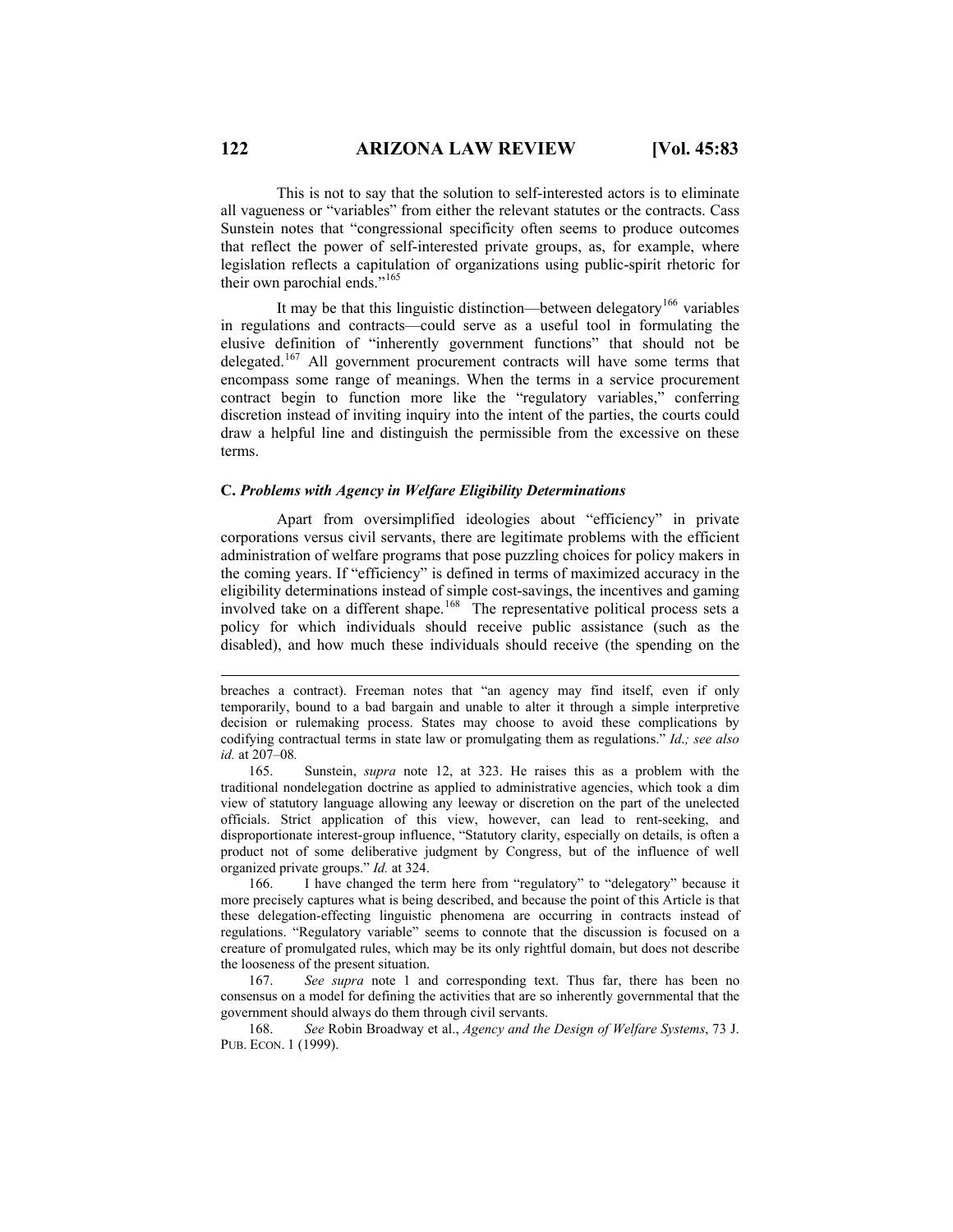program besides administrative costs). Minimizing administrative costs for the program is certainly a desirable goal. The administrative cost, though, is in tension with the cost of having inaccurate eligibility determinations made. It is a cost, or at least an undesirable outcome, to have the wrong people receive the money allotted for the class of intended recipients.<sup>[169](#page-40-0)</sup>

Administrative costs might be lowered to a level where so much inaccuracy or randomness corrupts the determination process that the low costs pose a new type of inefficiency. People who were intended to receive assistance for some reason are denied access to the program, and others who should not qualify for the program in question receive the benefits instead.<sup>[170](#page-40-1)</sup>

If marginal administrative costs could be graphed as a curve on the same table as the marginal accuracy of eligibility determinations, the best policy, as Table 1 illustrates, would be the point where the two curves intersect, where the greatest accuracy could be achieved for the lowest cost. This would foster the optimal benefit from the program for the best value. Unfortunately, much of the privatization impetus has been focused only on forcing administrative costs as low as possible, ignoring the corresponding increasing cost (after a certain point) of lost accuracy in the decisions.



# **Table 1: Marginal Costs of Accuracy**

#### *D. A Possible Solution: Independent Contractors*

The area fraught with the greatest problems or potential breakdowns in this situation lies with the individual decision-makers processing the applications, who have an incentive to shirk, whether they are paid per case processed, by hours worked, or on a fixed salary.<sup>[171](#page-40-2)</sup> Ensuring accuracy requires some effort on the part of the worker, whether a civil servant or private-sector employee. The worker may be inclined either to grant cases too easily, or deny cases too summarily, in either

<sup>169.</sup> *Id.* at 12–13.

<span id="page-40-2"></span><span id="page-40-1"></span><span id="page-40-0"></span><sup>170.</sup> Studies have shown that the margin of error tends to be about the same in both directions when the decisions are made by civil servants, with balance tipping slightly in favor of excessive generosity. *Id*. at 3.

<sup>171.</sup> *Id*. at 9–12 (finding social worker utility is declining in effort).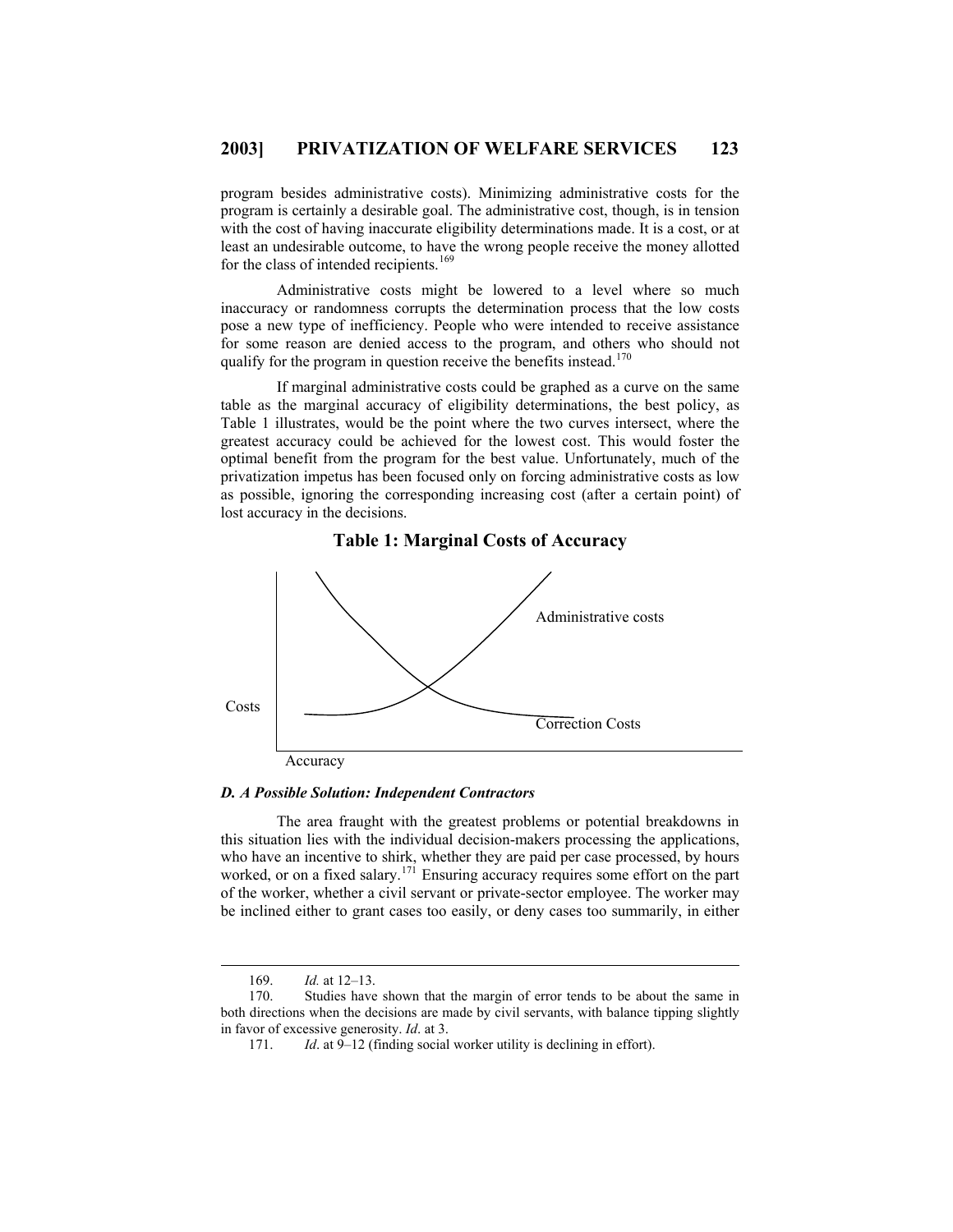case finishing an application assessment without expending the effort required to yield the correct result. $172$ 

One solution may be to pay the worker on the basis of cases processed, as with the Colonial Cooperative Care contract above, but with a penalty for cases decided inaccurately. This could take the form of having the government recoup the payment disbursed for processing that individual case (presumably the inaccuracy would not be found out until some later point, after the decision-maker had been paid for that case's work). Perhaps a greater penalty, reflecting a punitive element, would be even more effective. In either case, a penalty for wronglydecided cases removes any advantage to the worker to shirk, and theoretically removes the incentive to spend inadequate effort to obtain the result desired by the government.

There are problems with this simple solution. The first is the cost of monitoring, or "quality control," required for detection of the cases decided wrongly.<sup>[173](#page-41-1)</sup> Some of these cases will become evident through appeals by rejected applicants, or the fraud-detection units that track down people receiving benefits who are really not eligible. A significant number must fall through the cracks. It increases the administrative costs of a welfare program to review every case for worker accuracy; a complete review would essentially be a reduplication of effort.

This problem of monitoring costs may be a justification for high punitive penalties against the decision-maker when bad decisions or shirking are detected. From the worker's standpoint, the penalty is discounted by the likelihood of getting caught. A remote chance of getting a "chargeback" for payment on any given case leaves the worker, most of the time, still better off by shirking effort.<sup>[174](#page-41-2)</sup> The penalty could be set high enough to correspond to the detection rate. A remote chance of being caught and having a huge chargeback may indeed provide a sufficient deterrent to shirking.

The second problem with this scheme is that civil servants are generally salaried, not paid by the cases processed.<sup>[175](#page-41-3)</sup> It would be difficult to marry this type of carrot-stick system with the rigid salary scales of civil servants or with collective bargaining with the state employee union. Privatization may seem like a

<span id="page-41-0"></span><sup>172.</sup> By "correct result" I mean making sure that the eligible individuals obtain benefits and that ineligible applicants do not.

<span id="page-41-1"></span><sup>173.</sup> Welfare programs such as AFDC and SSI have always had quality control monitoring in place to some extent. *See* Rom, *supra* note 2, at 164. The quality control, however, focused more on checking to see if individuals were receiving the correct amount of benefits, not necessarily whether an individual worker had shirked in a particular case to the recipient's detriment. *Id*.

<span id="page-41-2"></span><sup>174.</sup> I borrow the term "chargeback" from the sales and marketing field. Insurance salespersons receive their commission almost immediately after signing up a new client for the company. Many of these "sales" cancel their policy after their first or second payment (often because the insured has switched to a competing carrier), and the sales representative receives a "chargeback" for the previously-paid commission in the subsequent paycheck.<br>175. See Fra

<span id="page-41-3"></span>See Francois, *supra* note 39 (suggesting such a model for civil servants as the most efficient form of provision under certain circumstances).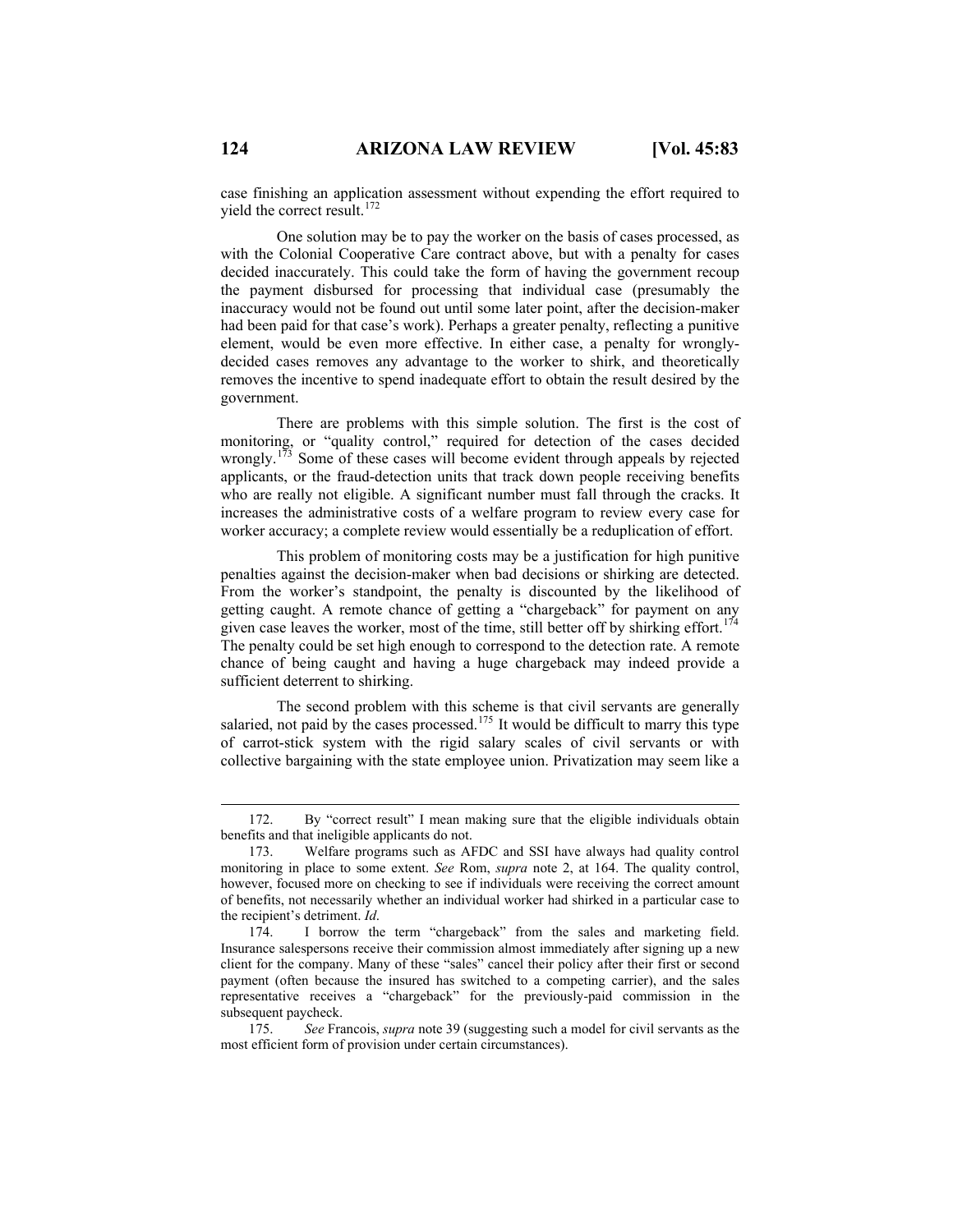better fit for this type of incentive system,  $176$  although there is some evidence in the economic literature that the optimal situation would still be non-privatized civil servants who have compensation incentives to produce good results.<sup>1</sup>

Privatized welfare programs, however, have generally turned over all the application processing for a given program to a single company with a body of employees. The employees for companies like Maximus, Lockheed-Martin, and Colonial Cooperative are salaried, and present the same situation as the civil servants.

If, instead, privatization took the form of a *network of independent contractors*, that is, individual decision-makers, it may solve some of these conflicts. Instead of contracting with one large firm to administer a program, the state could solicit a reasonable number of individuals who work under a per-case contract. They would receive hefty chargebacks when one of their cases is reversed by a hearing officer (wrongly denied), or detected by the fraud unit (wrongly granted) and shown to be an easy faker to spot. This would also solve the problem, discussed above, with too few market participants (bidders). Yet, it would sacrifice some of the economies of scale inherent in larger corporations.

The Social Security Administration already uses a network of independent-contractor physicians as "consultative examiners" in making disability determinations for SSI/SSDI. The doctors who examine applicants for disability benefits receive a fixed fee per examination, with the length of the examination set by regulation. The examination reports function as a second opinion for Social Security to be compared with the applicant's own treating physicians. There is no penalty for misdiagnoses in this system. It is presented to illustrate how privatization can be implemented nationwide with a vast network of individual contractors, instead of corporations, and it works relatively well. It does not appear that this has been tried by the states in processing applications for their welfare programs, but the system could hold promise if the incentives could be balanced properly. This goal may prove elusive. It may be that the possibility of chargebacks severe enough to deter shirking would deter contractors altogether.<sup>[178](#page-42-2)</sup>

An additional problem with the use of independent contractors is that many may prove judgment-proof to significant damages. If the sanctions or chargebacks are made steep enough to deter shirking, they may also create a marginal deterrence effect once the contractor knows he or she is liable for more

<span id="page-42-0"></span><sup>176.</sup> Wisconsin included performance measures and penalties in its contracts with W-2 welfare service providers. Private contractors (firms) would be subject to \$5,000 in fines for failing to provide required services. *See* Rom, *supra* note 2, at 178. Such penalties, however, were levied against the firm as a whole, not against individual assessors, so the incentive effect against improper shirking would have been diluted significantly. *Id*.

<span id="page-42-1"></span><sup>177.</sup> *See* Francois, *supra* note 39. Francois argues that public-service motivation can be tapped as a cost-free incentive more easily in the public sector than with private contractors. Even with private contractors, writing penalty clauses into contracts has proven difficult in both contract formation and enforcement. *See also* Rom, *supra* note 2, at 177.

<span id="page-42-2"></span><sup>178.</sup> *See* Rom, *supra* note 2, at 177 ("The solution . . . [is] to punish financially those firms that withhold services from potential clients. These measures are difficult to implement and, perhaps, will make private firms less interested in developing partnerships with governmental agencies.").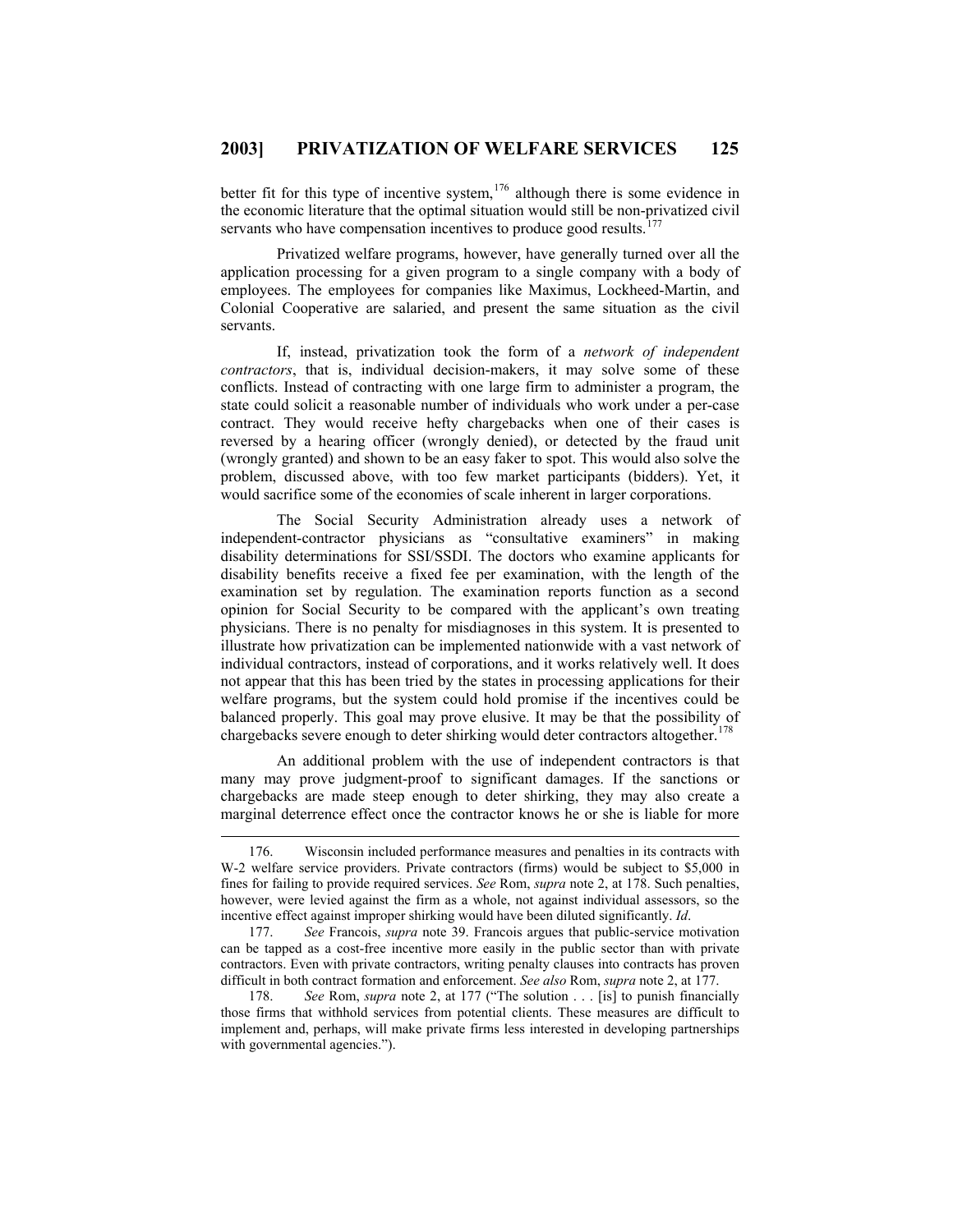than the state could extract from the contractor in judgment. At that point, the contractor may feel the incentive to shirk even more, as there is nothing left to lose once caught, and enjoy the payments that come in the meantime. This is especially true given the lag time that would necessarily occur between the issuing of wrongly-decided determinations and the appeal and reversal that would result in a chargeback. One possible solution to this problem is to require contractors to be bonded as a condition of the contract.

A final problem with this model is that it does not account for measuring both shirking in the direction of generosity and the direction of summary denials. The denials would be found out when the claimants appealed their cases, which they have their own incentive for doing. Claimants awarded benefits they did not deserve may be unlikely to report the error so that the case assessor can be caught. There would be additional administrative costs to monitor for shirking in this direction.

Establishing such a network of independent contractors may prove to be the best option among alternatives for privatization. The administrative costs in establishing and monitoring such a system, as well as the problems with providing an optimal balance for deterrence of shirking, serve as yet another illustration of the inherent problems with privatizing welfare services in general. If the model that best addresses the problems and concerns of privatization is itself unworkable, this may testify to the futility of the privatization attempts in less ideal arrangements as well.

## **VII. CONCLUSION**

In the privatized welfare arena, it is difficult to create a contract that could effectively protect the poor from abuse by the contractors. Per-case contracts, as they currently function, create an incentive to increase the number of cases by making the applicants return a second or third time to get their benefits. Flat-fee contracts will always create an incentive to do as little work as possible for the flat fee, driving both for-profit and nonprofit contractors to favor the "easy to serve" applicants, and to provide the minimum for those in need. Achievement-based or goal-oriented contracts will always tempt the contractor to focus on the applicants most likely to be "success stories," while neglecting those most in need, and to work exclusively for effects being measured, ignoring side effects and resultant human costs that lie outside the purview of the contract terms.

This is not to say that there are no intermediate measures that would help the situation where privatization has already occurred. Certainly, one helpful step would be for all such contracts to incorporate by reference the existing relevant statutes, regulations, and internal policies of the social service agencies. This means more than just a clause stating that the contractor "shall engage in no activity that violates the laws of this state." Rather, contractual clauses should reference specific statutory sections addressing the welfare program in view, and require conformity to the details *and* purpose of the statute. Beneficiaries should have a right, specified in the contract, to bring actions against the agency *and* the contractor for failures to comply with the stated purpose and intent of the statutes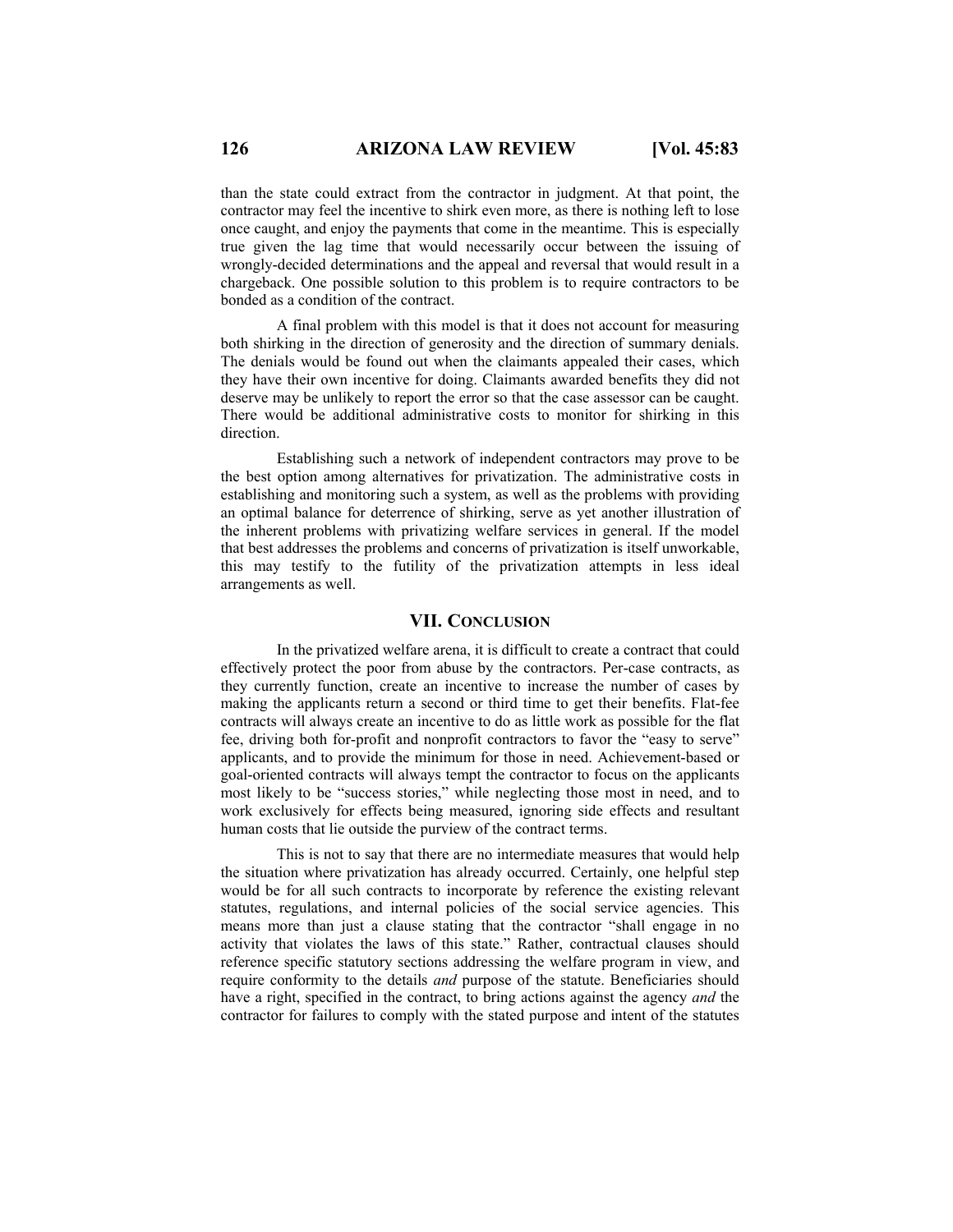and regulations.[179](#page-44-0) Mandatory self-disclosure, self-monitoring, and reporting on the part of the private entity could also be included, as well as possible "accreditation" by some nationally-recognized, independent board.<sup>[180](#page-44-1)</sup> The private contractor should be subject to FOIA requests in the same way that the contracting agency would be.<sup>[181](#page-44-2)</sup> It may be that there should be a judicial or statutory rule creating a fiduciary duty between the private contractors and the poor they serve, which would supervene the duties to maximize shareholder profits.<sup>[182](#page-44-3)</sup>

The decision to privatize additional programs should be subject to notice-and-comment rulemaking,<sup>[183](#page-44-4)</sup> and should involve the promulgation of regulations authorizing the contract, delineating its intended operation and purpose, and prescribing monitoring and enforcement mechanisms to prevent abuses and failure to achieve the agency's goals.[184](#page-44-5) This would provide the benefits that usually attend notice-and-comment rulemaking, such as the opportunity for involvement by affected parties and their attorneys, $185$  information about issues or problems that the agency had previously overlooked, and accountability to the public for the whole venture.<sup>[186](#page-44-7)</sup> Importantly, in areas where privatization is already underway, it

 $\overline{\phantom{a}}$ 

<span id="page-44-2"></span>181. The need for more publicly-available information about the private contractors' decisions is discussed in Rosenau, *supra* note 83, at 230, although she does not mention the legal issues surrounding FOIA specifically.

<span id="page-44-3"></span>182. *See* Wade, *supra* note 85, at 368; Andrea K. Marsh, *Sacrificing Patients For Profits: Physician Incentives to Limit Care and ERISA Fiduciary Duty, 77 WASH. U. L.Q.* 1323, 1326 (1999); *but see* Pegram v. Herdrich, 530 U.S. 211 (2000) (reversing circuit court holding that HMO physicians have a fiduciary duty to patients under ERISA).

<span id="page-44-4"></span>183. *See* Bezdek, *supra* note 15, at 1569 (noting that notice-and-comment requirements currently do not apply to private contracting arrangements, and discussing the pitfalls of the present arrangement).

<span id="page-44-5"></span>184. This is not to suggest, as Freeman does, that the agencies promulgate the contracts themselves as regulations. Rather, the privatization phenomenon should be subject to formal rulemaking procedures under the APA, and that agency create a detailed "policy" (regulations) for how and when the contracts will operate, how monitoring will occur, and how grievances will be redressed. *See* Freeman*, supra* note 3, at 208. The TRAC act, discussed *supra* note 7, is a step in this direction on the federal level. Privatization of welfare services, however, is mostly a state-level phenomenon, and state legislatures should pursue a similar course to that of TRAC, but even more extensive, including regulations tailored to setting parameters for private welfare-service providers.

185. *See* Lawrence, *supra* note 179, at 688–89.

<span id="page-44-7"></span><span id="page-44-6"></span>186. *See* SAVAS, *supra* note 3, at 250–52 (discussing the need for adequate regulation to facilitate the privatization of the entire nation's infrastructure, to prevent abuses and mishaps).

<span id="page-44-0"></span><sup>179.</sup> *See* David M. Lawrence, *Private Exercise of Governmental Power,* 61 IND. L.J. 647, 691–92 (1986) (an Article generally favorable of privatization, but noting that certain protections should be in place first: "[o]ccasionally, a damages remedy might be a safeguard.").

<span id="page-44-1"></span><sup>180.</sup> *See* Freeman, *supra* note 3, at 205 (describing such provisions in the state of Texas' contracts with private prison companies). In the welfare-eligibility determination context, accreditation could come from the National Association of Disability Examiners or the National Association of Administrative Law Judges. *See* NATIONAL ASSOCIATION OF DISABILITY EXAMINERS, *at* http://www.nade.org (last visited Jan. 5, 2003); NATIONAL ASSOCIATION OF ADMINISTRATIVE LAW JUDGES, *at* http://www.naalj.com (last visited Jan. 5, 2003).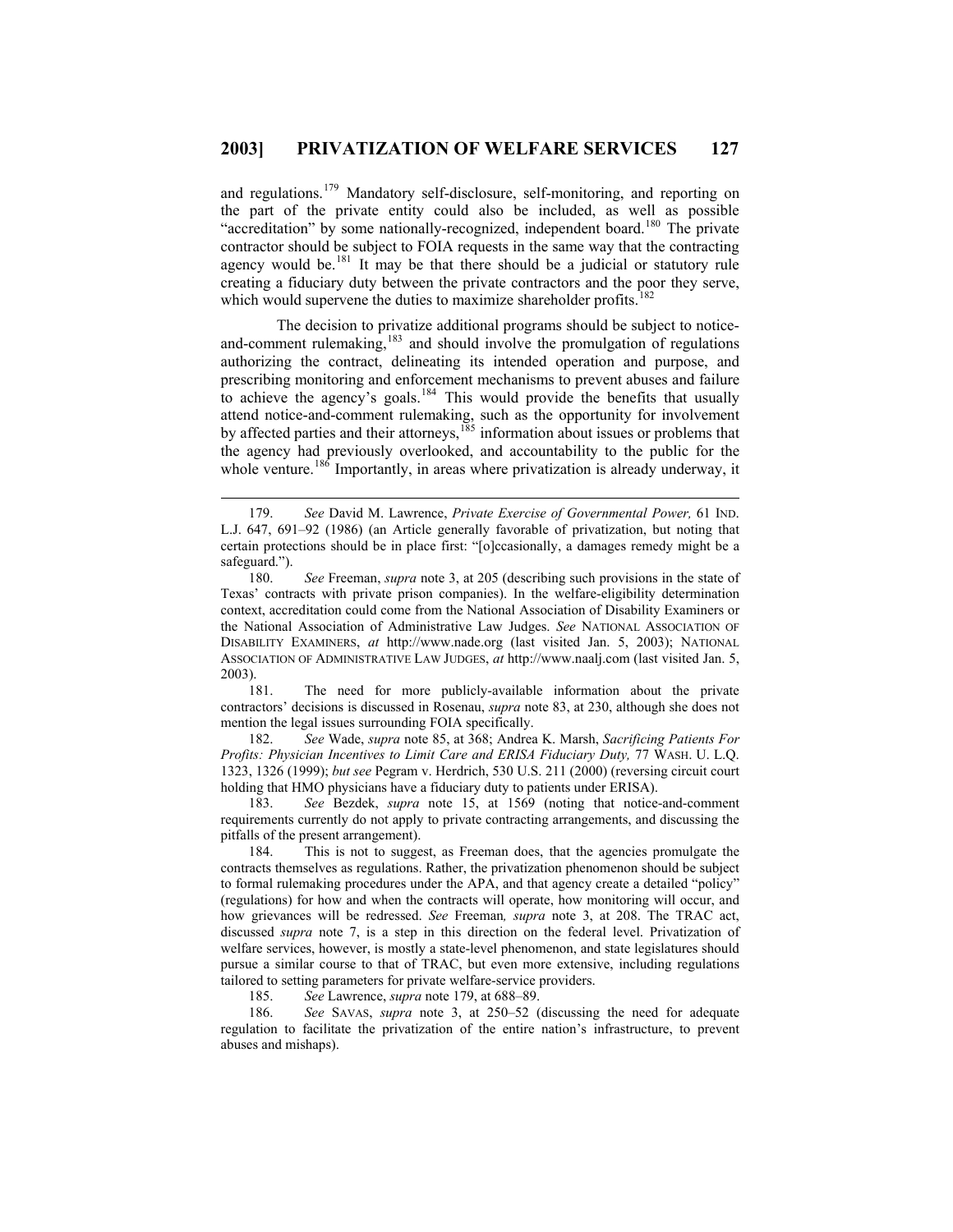can help guard against the types of abuses designed to capture more contracts from the government. There should be clear statutory authorization from the legislature prescribing which agency or agency official has the power to enter into these agreements.[187](#page-45-0)

 An important part of the promulgated rules should be a minimum number of competing bids before one can be accepted.<sup>[188](#page-45-1)</sup> This would significantly change the landscape of privatization as it now stands, where very often there is only one bidder for the state's contract, and a firm already holding the contract for a program in the state is likely to have an advantageous position to bid for and capture other programs as well. Savas, in advocating for wholesale privatization, proposes that the relevant state agency or department itself be required to bid (seriously, not as a pretense) on every outsourcing contract.<sup>[189](#page-45-2)</sup> The state agency

<span id="page-45-1"></span>188. *See, e.g.,* SAVAS, *supra* note 3, at 186, 196–99. Savas sees multiple bidders as necessary to obtain maximum market efficiencies through adequate competition. *See also*  ROSE-ACKERMAN, *supra* note 16, at 177 ("When private production is feasible, the government will obtain none of the benefits of competition if only a single provider is available.")

<span id="page-45-2"></span>189. SAVAS, *supra* note 3, at 186. If nothing else, this idea provides another means of obtaining a realistic picture of the true costs of the proposed venture. The department about to be outsourced would have some incentive to put together a competitive bid.

This does raise a conceptual problem, however, with privatization in general, but one related to the financial merits of the phenomenon as opposed to the constitutional and contractual problems. It would seem, in theory, that an agency unit of civil servants *should* be able to have the same productivity as their private-sector counterparts, assuming that both are staffed by humans. If the government were to run the program at the same costlevel as the private contractor, the savings would all accrue to the state, and ultimately to the taxpayers. With a privatized program, part of the lower costs or savings converts into profits accruing to the owners. It could fairly be said, therefore, that any savings obtained by outsourcing could be greater if the job were performed in-house but done at the same level of efficiency. This is especially true where the state already owns a vast array of facilities, peripheral resources, and support services, making it unlikely that a private company could obtain greater economies of scale than the state.

We are left, then, with the only advantage of privatizing being the profit-possibility motivation for the private entity's managers driving the costs lower. There is an assumption, then, underlying any justification for privatization, that profit motivation alone can reduce costs lower for the same unit of productivity than any motivation or resource the state (or a nonprofit, for that matter) could employ. Theoretically, the civil servants should be able to produce just as efficiently as the private sector, but they simply are not being forced to (according to privatization advocates)—but they *could* be forced to. The host of laws and regulations governing private employment relationships in this country limit the practical differences in what a manager can do to reduce costs or increase productivity of the unit workers. It would seem that a state agency unit manager with a strong ideological commitment to minimizing costs, or operating under a strong enough legislative or executive mandate, could achieve the same results as an owner pursuing his own financial prosperity. The taxpayers would be better off in this situation, because every cent that would have gone to the private contractor as profit would then remain in the public coffers,

<span id="page-45-0"></span><sup>187.</sup> *See* State Dept. of Pub. Welfare v. Harambee, Inc., 346 A.2d 594 (Pa. 1975), where a court held that the contract under which the firm was to operate two child welfare service facilities was both illegal and unenforceable, as the agency was not authorized to enter into such contracts, and the means for the disbursement of funds did not track existing state statutes.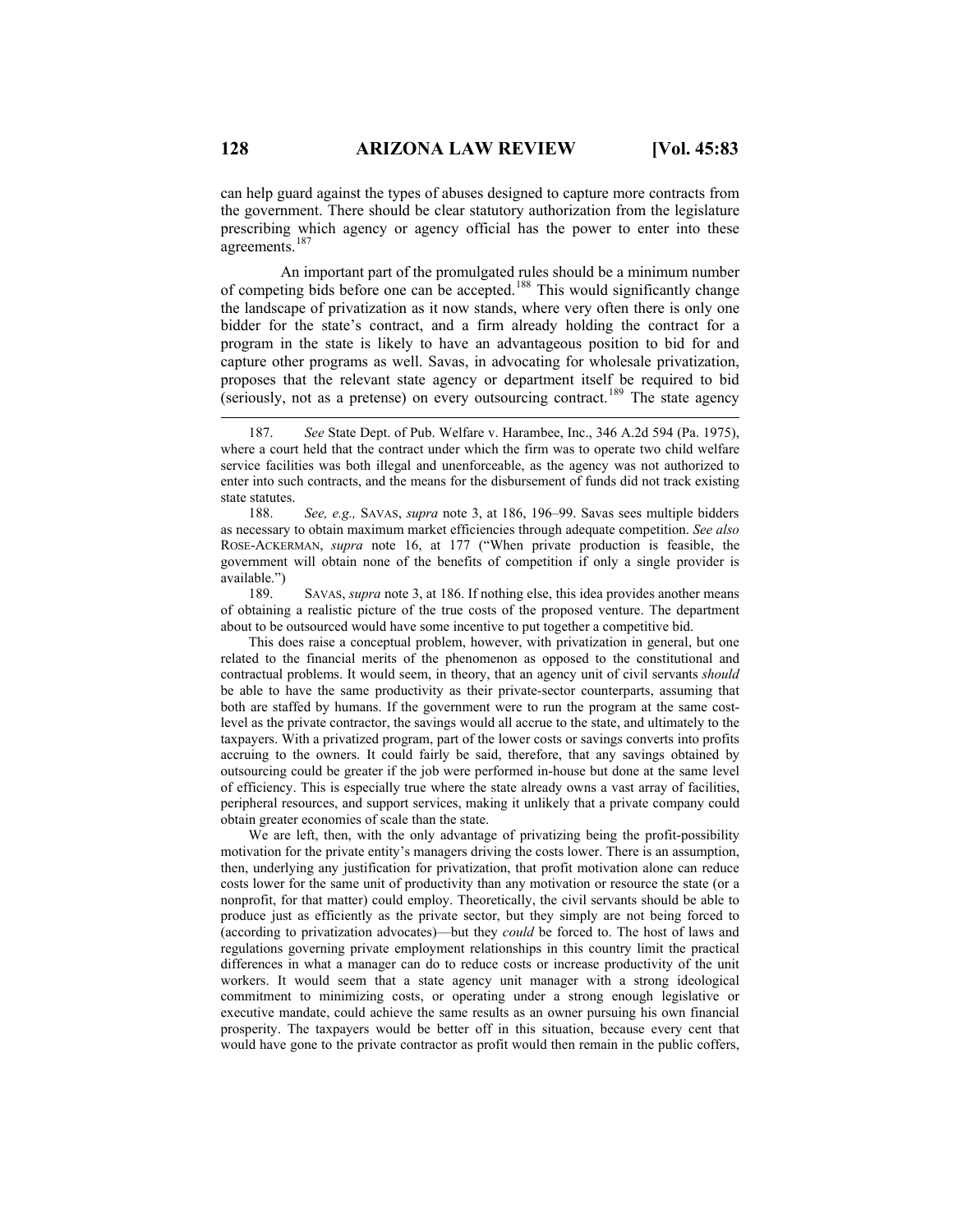should be forced to continue operating the program until there is a sufficient number of bidders to ensure both market efficiency and alternatives to companies that have earned a bad reputation elsewhere.

Similarly, the contracts should be kept small and short.<sup>[190](#page-46-0)</sup> Where privatization has already taken place, the state should consider a bias *against* using the same contractor for the next contract term, tending toward an "automatic renewal" scenario. This prevents one giant corporation, like Lockheed or Maximus, from taking over all of the welfare programs of the state at once, subjecting all the poverty-ridden citizens there to whatever internal problems or shortcomings that corporation may have. It also would make monitoring of individual outsourced programs much more feasible, and encourage more market entrants. Shorter contracts create higher transaction costs, but foster healthy competition and accountability, as private contractors know their contract is up for renewal before long.<sup>[191](#page-46-1)</sup>

Clearly the contracts should avoid provisions that create a financial interest on the part of the contractor in the outcome of the case (as where they will be paid again when the applicant reapplies or requests a second look).<sup>[192](#page-46-2)</sup> Instead,

 $\overline{\phantom{a}}$ 

<span id="page-46-0"></span>190. *See* SAVAS, *supra* note 3, at 186. Savas, an unabashed zealot for privatization of nearly every government function, encourages this as a means of obtaining more bids from competitors, resulting in more healthy competition. "One way to attract many bidders, in the case of a service that is geographically dispersed, is to divide the contract area into small zones, leaving each zone large enough to allow economies of scale. If the service does not permit geographic subdivision, it may be divisible into small functional units . . . ." *Id.*  While this is a solution to the problems presented by a paucity of bidders (which could, in turn, reduce the agency's ability to select the bidder most likely to act fairly), it does not solve the inherent vice of the contractor's self-interest infringing on the rights of other individuals. Colonial Cooperative Care in Connecticut is a small operation in a small state, hired to make disability determinations for one state program (General Assistance). Yet its contract creates an incentive for it to deny meritorious claims as a way of doubling its income when the claims are re-submitted.

<span id="page-46-1"></span>191. In reality, every remedy to problems with government procurement comes at a cost. *See* DONAHUE, *supra* note 3, at 111 ("While most individual breakdowns of the procurement system seem remediable, every remedy, each incremental safeguard, refinement, or level of oversight in the contracting process comes at a cost, and fixing one problem is apt to exacerbate others.").

<span id="page-46-2"></span>192. Lawrence, *supra* note 179, at 687 ("The risk of a conflict between public and private interest would also be minimal when the delegate's motivations parallel those of the alternative public actor."); *see also* Rom, *supra* note 2, at 178 ("An additional challenge is to develop contracts that specify program results in sufficient detail to hold contractors accountable; this challenge might be especially difficult for relatively inexperienced state and local governments.").

at the taxpayers' disposal. The underlying question here is whether market competition and private ownership are the only mechanisms for controlling "rent-seeking" in the provision of these services. This is yet unproven. *But see* DONAHUE, *supra* note 3, at 90 ("In private firms, a layer of managers attuned to profitability has considerable influence over the behavior of lower-level employees. . . . There is no truly equivalent function in a public bureaucracy, no link in the chain of agency relationships where incentives and authority to press for efficiency are quite so potently concentrated."). Donahue admits, however, that the exercise of ownership rights will tend to transform any contractual slack into extra profits and channel it to the owners, rather than leaving it as benefits to the employees." *Id.* at 92.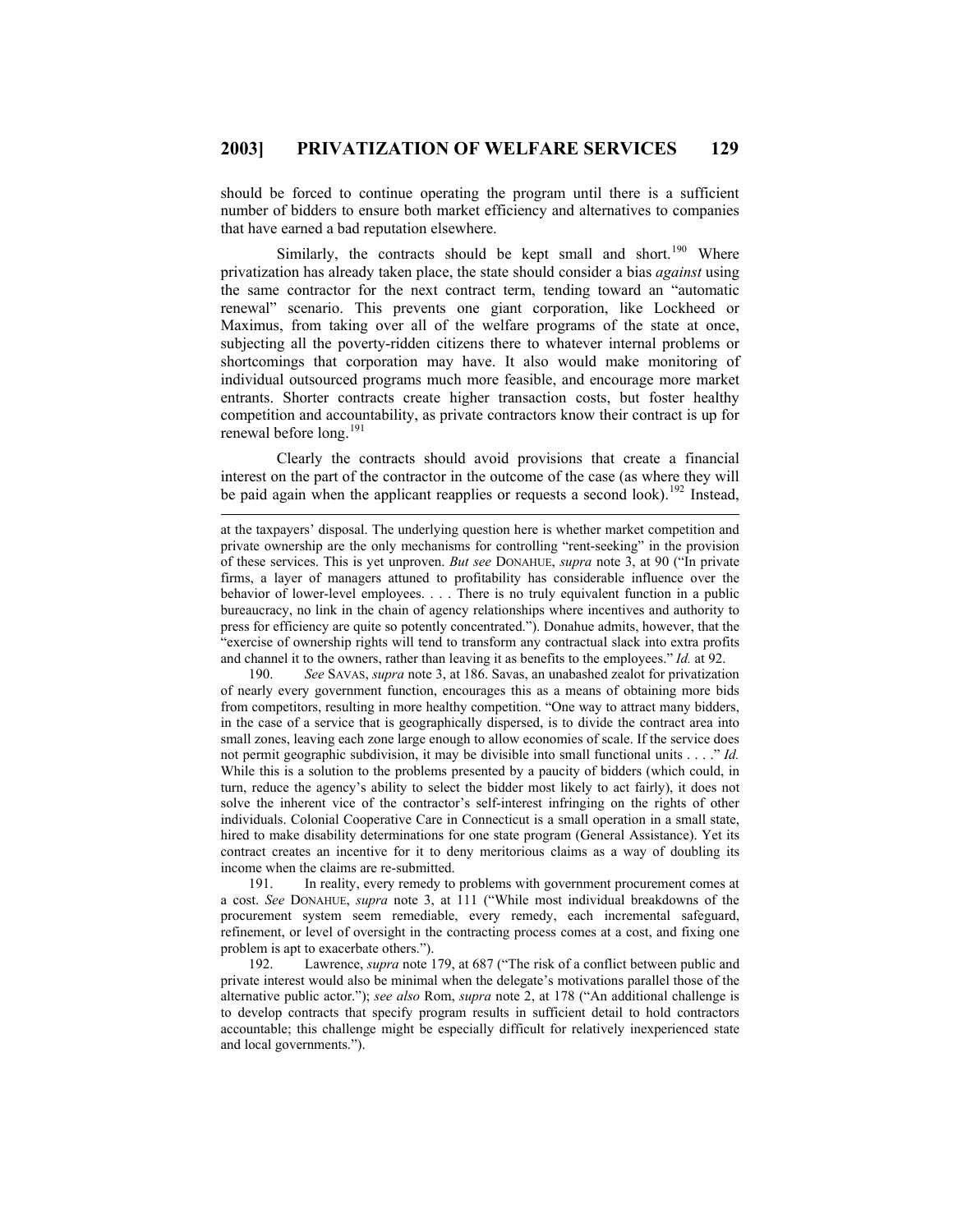the contracts should be structured in the opposite direction, with a bias in favor of the intended beneficiaries of the program. For example, if Colonial Cooperative Care would only receive payment *once* for reviewing any applications from the same individual, this would eliminate the inappropriate incentive to deny the case. Instead, it may even create some incentive to *grant* cases likely to come back again and again (which may be the people who are really the most disabled and desperate anyway).

State and federal antitrust/unfair trade practice enforcement officials should closely monitor the private contractors.<sup>[193](#page-47-0)</sup> This practice would discourage companies from pursuing monopoly positions, from using social service program funds for rainmaking efforts in other jurisdictions, and for "holdup games" with the agencies after obtaining the contract.

On the other hand, in the debate about which government services are best-suited for private enterprise, the provision of welfare services should be among the last in line. The policy goals are simply too complex and, in a democratic society, conflicted. Policy judgments about who "deserves" welfare are only part of the problem; the answers to this first question must then be balanced by the policies about the long-term goals for the individuals being "helped," and finally with the government's duty to handle taxpayer funds responsibly. Private entities are ill-suited for the balancing act. Private contractors are, at worst, either focused entirely on profit maximization or bare survival.<sup>[194](#page-47-1)</sup> At best, they must balance these private interests with the already challenging array of interests and policy goals bearing on welfare agencies. Of course, the fault here is not solely with the private contractors, but with the agency officials who create these arrangements.<sup>[195](#page-47-2)</sup> For this reason, this type of privatization must be reassessed from a policy standpoint, instead of simply embarking on a monitoring and enforcement crusade against the private contractors themselves.

Unfortunately, the privatization trend will probably continue for several more years, given the popularity it can bequeath on politicians and the profits to be had by corporations.<sup>[196](#page-47-3)</sup> At some point, however, society will realize that the poor were left out in the cold while all the benefits accrued to the contractors and the government itself. The people delegate the government's power to it; there must be limits on the government delegating the power away to self-interested

<sup>193.</sup> *See* SAVAS, *supra* note 3, at 207–09.

<span id="page-47-1"></span><span id="page-47-0"></span><sup>194. &</sup>quot;[P]rofit-seekers may perceive as slack *any* use of resources that does not boost net revenue, whether it is simple waste or attention to some precious public goal that has not been made contractually explicit." DONAHUE, *supra* note 3, at 90.

<span id="page-47-2"></span><sup>195.</sup> *See* SIMON, *supra* note 40, at 269 ("Too often, under current practice, the basic decisions of policy are reached by technicians in the agency entrusted with budget review, without any opportunity for review by the legislature.").

<span id="page-47-3"></span><sup>196.</sup> *See* Freeman, *supra* note 3, at 174 ("In any event, there appears in the United States (and indeed worldwide) to be little public appetite for relying directly on government itself to deliver most social services. In an era marked by antipathy toward government bureaucracy, neither technocratic nor ethical objections are likely to deter the trend toward contracting out.").